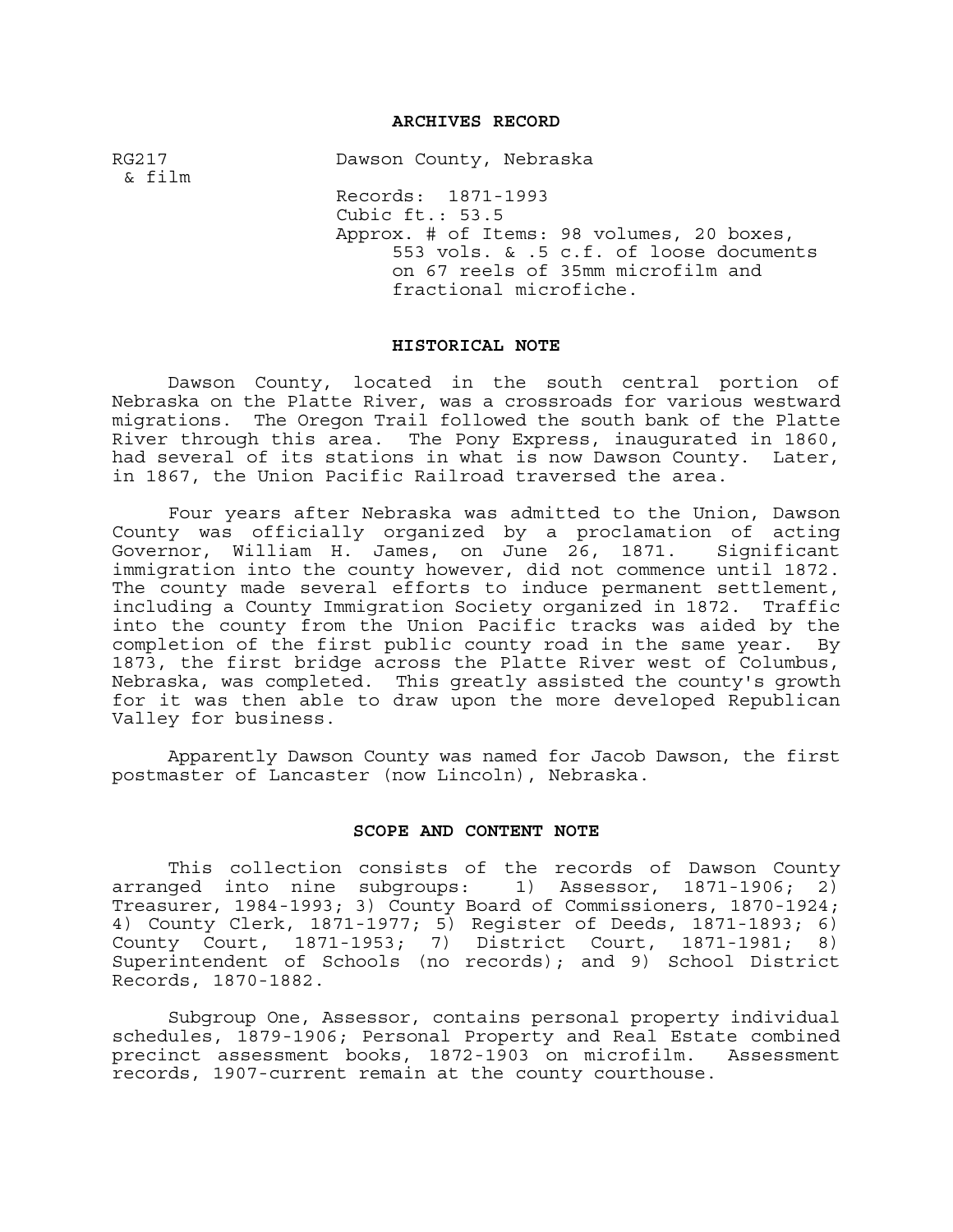### ADDED ENTRIES:

COUNTY COURTS--NEBRASKA--DAWSON COUNTY JUSTICES OF THE PEACE--NEBRASKA--DAWSON COUNTY MARRIAGES--NEBRASKA--DAWSON COUNTY NATURALIZATIONS--NEBRASKA--DAWSON COUNTY PERSONAL PROPERTY--NEBRASKA--DAWSON COUNTY PROBATE RECORDS--NEBRASKA--DAWSON COUNTY REAL ESTATE--VALUATION--NEBRASKA--DAWSON COUNTY TAXATION--NEBRASKA--DAWSON COUNTY TAXATION OF PERSONAL PROPERTY--NEBRASKA--DAWSON COUNTY TAXATION OF PERSONAL PROEPRTY--NEBRASKA--THURSTON COUNTY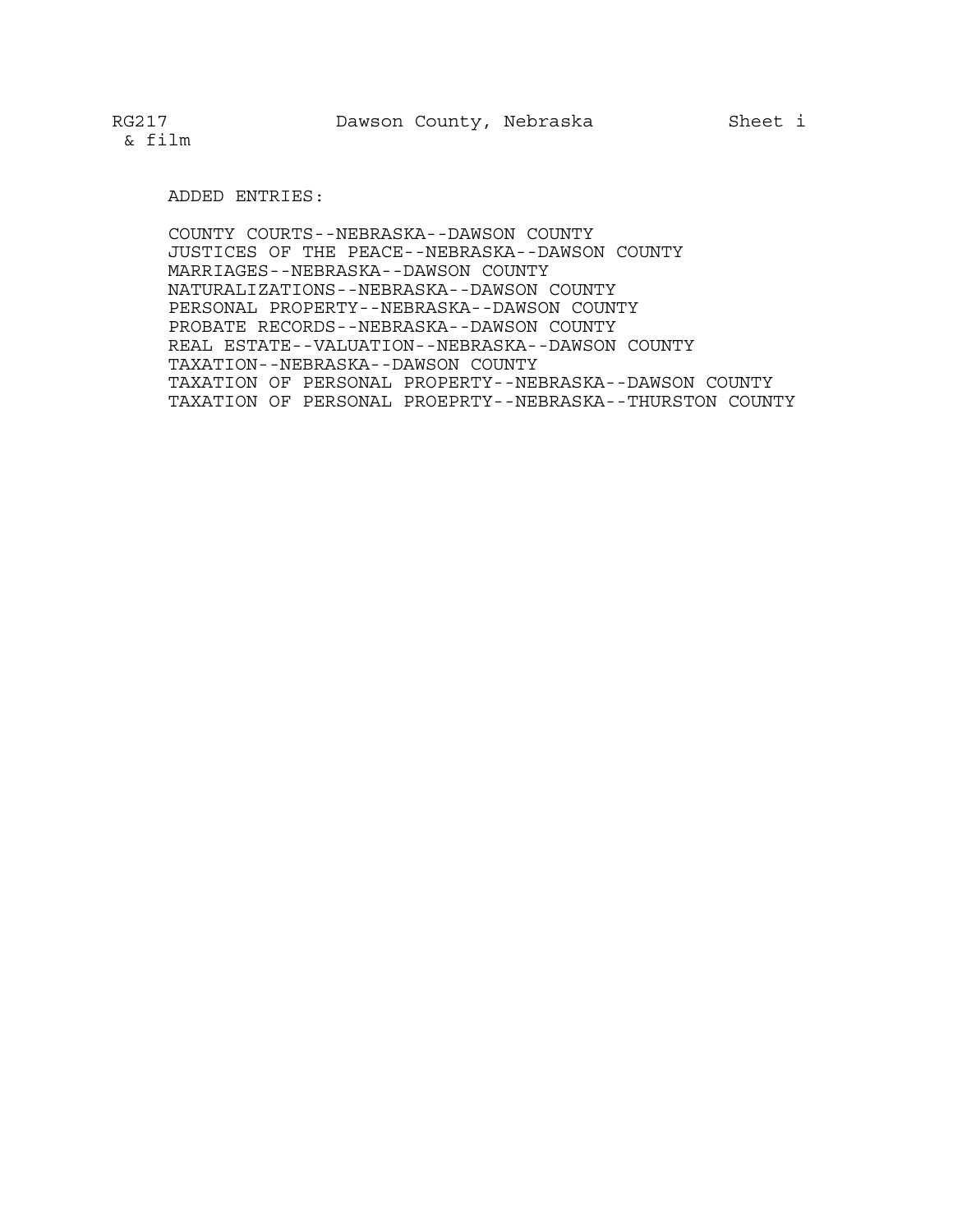Subgroup Two contains duplicate negative copies of the County Administered Property System (CAPS) microfiche of personal and real estate tax rolls for Dawson County, 1984-1993.

Subgroup Three includes miscellaneous correspondence addressed to the County Board of Commissioners and supplemental to the minutes of the Board of Commissioners, 1870-1924 (fractional). However, the Archives does not yet have the minutes of the board.

Subgroup Four, County Clerk, is divided into three series: 1) Marriage Records, 1873-1977; 2) Election Records, 1871-1892; and 3) Census Records, 1872, 1882. The bulk of this subgroup is the marriage dockets of the county, 1873-1977, on microfilm. This microfilm was produced by the Genealogical Society of Utah at the county courthouse during its vital records project through Nebraska in 1994 with the cooperation of the Nebraska State Historical Society and the county clerk.

Subgroup Five, Register of Deeds, contains only miscellaneous correspondence (1 folder) concerning land matters for scattered years. The official records of the deeds office remain at the county courthouse.

Subgroup Six, County Court, 1871-1953, is arranged in nine series: 1) Probate Records, 1873-1927; 2) Appearance Dockets, 1925-1952; 3) Trial Dockets, 1873-1925; 4) Civil Dockets, 1876- 1916; 5) Criminal Dockets, 1913-1953; 6) Judgement and Execution Dockets, 1894-1933; 7) Assignment Records, 1887-1913; 8) Justice of the Peace Dockets, 1879-1952; and 9) Miscellaneous, 1879-1890.

Series One, Probate Records, is divided into five subseries: 1) Entry Book, 1873-1893; 2) Estate Book, 1873-1896; 3) Probate Fee Books, 1893-1925; 4) Probate Dockets, 1871-1927; and 5) Bonds of Guardians & Administrators, 1875-1893. Subseries One and Two as well as the first two Probate Dockets of Subseries Three, are restricted from public use because of the possible presence of confidential records. Prior to 1896, adoptions were registered in Probate Dockets.

Subgroup Seven, District Court, is divided into eight series: 1) Naturalization Records, 1873-1948; 2) General Index (no records); 3) Appearance Dockets (no records); 4) Daily Journal (no records); 5) Complete Record (no records); 6) Civil Case Files (no records); 7) Criminal Case Files (no records); and 8) Bills of Exception and Depositions, 1891-1981.

The only records of significance from the District Court are the Naturalization Records on microfilm. The card index to Naturalizations still remains at the county courthouse. Most of the volumes have indices at the beginning of the volumes.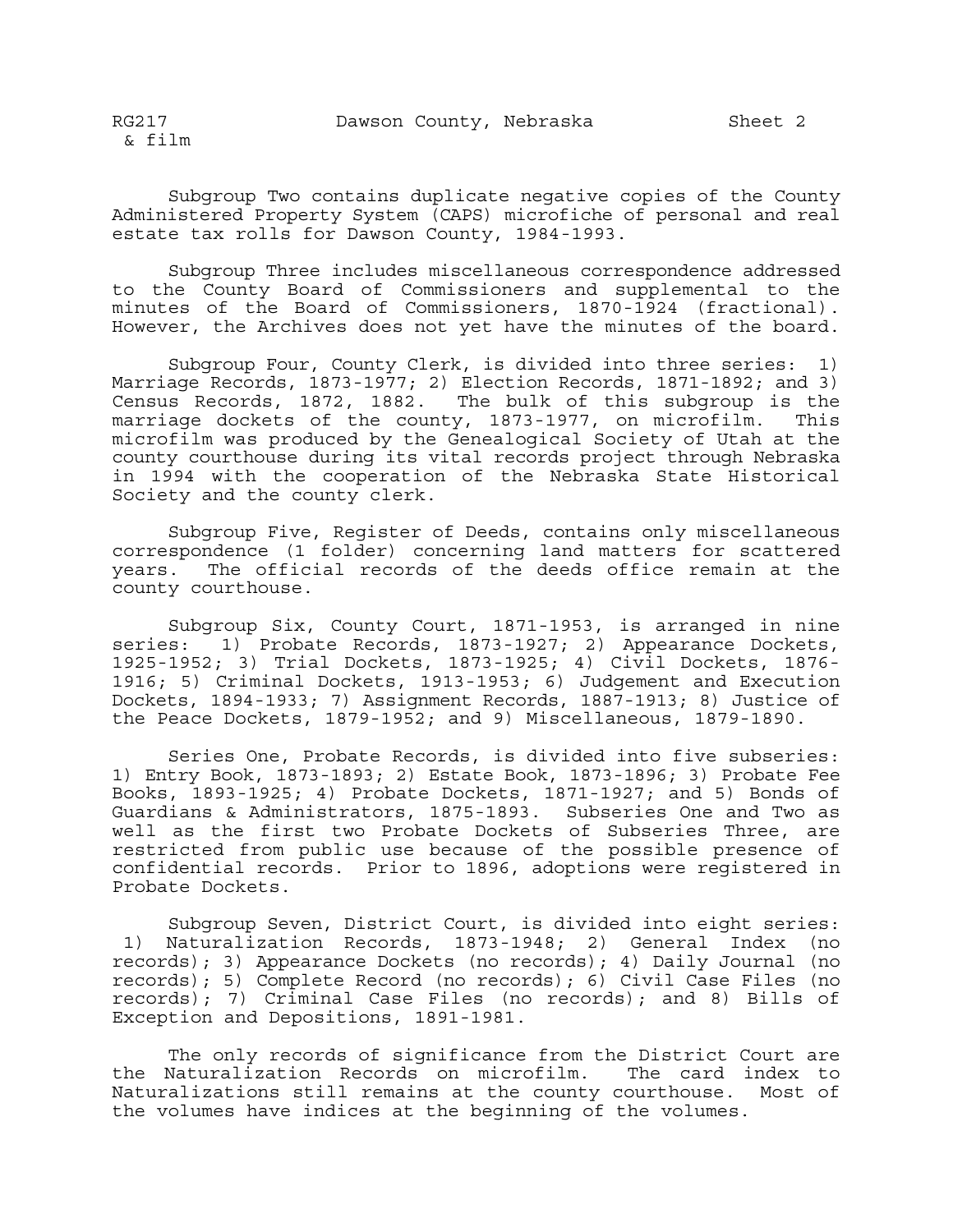The Archives holds no records for Subgroup Eight, Superintendent of Schools and the only records relating to school districts of Dawson County contains miscellaneous correspondence concerning census, boundary issues, and other matters relating specifically to Dist. #1 & #18.

# **DESCRIPTION**

| film                                         |                     | SUBGROUP ONE ASSESSMENT SCHEDULES, 1871-1906                                                                                                                                                                                                |
|----------------------------------------------|---------------------|---------------------------------------------------------------------------------------------------------------------------------------------------------------------------------------------------------------------------------------------|
| V.1                                          | 1871                | Item #1 - Residents of Buffalo Co.<br>Item #2 - Western Union Tele. Co.                                                                                                                                                                     |
| V.2                                          | 1872                | 3rd Precinct - Personal & Real Estate                                                                                                                                                                                                       |
| V.3<br>V.4                                   | 1873                | 1st Precinct - Personal & Real Estate<br>2nd Precinct - Personal & Real Estate                                                                                                                                                              |
| V.5<br>V.6<br>V.7                            | 1874                | 1st Precinct - Personal & Real Estate<br>2nd Precinct - Personal & Real Estate<br>3rd Precinct - Personal & Real Estate                                                                                                                     |
| V.8                                          | 1875                | 1st Precinct - Personal & Real Estate                                                                                                                                                                                                       |
| V.9<br>V.10                                  | 1876                | 1st Precinct - Personal & Real Estate<br>2nd Precinct - Personal & Real Estate<br>(including Plum Creek)                                                                                                                                    |
| V.11<br>V.12<br>V.13                         |                     | Cayote Pct - Personal & Real Estate<br>Cozad Pct - Personal & Real Estate<br>Platte Pct - Personal & Real Estate                                                                                                                            |
|                                              | $V.14-15$ 1877-1879 | Plum Creek Pct - Personal & Real                                                                                                                                                                                                            |
| V.16<br>V.17<br>V.18<br>V.19<br>V.20<br>V.21 | 1877                | 1st Precinct - Personal & Real Estate<br>2nd Precinct - Personal & Real Estate<br>3rd Precinct - Personal & Real Estate<br>Cayote Pct - Personal & Real Estate<br>Cozad Pct - Personal & Real Estate<br>Platte Pct - Personal & Real Estate |
| V.22<br>V.23<br>V.24<br>V.25<br>V.26         | 1878                | 1st Precinct - Personal & Real Estate<br>2nd Precinct - Personal & Real Estate<br>Cayote Pct - Personal & Real Estate<br>Cozad Pct - Personal & Real Estate<br>Platte Pct - Personal & Real Estate                                          |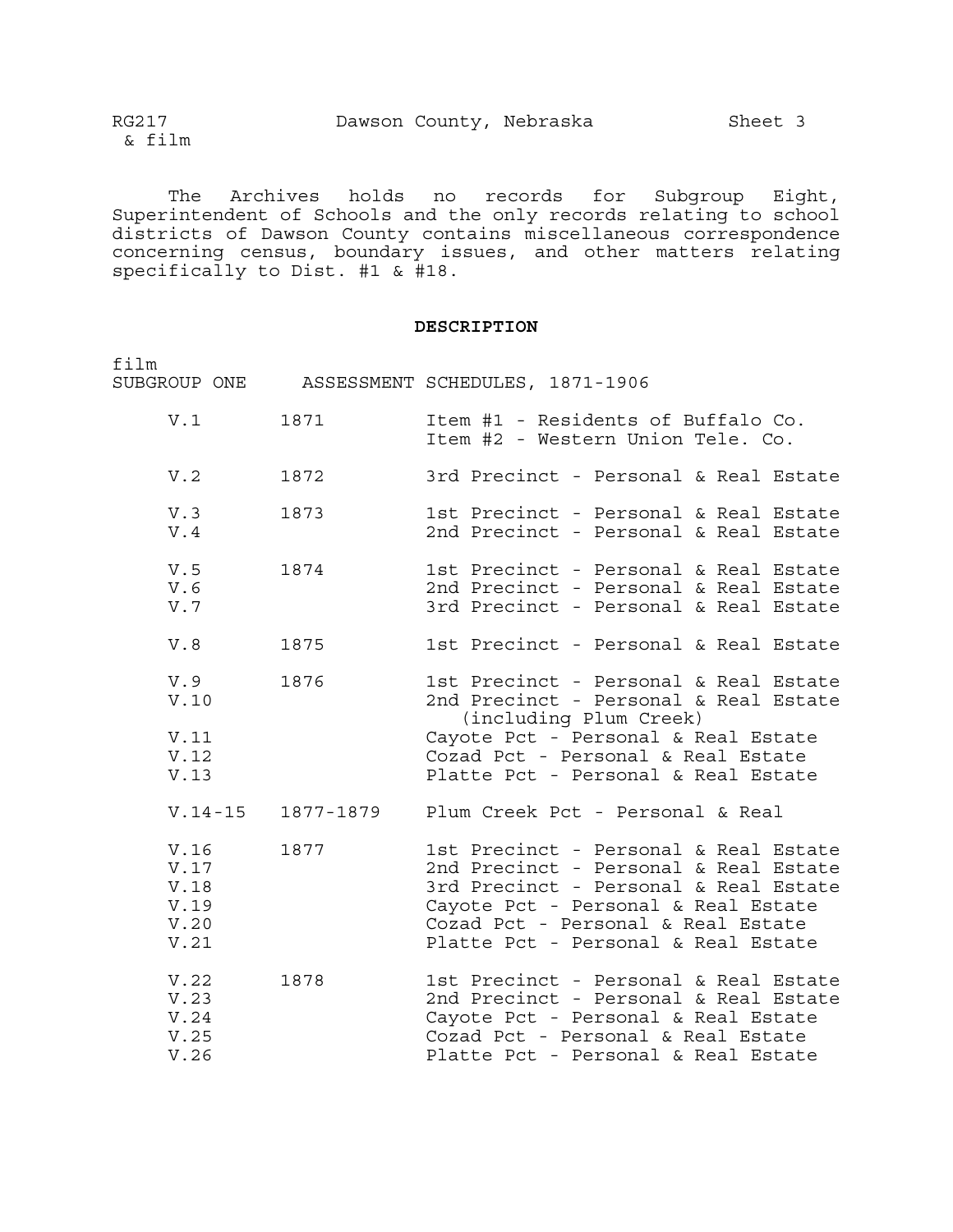film SUBGROUP ONE ASSESSOR (cont) V.27 1879 1st Precinct - Personal & Real Estate V.28 2nd Precinct - Personal Schedules V.29 3rd Precinct - Personal & Real Estate V.30 Cayote Pct - Personal & Real Estate<br>V.31 Platte precinct - Personal Platte precinct - Personal V.32 1880 1st Precinct - Personal & Real Estate V.33 2nd Precinct - Personal Schedules V.34 3rd Precinct - Personal & Real Estate<br>V.35 35 3rd Precinct - Personal & Real Estate Cayote Pct - Personal & Real Estate V.36 Cozad Pct - Personal & Real Estate (includes 1883 recap, Fairview) V.37 Platte Pct - Personal & Real Estate V.38 2nd Precinct - Real Estate V.39 Plum Creek (town) - Real Estate V.40 1881 1st Precinct - Personal V.41 1st Precinct - Real Estate (including Overton) V.42 2nd Precinct - Personal Schedules<br>V.43 3rd Precinct - Personal V.43 3rd Precinct - Personal<br>V.44 3rd Pct (Willow Island) 3rd Pct (Willow Island) - Real Estate V.45 Cayote Pct - Personal Schedules V.46 Cayote Pct - Personal & Real Estate (includes 1883 county recaps) V.47 Platte Pct - Personal (includes Cayote Pct totals, 1883 on last page) V.48 County Recapitulation V.49 1882 1st Precinct - Personal & Real Estate<br>V.50 1882 2nd Precinct - Personal & Real Estate 2nd Precinct - Personal & Real Estate (including village of Plum Creek) V.51 3rd Precinct - Personal & Real Estate V.52 Cayote Pct - Personal & Real Estate V.53 Cozad Pct - Personal & Real Estate V.54 Fairview Pct - Personal only<br>V.55 Platte Pct - Personal & Real Platte Pct - Personal & Real Estate V.56 Wood River Pct - Personal Schedules V.57 1883 1st Precinct - Personal & Real Estate V.58 2nd Precinct - Personal & Real Estate (including village of Plum Creek) V.59 3rd Precinct - Personal & Real Estate V.60 Cayote Pct - Personal & Real Estate V.61 Cozad Pct - Personal & Real Estate (including town of Cozad)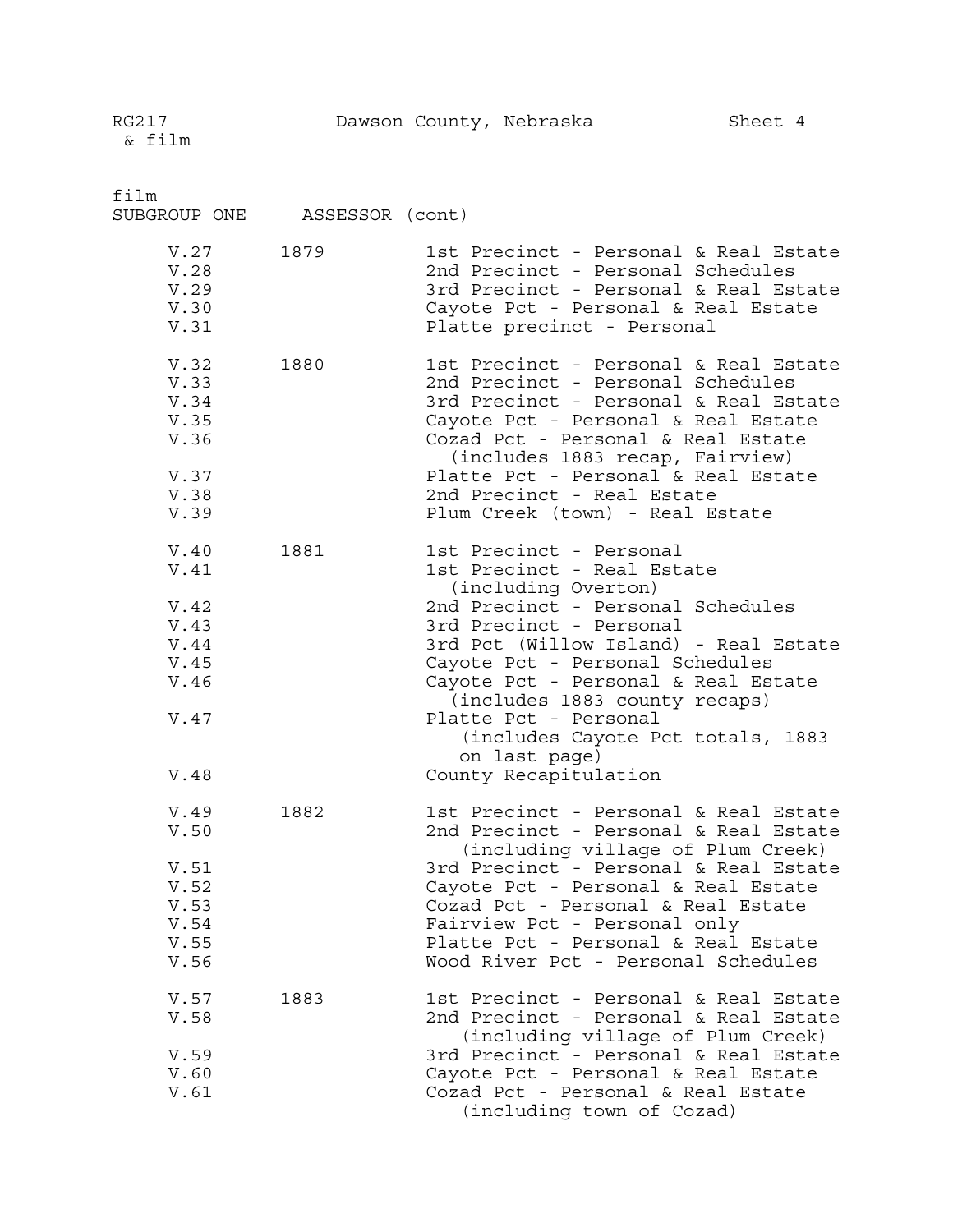| film<br>SUBGROUP ONE                                                                                         | ASSESSOR (cont) |                                                                                                                                                                                                                                                                                                                                                                                                                                                                                                                                                                                                                                             |
|--------------------------------------------------------------------------------------------------------------|-----------------|---------------------------------------------------------------------------------------------------------------------------------------------------------------------------------------------------------------------------------------------------------------------------------------------------------------------------------------------------------------------------------------------------------------------------------------------------------------------------------------------------------------------------------------------------------------------------------------------------------------------------------------------|
| V.62<br>V.63<br>V.64                                                                                         | 1883            | Fairview Pct - Personal & Real Estate<br>Platte Pct - Personal & Real Estate<br>Wood River - Personal (1) - Webster                                                                                                                                                                                                                                                                                                                                                                                                                                                                                                                         |
| V.65<br>V.66<br>V.67<br>V.68<br>V.69<br>V.70<br>V.71<br>V.72<br>V.73<br>V.74                                 | 1884            | 3rd Precinct - Personal Schedules<br>Cayote Pct - Personal & Real Estate<br>Cozad Pct - Personal & Real Estate<br>Fairview Pct - Personal & Real Estate<br>Kennebec Pct - Personal & Real Estate<br>Overton Pct - Personal & Real Estate<br>Platte Pct - Personal & Real Estate<br>Ringold Pct - Personal & Real Estate<br>Willow Island Pct - Personal & Real<br>Wood River Pct - Personal Schedules                                                                                                                                                                                                                                       |
| V.75                                                                                                         | 1884-1887       | County Recapitulation                                                                                                                                                                                                                                                                                                                                                                                                                                                                                                                                                                                                                       |
| V.76<br>V.77<br>V.78<br>V.79<br>V.80<br>V.81<br>V.82<br>V.83<br>V.84<br>V.85                                 | 1885            | 3rd Precinct - Personal Schedules<br>Cayote Pct - Personal & Real Estate<br>Fairview Pct - Personal & Real Estate<br>Kennebec Pct - Personal & Real Estate<br>Logan Pct - Personal & Real Estate<br>Overton Pct - Personal & Real Estate<br>Plum Creek - Personal Schedules A-Z<br>(in reverse order)<br>Ringold Pct - Personal & Real Estate<br>Willow Island Pct - Personal & Real<br>Wood River Pct - Personal Schedules                                                                                                                                                                                                                 |
| V.86<br>V.87<br>V.88<br>V.89<br>V.90<br>V.91<br>V.92<br>V.93<br>V.94<br>V.95<br>V.96<br>V.97<br>V.98<br>V.99 | 1886            | Buffalo Pct - Personal & Real Estate<br>(incl. Kennebec Ranch Co.)<br>Cayote Pct - Personal & Real Estate<br>Cozad Pct - Personal & Real Estate<br>Fairview Pct - Personal Schedules<br>Fairview Pct - Personal & Real Estate<br>Logan Pct - Personal & Real Estate<br>Overton Pct - Personal & Real Estate<br>(vol. has water damage)<br>Platte Pct - Personal Schedules<br>Platte Pct - Personal & Real Estate<br>Kennebec Pct - Personal & Real Estate<br>Keystone Pct - Personal & Real Estate<br>Plum Creek Pct - Personal Schedules<br>(Abel - Wilson)<br>Ringold Pct - Personal & Real Estate<br>Willow Island Pct - Personal & Real |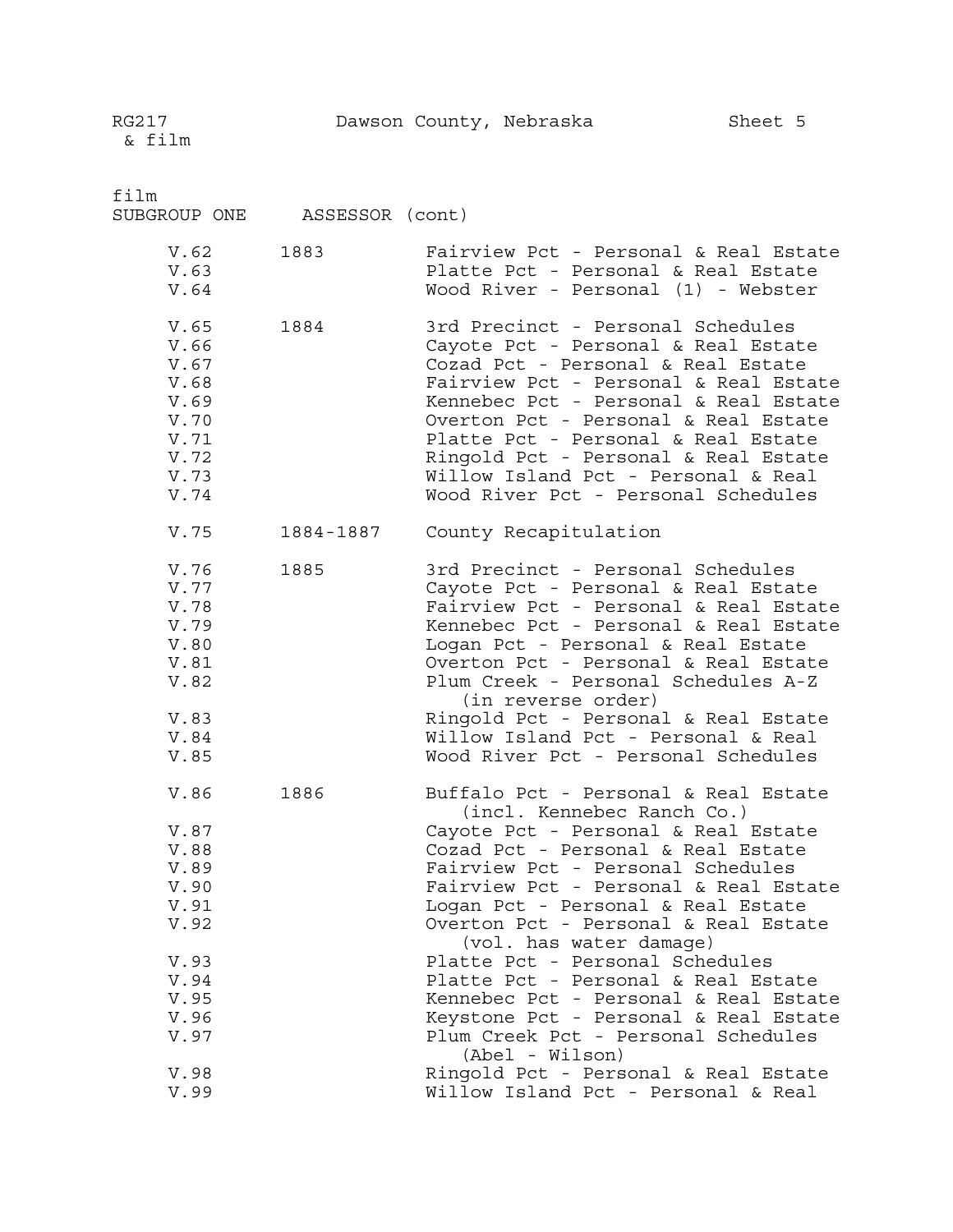film SUBGROUP ONE ASSESSOR (cont) V.100 1886 County Recapitulation V.101 1887 Antelope Pct - Personal & Real Estate V.102 Buffalo Pct - Personal & Real Estate V.103 Cayote Pct - Personal & Real Estate V.104 Cozad Pct - Personal & Real Estate V.105 Fairview Pct - Personal & Real Estate V.106 Gothenburg Precinct & City - Personal & Real Estate V.107 Kennebec Pct - Personal & Real Estate V.108 Keystone Pct - Personal & Real Estate V.109 Logan Pct - Personal & Real Estate V.110 Overton Pct - Personal & Real Estate V.111 Platte Pct - Personal Schedules Luederman - Winters, then Skinner - Anderson V.112 Plum Creek Pct - Personal & Real Est. V.113 Ringold Pct - Personal & Real Estate V.114 Willow Island (#3) Precinct Personal & Real Estate V.115 1888 Antelope Pct - Personal & Real Estate V.116 Buffalo Pct - Personal & Real Estate (including Kennebec Ranch Co.) V.117 Cayote Pct - Personal & Real Estate V.118 Cozad Pct - Personal & Real Estate V.119 Fairview Pct - personal & Real Estate V.120 Gothenburg Precinct & City Personal & Real Estate V.121 Hillside Pct - Personal & Real Estate V.122 Keystone Precinct & Farnam Village Personal & Real Estate V.123 Kennebec Pct - Personal & Real Estate V.124 Logan Pct - Personal & Real Estate V.125 Overton Precinct & Village Personal & Real Estate V.126 Platte Pct - Personal & Real Estate V.127 Plum Creek Precinct & City Personal & Real Estate V.128 Ringold Pct - Personal & Real Estate V.129 Willow Island (#3) - Personal & Real Wood River Pct - Personal Schedules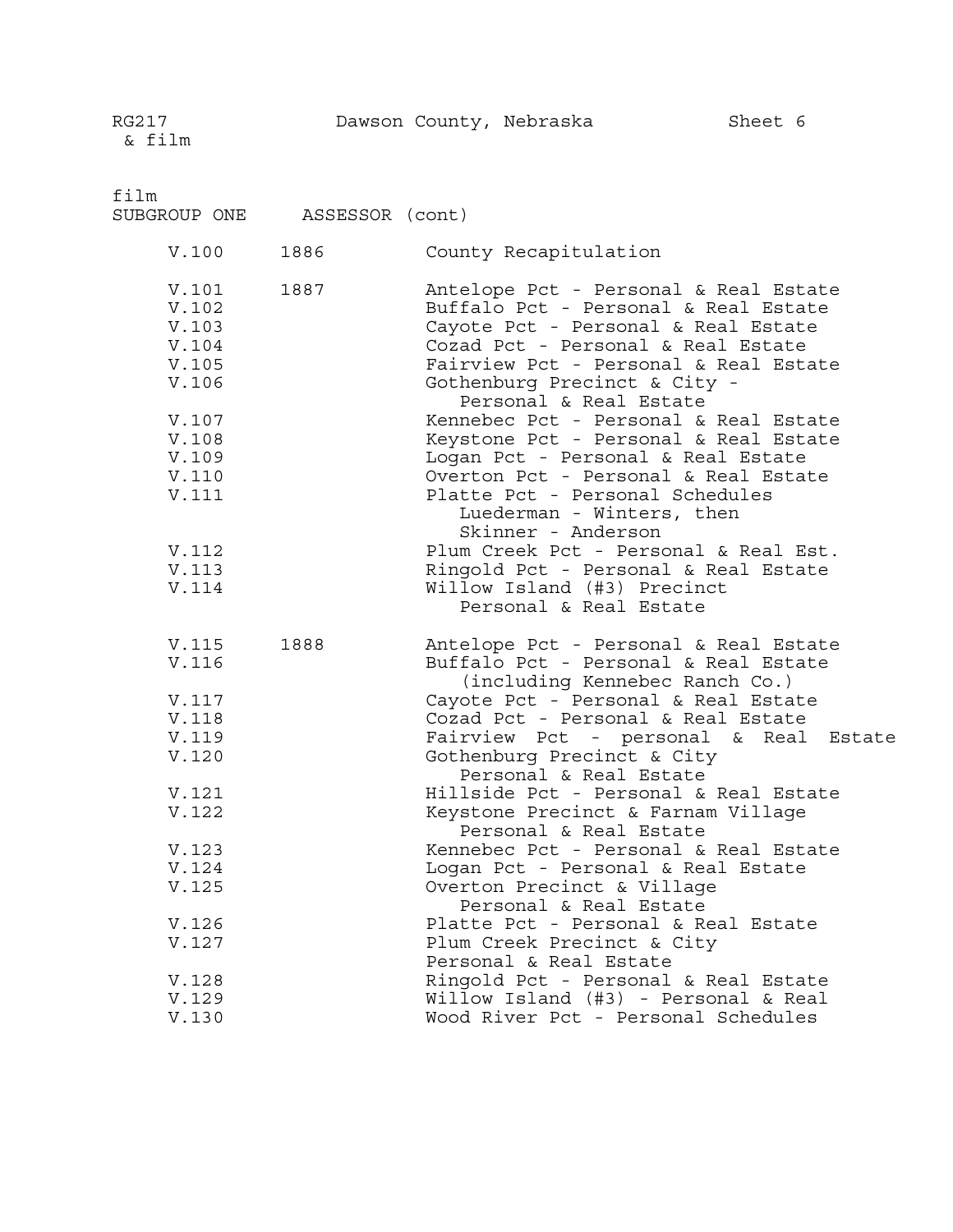RG217 Dawson County, Nebraska Sheet 7

film SUBGROUP ONE ASSESSOR (cont) V.131 1889 Antelope Pct - Personal & Real Estate V.132 Buffalo Pct - Personal & Real Estate V.133 Cayote Pct - Personal & Real Estate V.134 Cozad Precinct & Village Personal & Real Estate V.135 Fairview Pct - Personal & Real Estate V.136 Gothenburg Precinct & Village Personal & Real Estate V.137 Hillside Pct - Personal & Real Estate Holmes Pct - Personal & Real Estate V.139 Kennebec Pct - Personal & Real Estate V.140 Keystone Precinct & Village of Farnam Personal & Real Estate V.141 Lexington Precinct & City (formerly V.142 Plum Creek - Personal & Real Logan Pct - Personal & Real Estate V.144 Overton Pct - Personal Schedules V.145 Platte Pct - Personal & Real Estate V.146 Ringold Pct - Personal & Real Estate Willow Island Pct - Personal & Real V.148 Wood River Pct - Personal Schedules H-W, then A-H, then mixed alpha. Roster, Ex Soldiers & Sailors Dawson County, 1889 V.149 1890 Antelope Pct - Personal & Real Estate<br>V.150 Blaine Pct - Personal & Real Estate Blaine Pct - Personal & Real Estate V.151 Buffalo Pct - Personal & Real Estate V.152 Cayote Pct - Personal & Real Estate V.153 Cozad Pct & Village - Personal & Real V.154 Fairview Pct - Personal & Real Estate V.155 Gothenburg Pct - Personal Schedules Adels thru Weathers V.156 Gothenbury Precinct & Village Personal & Real Estate A-C Personal is missing V.157 Hillside Pct - Personal & Real Est. V.158 Holmes Pct - Personal & Real Estate V.159 Kennebec Pct - Personal & Real Estate V.160 Keystone Pct & Farnam Village Personal & Real Estate V.161 Lexington Precinct & City Personal & Real Estate V.162 Logan Pct - Personal & Real Estate V.163 Overton Precinct & Village

Personal & Real Estate V.164 Platte Pct - Personal & Real Estate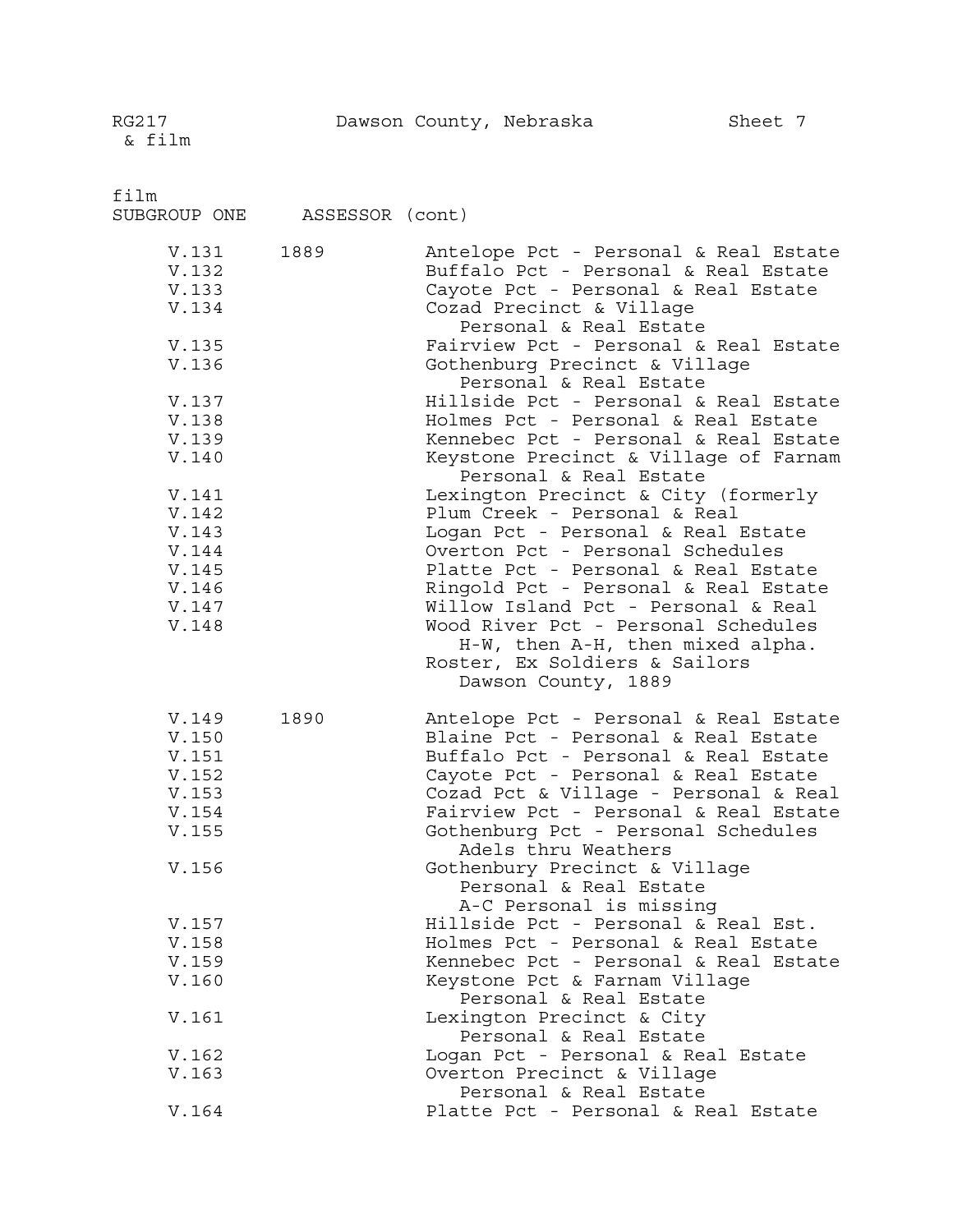film SUBGROUP ONE ASSESSOR (cont) V.165 1890 Ringold Pct - Personal & Real Estate V.166 Willow Island (#3) Pct & Village Personal & Real Estate Real Estate contains entries for Blaine Precinct V.167 Wood River Pct - Personal & Real Est. V.168 1891 Antelope Pct - Personal & Real Estate V.169 Blaine Pct - Personal & Real Estate<br>V.170 Buffalo Pct - Personal & Real Estate V.170 Buffalo Pct - Personal & Real Estate Cayote Pct - Personal & Real Estate V.172 Cozad Precinct & Village Personal & Real Estate V.173 Fairview Pct - Personal & Real Estate V.174 Gothenburg Precinct & City Personal & Real Estate V.175 Grant Pct - Personal & Real Estate V.176 Hillside Pct - Personal & Real Estate V.177 Holmes Pct - Personal & Real Estate Kennebec Pct - Personal & Real Estate Personal, A-Z, alphabetical by first name (includes Eddyville & Wood River Improvement Co.) V.179 Keystone Precinct & Farnam Village Personal & Real Estate (includes Lincoln Land Co.) V.180 Lexington Precinct & City Personal & Real Estate (includes Lexington & Union Improvement Companies) V.181 Logan Pct - Personal & Real Estate Overton Pct & City - Personal & Real V.182 Platte Pct - Personal & Real Estate V.183 Ringold Pct - Personal & Real Estate V.184 Willow Island Precinct & Village Personal & Real Estate V.185 Wood River Pct - Personal & Real Est. (including Sumner & Wood River Improvement Co.) V.186 1892 Antelope Pct - Personal & Real Estate<br>V.187 Blaine Pct - Personal & Real Estate Blaine Pct - Personal & Real Estate V.188 Buffalo Pct - Personal & Real Estate V.189 Cayote Pct - Personal & Real Estate V.190 Cozad Precinct & Town

Personal & Real Estate V.191 Fairview Pct - Personal & Real Estate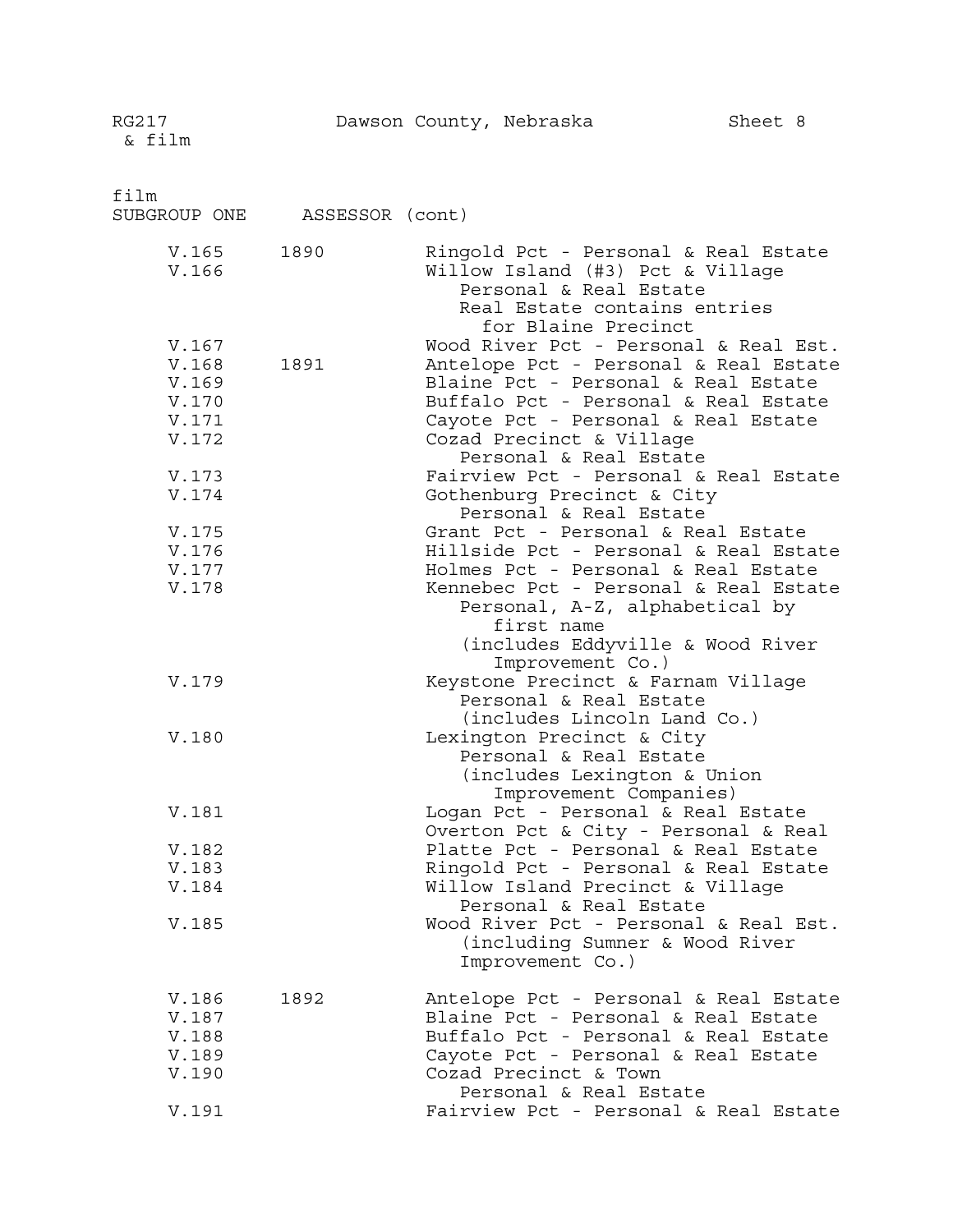film

SUBGROUP ONE ASSESSOR (cont) V.192 1892 German Pct - Personal & Real Estate V.193 Gothenburg Precinct & City Personal & Real Estate V.194 Grant Pct - Personal Schedules Adams - Wyman V.195 Hillside Pct - Personal Schedules Bachman - Younger V.196 Holmes Pct - Personal & Real Estate Kennebec Pct - Personal & Real Estate (includes Eddyville & Wood River Improvement Co.) V.198 Kennebec Pct - Personal Schedules Albright - Wolford NOTE; Gamble, C. at "W" V.199 Lexington Pct - Personal Schedules (by Road District A-Z) V.200 Lexington Precinct & City Personal & Real Estate V.201 Logan Pct - Personal & Real Estate Overton Precinct & Town Personal & Real Estate V.203 Platte Pct - Personal & Real Estate V.204 Ringold Pct - Personal & Real Estate V.205 Willow Island Pct - Personal & Real V.206 Wood River Pct - Personal & Real Est. (including Sumner & Wood River Improvement Co.) V.207 1893 Willow Island (3rd) Precinct Personal Schedules A-Z V.208 Antelope Pct - Personal & Real Estate Blaine Pct - Personal & Real Estate V.210 Buffalo Pct - Personal & Real Estate V.211 Cayote Pct - Personal & Real Estate V.212 Cozad Precinct & Village Personal & Real Estate V.213 Fairview Pct - Personal & Real Estate<br>V.214 German Pct - Personal & Real Estate German Pct - Personal & Real Estate V.215 Gothenburg Precinct - Personal A-W & Real Estate (G.W.P. & I. Co.) V.216 Gothenburg Pct & City - Real Estate V.217 Grant Pct - Personal & Real Estate Hillside Pct - Personal & Real Estate V.219 Holmes Pct - Personal & Real Estate V.220 Kennebec Pct - Personal & Real Estate (including Eddyville Village)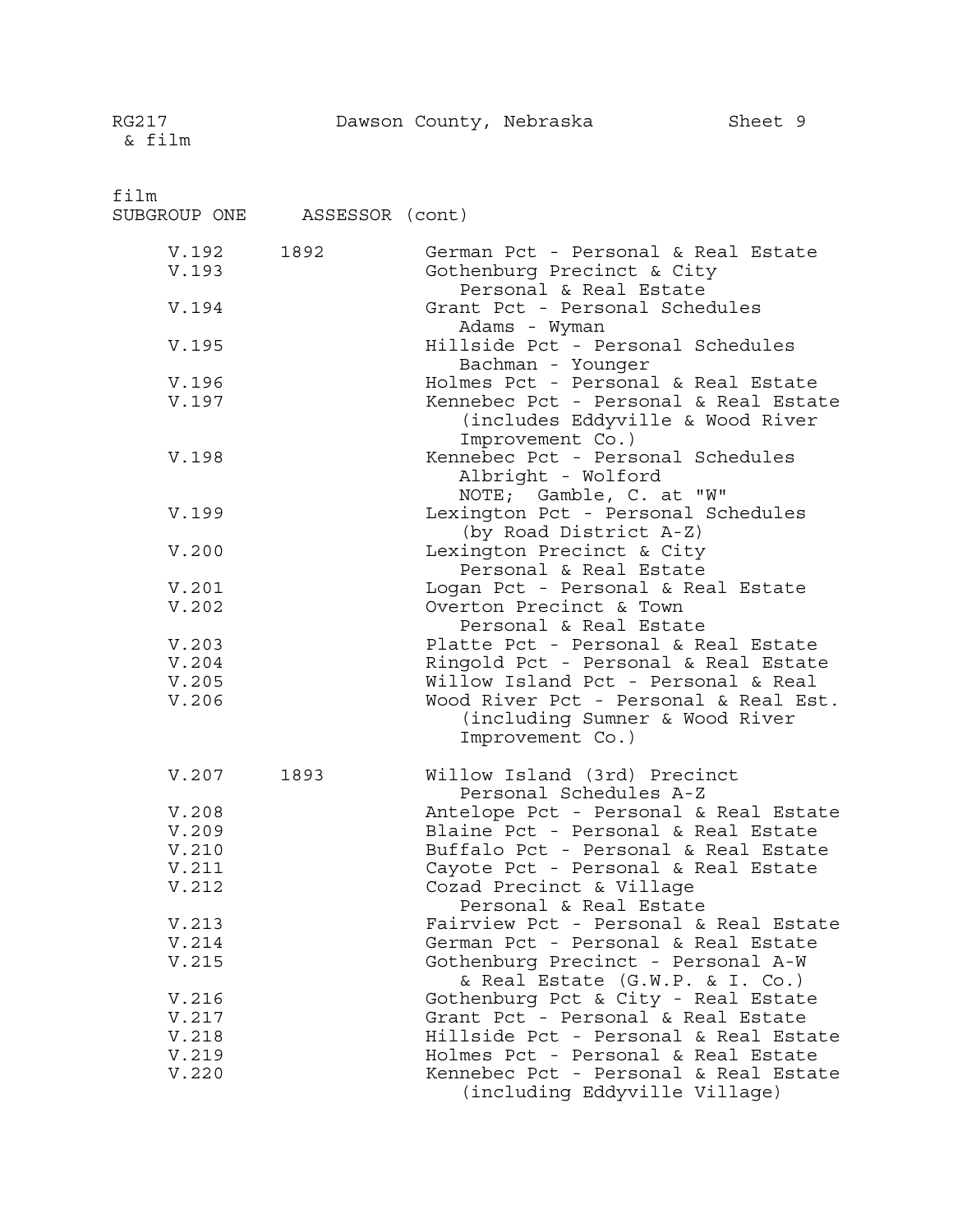film

SUBGROUP ONE ASSESSOR (cont)

| V.221 1893                                |      | Keystone Pct - Personal Schedules                                                                                                                                                                              |
|-------------------------------------------|------|----------------------------------------------------------------------------------------------------------------------------------------------------------------------------------------------------------------|
| V.222<br>V.223                            |      | (Road Dist. #17 "A" - RD #16 "W")<br>Keystone Pct - Personal & Real Estate<br>Lexington Precinct & City<br>Personal & Real Estate                                                                              |
| V.224<br>V.225                            |      | Logan Pct - Personal & Real Estate<br>Overton Precinct & Town<br>Personal & Real Estate                                                                                                                        |
| V.226<br>V.227<br>V.228<br>V.229          |      | Platte Pct - Personal & Real Estate<br>Ringgold Pct - Personal & Real Estate<br>Weaver Pct - Personal & Real Estate<br>Willow Island Pct - Personal & Real<br>(see also #3 at start of 1893)                   |
| V.230                                     |      | Wood River Precinct & Sumner Village<br>Personal & Real Estate                                                                                                                                                 |
| V.231<br>V.232<br>V.233<br>V.234<br>V.235 | 1894 | Antelope Pct - Personal & Real Estate<br>Blaine Pct - Personal & Real Estate<br>Buffalo Pct - Personal & Real Estate<br>Cayote Pct - Personal & Real Estate<br>Cozad Precinct & Town<br>Personal & Real Estate |
| V.236<br>V.237<br>V.238                   |      | Fairview Pct - Personal & Real Estate<br>German Pct - Personal & Real Estate<br>Gillan Pct - Personal & Real Estate                                                                                            |
| V.239                                     |      | Gothenburg Pct & Town - Personal<br>Real Estate, G.W.P. & I Co.<br>(Hyde Park Addition thru<br>River View Addition)<br>Real Estate, town<br>(Kenwood Addition, Lot 1, B.1<br>thru Lot 24, Block 15)            |
| V.240                                     |      | Gothenburg Precinct & Town<br>Real Estate, S1-T11-R25 thru<br>Gothenburg Heights, Lot 24, B.9                                                                                                                  |
| V.241                                     |      | Grant Pct - Personal & Real Estate                                                                                                                                                                             |
| V.242                                     |      | Hillside Pct - Personal & Real Estate                                                                                                                                                                          |
| V.243                                     |      | Holmes Pct - Personal & Real Estate                                                                                                                                                                            |
| V.244                                     |      | Kennebec Precinct & Eddyville Village<br>Personal & Real Estate                                                                                                                                                |
| V.245                                     |      | Keystone Precinct & Farnam<br>Personal & Real Estate                                                                                                                                                           |
| V.246                                     |      | Lexington Precinct & City<br>Personal & Real Estate                                                                                                                                                            |
| V.247                                     |      | Logan Pct - Personal & Real Estate                                                                                                                                                                             |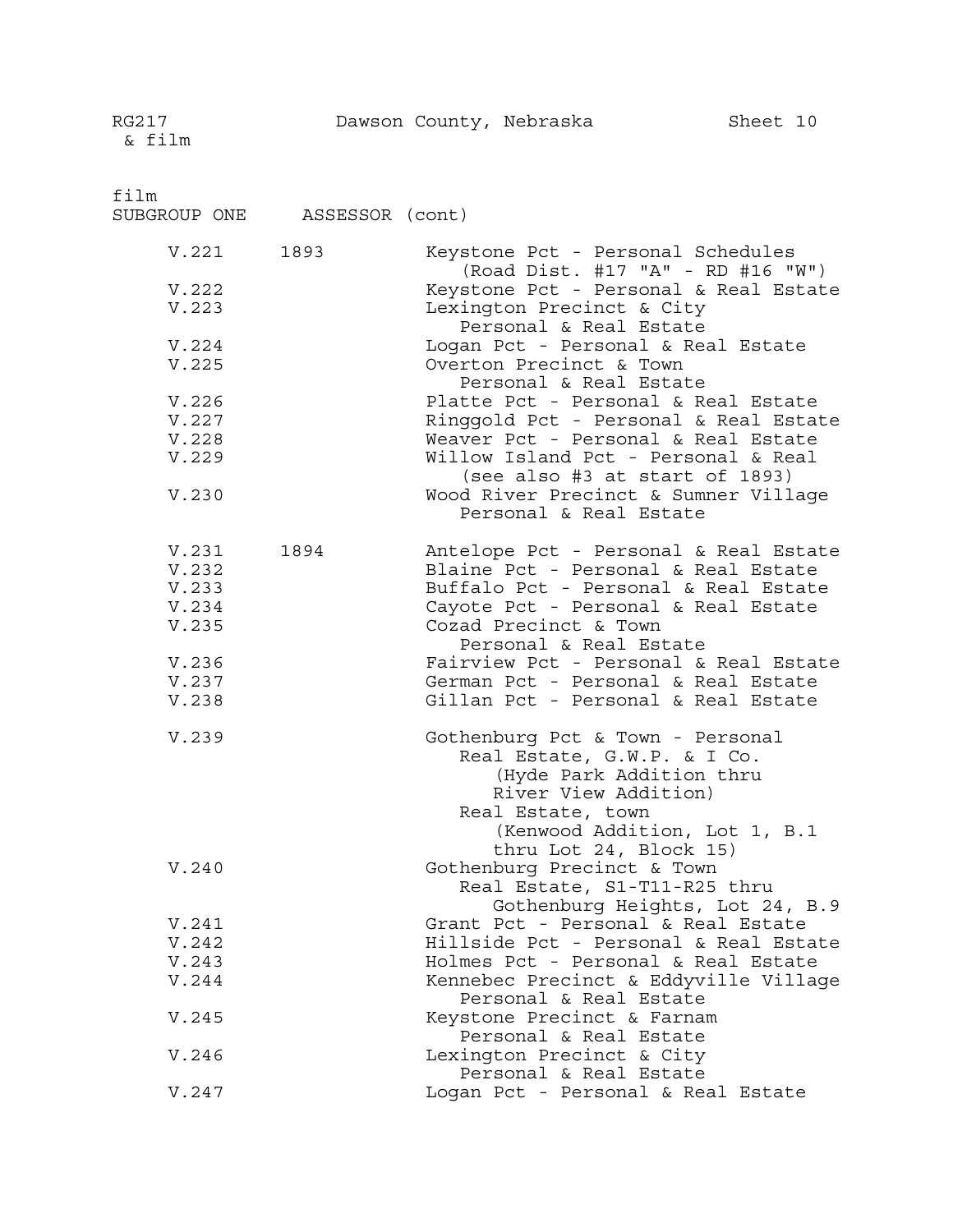film

SUBGROUP ONE ASSESSOR (cont)

| V.248 | 1894 | Overton Precinct & Village                           |
|-------|------|------------------------------------------------------|
|       |      | Personal & Real Estate                               |
| V.249 |      | Ringgold Pct - Personal & Real Est.                  |
| V.250 |      | Platte Pct - Personal & Real Estate                  |
| V.251 |      | 3rd Pct (Willow Island) - Personal                   |
|       |      | Schedules, Aden - Zager                              |
| V.252 |      | Weaver Pct - Personal & Real Estate                  |
| V.253 |      | Willow Island Precinct & Town                        |
|       |      | Personal & Real Estate                               |
| V.254 |      | Wood River Precinct & Sumner                         |
|       |      | Personal & Real Estate                               |
|       |      |                                                      |
| V.255 | 1895 | 3rd Pct (Willow Island)                              |
|       |      | Personal Schedules, A-Z                              |
| V.256 |      | Antelope Pct - Personal & Real Estate                |
| V.257 |      | Blaine Pct - Personal & Real Estate                  |
| V.258 |      | Buffalo Pct - Personal & Real Estate                 |
| V.259 |      | Cayote Pct - Personal & Real Estate                  |
| V.260 |      | Cozad Precinct & Village                             |
|       |      | Personal & Real Estate                               |
| V.261 |      | Fairview Pct - Personal & Real Estate                |
| V.262 |      | German Pct - Personal & Real Estate                  |
| V.263 |      | Gillan Pct - Personal & Real Estate                  |
| V.264 |      | Gothenburg Precinct & Town - Personal                |
|       |      | (and Real Estate, Kenwood's Addition,                |
|       |      | Lot $1, B.7$ thru Lot $24, Block 15$                 |
| V.265 |      | Gothenburg Town, Real Estate                         |
|       |      | Hyde Park Add., Lot 9, Blk 8 thru                    |
|       |      | Kenwood's Add., Lot 30, Blk 6                        |
|       |      | Precinct, Real Estate, 1-11-25 thru                  |
|       |      | Hyde Park Add., Lot 8, Blk 8                         |
| V.266 |      | Grant Pct - Personal & Real Estate                   |
| V.267 |      | Hillside Pct - Personal & Real Estate                |
| V.268 |      | Holmes Pct - Personal & Real Estate                  |
| V.269 |      | Kennebec Precinct & Eddyville Village                |
|       |      | Personal & Real Estate                               |
|       |      |                                                      |
| V.270 |      | Keystone Precinct & Farnam<br>Personal & Real Estate |
|       |      |                                                      |
| V.271 |      | Lexington Precinct & City                            |
|       |      | Personal & Real Estate                               |
| V.272 |      | Lincoln Pct - Personal & Real Estate                 |
| V.273 |      | Logan Pct - Personal & Real Estate                   |
| V.274 |      | Overton Precinct & Village<br>Personal & Real Estate |
|       |      |                                                      |
| V.275 |      | Platte Pct - Personal & Real Estate                  |
| V.276 |      | Ringgold Pct - Personal & Real Estate                |
| V.277 |      | Willow Island Pct - Personal & Real                  |
|       |      |                                                      |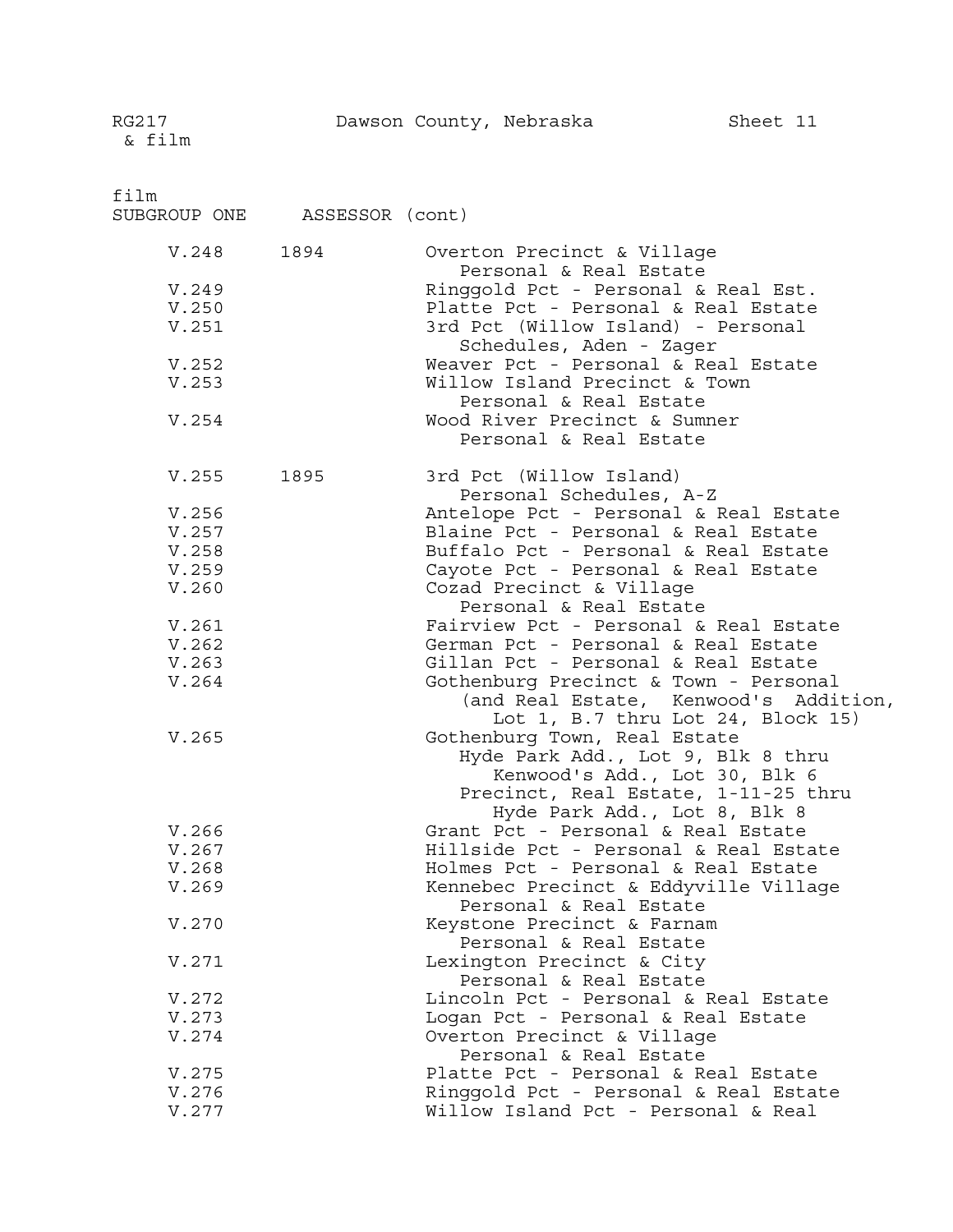| film<br>SUBGROUP ONE ASSESSOR (cont)                                 |      |                                                                                                                                                                                                                                                                                                                                                                                                                                                                                                   |
|----------------------------------------------------------------------|------|---------------------------------------------------------------------------------------------------------------------------------------------------------------------------------------------------------------------------------------------------------------------------------------------------------------------------------------------------------------------------------------------------------------------------------------------------------------------------------------------------|
| V.278 1895                                                           |      | Wood River Precinct & Sumner<br>Personal & Real Estate<br>County Recaps, last pgs of vol.                                                                                                                                                                                                                                                                                                                                                                                                         |
| V.279<br>V.280<br>V.281<br>V.282<br>V.283<br>V.284<br>V.285<br>V.286 | 1896 | Antelope Pct - Personal & Real Estate<br>Blaine Pct - Personal & Real Estate<br>Cayote Pct - Personal & Real Estate<br>Cozad Precinct & Town<br>Personal & Real Estate<br>Fairview Pct - Personal & Real Estate<br>German Pct - Personal & Real Estate<br>Gillan Pct - Personal & Real Estate<br>Gothenburg Precinct & Town<br>Abstract of Personal Property<br>Personal, pct & town<br>Real Estate<br>G.W.P & I. Co., River View Addition,<br>Lot 1, Blk 48 thru<br>Kenwood's Addition - Vacated |
| V.287                                                                |      | Gothenburg Pct - Real Estate, 1-11-25<br>thru<br>Gothenburg, Doll & Wilson's Addition,<br>Lot 18, Block 28                                                                                                                                                                                                                                                                                                                                                                                        |
| V.288                                                                |      | Gothenburg Precinct & Town<br>Personal and Real Estate<br>Real Estate thru River View Add.<br>(G.W.P. & I. Co.), L.20, B.47                                                                                                                                                                                                                                                                                                                                                                       |
| V.289                                                                |      | Grant Pct - Personal & Real Estate                                                                                                                                                                                                                                                                                                                                                                                                                                                                |
| V.290                                                                |      | Hillside Pct - Real Estate & Personal                                                                                                                                                                                                                                                                                                                                                                                                                                                             |
| V.291                                                                |      | Holmes Pct - Personal & Real Estate                                                                                                                                                                                                                                                                                                                                                                                                                                                               |
| V.292                                                                |      | Kennebec Precinct & Eddyville Village<br>Personal & Real Estate                                                                                                                                                                                                                                                                                                                                                                                                                                   |
| V.293                                                                |      | Keystone Precinct & Farnam<br>Personal & Real Estate                                                                                                                                                                                                                                                                                                                                                                                                                                              |
| V.294                                                                |      | Lexington City - Personal Schedules<br>Abel - Zimmerman                                                                                                                                                                                                                                                                                                                                                                                                                                           |
| V.295                                                                |      | Lexington Precinct & City<br>Personal & Real Estate                                                                                                                                                                                                                                                                                                                                                                                                                                               |
| V.296                                                                |      | Lincoln Pct - Personal & Real Estate                                                                                                                                                                                                                                                                                                                                                                                                                                                              |
| V.297                                                                |      | Logan Pct - Personal & Real Estate                                                                                                                                                                                                                                                                                                                                                                                                                                                                |
| V.298                                                                |      | Overton Precinct & Village<br>Personal & Real Estate                                                                                                                                                                                                                                                                                                                                                                                                                                              |
| V.299                                                                |      | Platte Pct - Personal & Real Estate                                                                                                                                                                                                                                                                                                                                                                                                                                                               |
| V.300                                                                |      | Ringgold Pct - Personal & Real Estate                                                                                                                                                                                                                                                                                                                                                                                                                                                             |
| V.301                                                                |      | Willow Island Pct & Town<br>Personal & Real Estate                                                                                                                                                                                                                                                                                                                                                                                                                                                |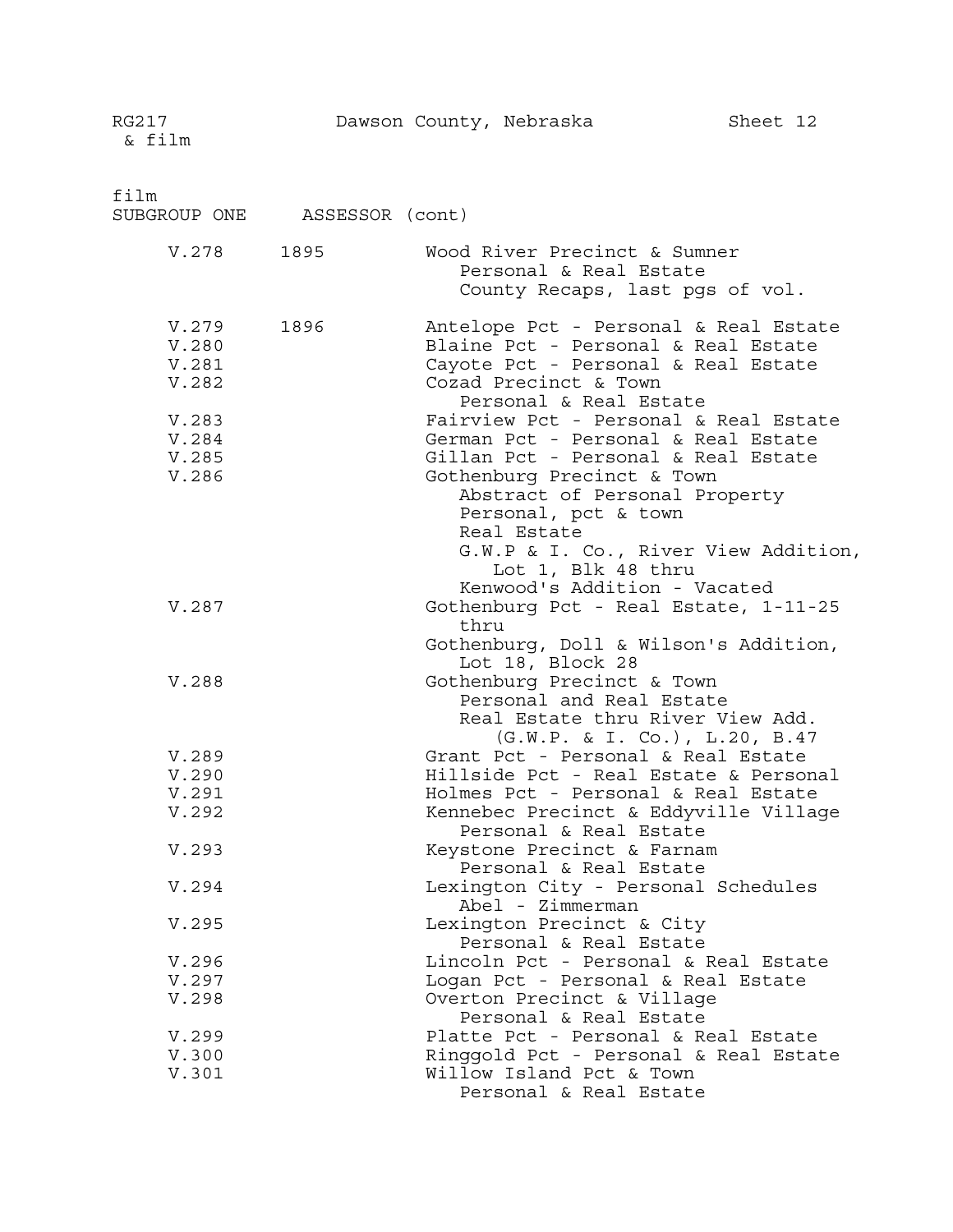| film<br>SUBGROUP ONE                                                                                              | ASSESSOR (cont) |                                                                                                                                                                                                                                                                                                                                                                                                                                                                                                                                                                                                                                                                   |
|-------------------------------------------------------------------------------------------------------------------|-----------------|-------------------------------------------------------------------------------------------------------------------------------------------------------------------------------------------------------------------------------------------------------------------------------------------------------------------------------------------------------------------------------------------------------------------------------------------------------------------------------------------------------------------------------------------------------------------------------------------------------------------------------------------------------------------|
| V.302                                                                                                             | 1896            | Wood River Precinct & Sumner Village<br>Personal & Real Estate<br>County recaps at end of vol.                                                                                                                                                                                                                                                                                                                                                                                                                                                                                                                                                                    |
| V.304<br>V.305<br>V.306<br>V.307<br>V.308<br>V.309<br>V.310<br>V.311<br>V.312<br>V.313<br>V.314<br>V.315<br>V.316 | V.303 1897      | 3rd Pct (Willow Island Precinct)<br>Personal Schedules, Allen-Zager<br>Antelope Pct - Personal & Real Estate<br>Blaine Pct - Personal & Real Estate<br>Buffalo Pct - Personal & Real Estate<br>Cayote Pct - Personal & Real Estate<br>Cozad Precinct & Town<br>Personal & Real Estate<br>Fairview Pct - Personal & Real Estate<br>German Pct - Personal & Real Estate<br>Gillan Pct - Personal & Real Estate<br>Gothenburg Precinct & Town (2)<br>Personal & Real Estate<br>Grant Pct - Personal & Real Estate<br>Hillside Pct - Personal & Real Estate<br>Holmes Pct - Personal & Real Estate<br>Kennebec Precinct & Eddyville Village<br>Personal & Real Estate |
| V.317<br>V.318<br>V.319<br>V.320<br>V.321<br>V.322<br>V.323<br>V.324<br>V.325<br>V.326                            |                 | Keystone Precinct & Farnam<br>Personal & Real Estate<br>Lexington Precinct & City (3)<br>Personal & Real Estate<br>Lincoln Pct - Personal & Real Estate<br>Logan Pct - Personal & Real Estate<br>Overton Pct - Personal & Real Estate<br>Platte Pct - Personal & Real Estate<br>Ringold Pct - Personal & Real Estate<br>Willow Island Precinct & Town<br>Personal & Real Estate<br>(Personal Schedules, see Pct #3 at<br>Start of 1897)<br>Wood River Precinct & Sumner<br>Personal & Real Estate<br>Lincoln & Dawson County Irrig. Dist.<br>Real Estate, 28-12-23 - 6-11-24                                                                                      |
| V.327<br>V.328<br>V.329<br>V.330<br>V.331                                                                         | 1898            | 3rd Pct (Willow Island Precinct)<br>Personal Schedules, Aden-Zager<br>Antelope Pct - Personal & Real Estate<br>Blaine Pct - Personal & Real Estate<br>Buffalo Pct - Personal & Real Estate<br>Cayote Pct - Personal & Real Estate                                                                                                                                                                                                                                                                                                                                                                                                                                 |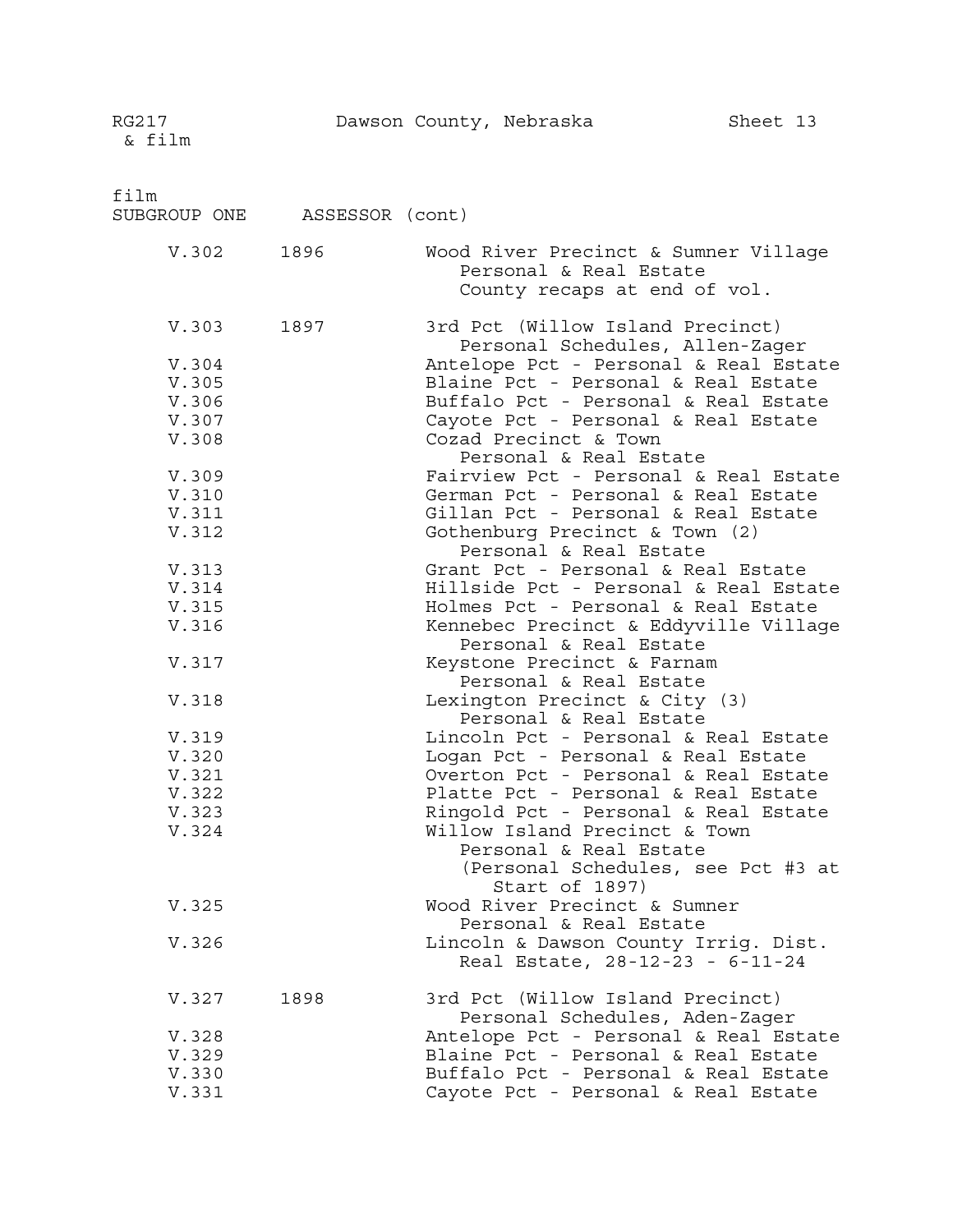film

SUBGROUP ONE ASSESSOR (cont)

| V.332          | 1898 | Cozad Precinct & Village<br>Personal & Real Estate                           |
|----------------|------|------------------------------------------------------------------------------|
|                |      |                                                                              |
| V.333          |      | Fairview Pct - Personal & Real Estate                                        |
| V.334          |      | German Pct - Personal & Real Estate                                          |
| V.335          |      | Gillan Pct - Personal & Real Estate                                          |
| V.336          |      | Gothenburg Precinct & Town                                                   |
|                |      | Personal & Real Estate                                                       |
| V.337          |      | Grant Pct - Personal & Real Estate                                           |
| V.338          |      | Hillside Pct - Personal & Real Estate                                        |
|                |      |                                                                              |
| V.339          |      | Holmes Pct - Personal & Real Estate                                          |
| V.340          |      | Kennebec Precinct & Eddyville Village<br>Personal & Real Estate              |
| V.341          |      | Keystone Precinct & Farnam<br>Personal & Real Estate                         |
| V.342          |      | Lexington Precinct & City                                                    |
|                |      | Personal & Real Estate                                                       |
| V.343          |      | Lincoln Pct - Personal & Real Estate                                         |
| V.344          |      | Logan Pct - Personal & Real Estate                                           |
|                |      |                                                                              |
| V.345          |      | Overton Precinct & Village                                                   |
|                |      | Personal & Real Estate                                                       |
| V.346          |      | Platte Pct - Personal & Real Estate                                          |
| V.347          | 1898 | Ringgold Pct - Personal & Real Estate                                        |
| V.348          |      | Willow Island Pct - Personal & Real                                          |
|                |      | (see also Precinct #3 at start of 1898)                                      |
| V.349          |      | Wood River Precinct & Sumner                                                 |
|                |      | Personal & Real Estate                                                       |
| V.350          |      | Lincoln & Dawson County Irrig. Dist.                                         |
|                |      | Real Estate, 19-12-23 - 3-11-25                                              |
| V.351          | 1898 | County Recapitulation                                                        |
|                |      |                                                                              |
| V.352          | 1899 | Antelope Pct - Personal & Real Estate                                        |
| V.353          |      |                                                                              |
| V.354          |      | Blaine Pct - Personal & Real Estate                                          |
|                |      |                                                                              |
|                |      | Buffalo Pct - Personal & Real Estate                                         |
| V.355          |      | Cayote Pct - Personal & Real Estate                                          |
| V.356          |      | Cozad Precinct & Village                                                     |
|                |      | Personal & Real Estate                                                       |
| V.357          |      | Fairview Pct - Personal & Real Estate                                        |
| V.358          |      | German Pct - Personal & Real Estate                                          |
| V.359          |      | Gillan Pct - Personal & Real Estate                                          |
| V.360          |      | Gothenburg Precinct & Town                                                   |
|                |      | Personal & Real Estate                                                       |
| V.361          |      | Grant Pct - Personal & Real Estate                                           |
| V.362<br>V.363 |      | Hillside Pct - Personal & Real Estate<br>Holmes Pct - Personal & Real Estate |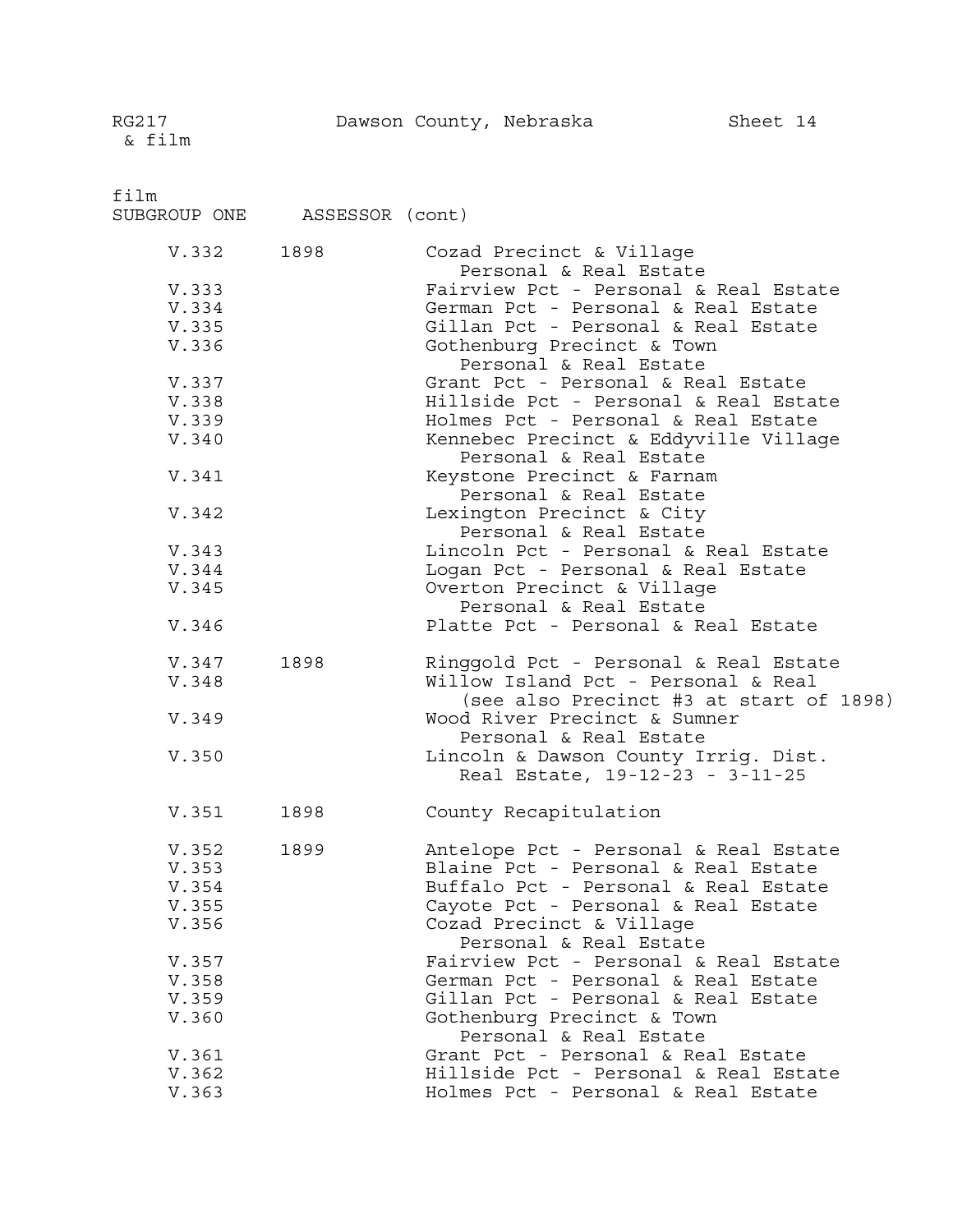film

| SUBGROUP ONE | ASSESSOR (cont) |  |
|--------------|-----------------|--|

| V.364 1899     |      | Kennebec Precinct & Eddyville Village                                      |
|----------------|------|----------------------------------------------------------------------------|
| V.365          |      | Personal & Real Estate<br>Keystone Precinct & Farnam                       |
|                |      | Personal & Real Estate                                                     |
| V.366          |      | Lexington Precinct & City<br>Personal & Real Estate                        |
| V.367          |      | Lincoln Pct - Personal & Real Estate                                       |
| V.368          |      | Lincoln & Dawson Co. Irrig. Dist.<br>Real Estate, 19-12-23 - 36-12-25      |
| V.369          |      | Logan Pct - Personal & Real Estate                                         |
| V.370          |      | Overton Precinct & Village<br>Personal & Real Estate                       |
| V.371          |      | Platte Pct - Personal & Real Estate                                        |
| V.372          |      | Ringgold Pct - Personal & Real Estate                                      |
| V.373          |      | Willow Island Precinct & Town<br>Personal & Real Estate                    |
| V.374          |      | Wood River Precinct & Sumner                                               |
|                |      | Personal & Real Estate                                                     |
|                |      | County Recap at end of volume                                              |
| V.375          | 1900 | Antelope Pct - Personal & Real Estate                                      |
| V.376          |      | Blaine Pct - Personal & Real Estate                                        |
| V.377          |      | Buffalo Pct - Personal & Real Estate                                       |
| V.378          |      | Cayote Pct - Personal & Real Estate                                        |
| V.379          |      | Cozad Precinct & Village                                                   |
|                |      | Personal & Real Estate                                                     |
| V.380          |      | Fairview Pct - Personal & Real Estate                                      |
| V.381<br>V.382 |      | German Pct - Personal & Real Estate<br>Gillan Pct - Personal & Real Estate |
| V.383          |      | Gothenburg Precinct & Town                                                 |
|                |      | Personal & Real Estate                                                     |
| V.384          |      | Grant Pct - Personal & Real Estate                                         |
| V.385          |      | Hillside Pct - Personal & Real Estate                                      |
| V.386          |      | Holmes Pct - Personal & Real Estate                                        |
| V.387          |      | Kennebec Precinct & Eddyville Village<br>Personal & Real Estate            |
| V.388          |      | Keystone Precinct & Farnam<br>Personal & Real Estate                       |
| V.389          |      | Lexington Precinct & City                                                  |
|                |      | Personal & Real Estate                                                     |
| V.390          |      | Lincoln Pct - Personal & Real Estate                                       |
| V.391          |      | Logan Pct - Personal Schedules<br>Adams - Woodward                         |
| V.392          |      | Logan Pct - Personal & Real Estate                                         |
| V.393          |      | Overton Precinct & Village                                                 |
|                |      | Personal & Real Estate                                                     |
| V.394          |      | Platte Pct - Personal & Real Estate                                        |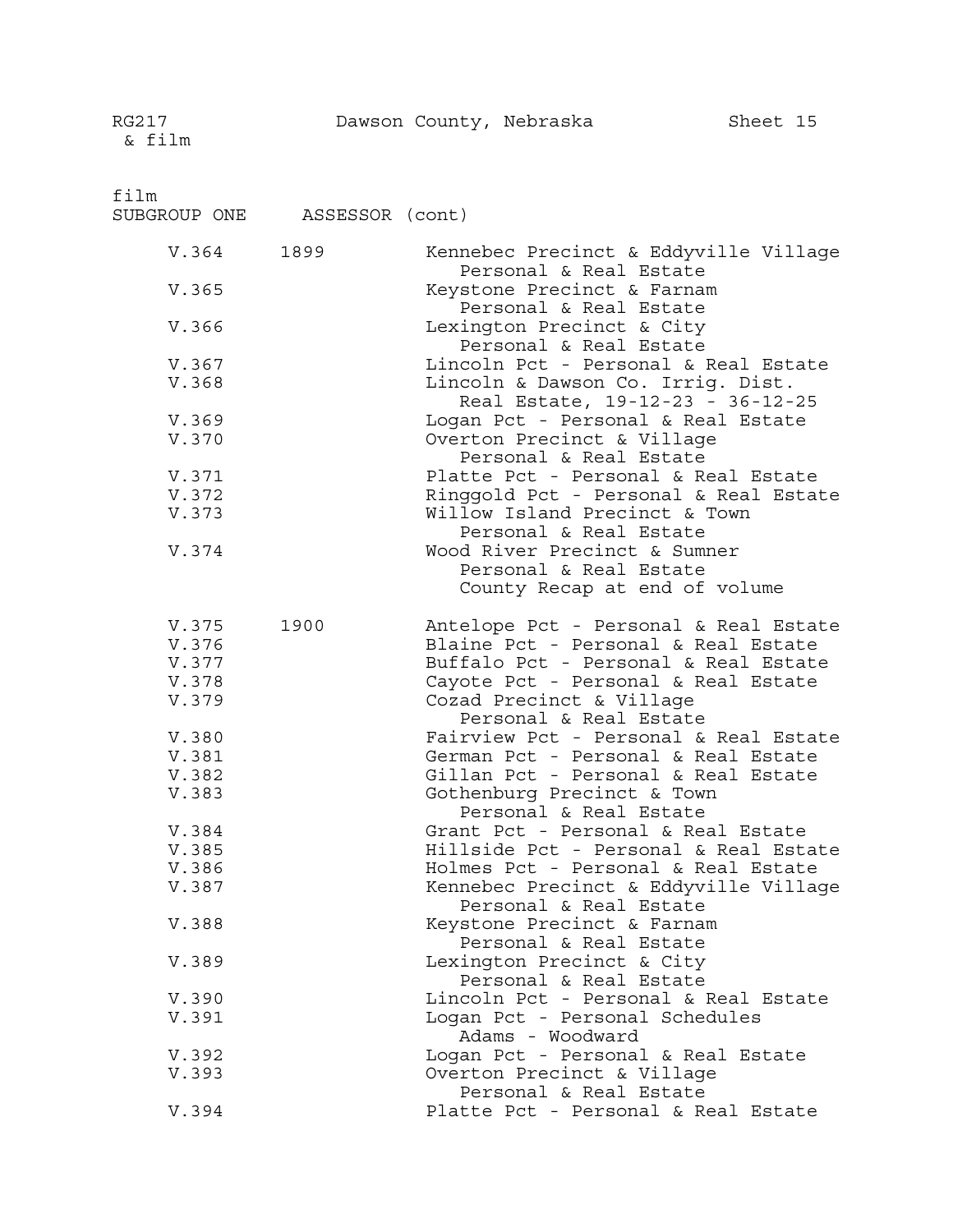film

| SUBGROUP ONE                                                                                                                                                            | ASSESSOR (cont) |                                                                                                                                                                                                                                                                                                                                                                                                                                                                                                                                                                                                                                                                                                                                                                                                                                                                                                                         |
|-------------------------------------------------------------------------------------------------------------------------------------------------------------------------|-----------------|-------------------------------------------------------------------------------------------------------------------------------------------------------------------------------------------------------------------------------------------------------------------------------------------------------------------------------------------------------------------------------------------------------------------------------------------------------------------------------------------------------------------------------------------------------------------------------------------------------------------------------------------------------------------------------------------------------------------------------------------------------------------------------------------------------------------------------------------------------------------------------------------------------------------------|
| V.395<br>V.396<br>V.397                                                                                                                                                 | 1900            | Ringgold Pct - Personal & Real Estate<br>Willow Island Precinct & Town<br>Personal & Real Estate<br>Wood River Precinct & Sumner<br>Personal & Real Estate<br>County Recap at end of volume                                                                                                                                                                                                                                                                                                                                                                                                                                                                                                                                                                                                                                                                                                                             |
| V.398                                                                                                                                                                   | 1900            | County Recapitulation                                                                                                                                                                                                                                                                                                                                                                                                                                                                                                                                                                                                                                                                                                                                                                                                                                                                                                   |
| V.399<br>V.400<br>V.401<br>V.402<br>V.403<br>V.404<br>V.405<br>V.406<br>V.407<br>V.408<br>V.409<br>V.410<br>V.411<br>V.412<br>V.413<br>V.414<br>V.415<br>V.416<br>V.417 | 1901            | Antelope Pct - Personal & Real Estate<br>Blaine Pct - Personal & Real Estate<br>Buffalo Pct - Personal & Real Estate<br>Cayote Pct - Personal & Real Estate<br>Cozad Precinct & Village<br>Personal & Real Estate<br>Fairview Pct - Personal & Real Estate<br>German Pct - Personal & Real Estate<br>Gillan Pct - Personal & Real Estate<br>Gothenburg Precinct & Town<br>Personal & Real Estate<br>Grant Pct - Personal & Real Estate<br>Hillside Pct - Personal & Real Estate<br>Holmes Pct - Personal & Real Estate<br>Kennebec Precinct & Eddyville Village<br>Personal & Real Estate<br>Keystone Precinct & Farnam<br>Personal & Real Estate<br>Lexington Precinct & City<br>Personal & Real Estate<br>Lincoln Pct - Personal & Real Estate<br>Logan Pct - Personal Schedules<br>McJulton - Woliner, and then<br>Moosher - Decker (in reverse)<br>Logan Pct - Personal & Real Estate<br>Overton Precinct & Village |
| V.418<br>V.419<br>V.420                                                                                                                                                 |                 | Personal & Real Estate<br>Platte Pct - Personal & Real Estate<br>Ringgold Pct - Personal & Real Estate<br>Willow Island Precinct & Town<br>Personal & Real Estate                                                                                                                                                                                                                                                                                                                                                                                                                                                                                                                                                                                                                                                                                                                                                       |
| V.421                                                                                                                                                                   |                 | Wood River Precinct & Sumner<br>Personal & Real Estate<br>County Recaps at end of volume                                                                                                                                                                                                                                                                                                                                                                                                                                                                                                                                                                                                                                                                                                                                                                                                                                |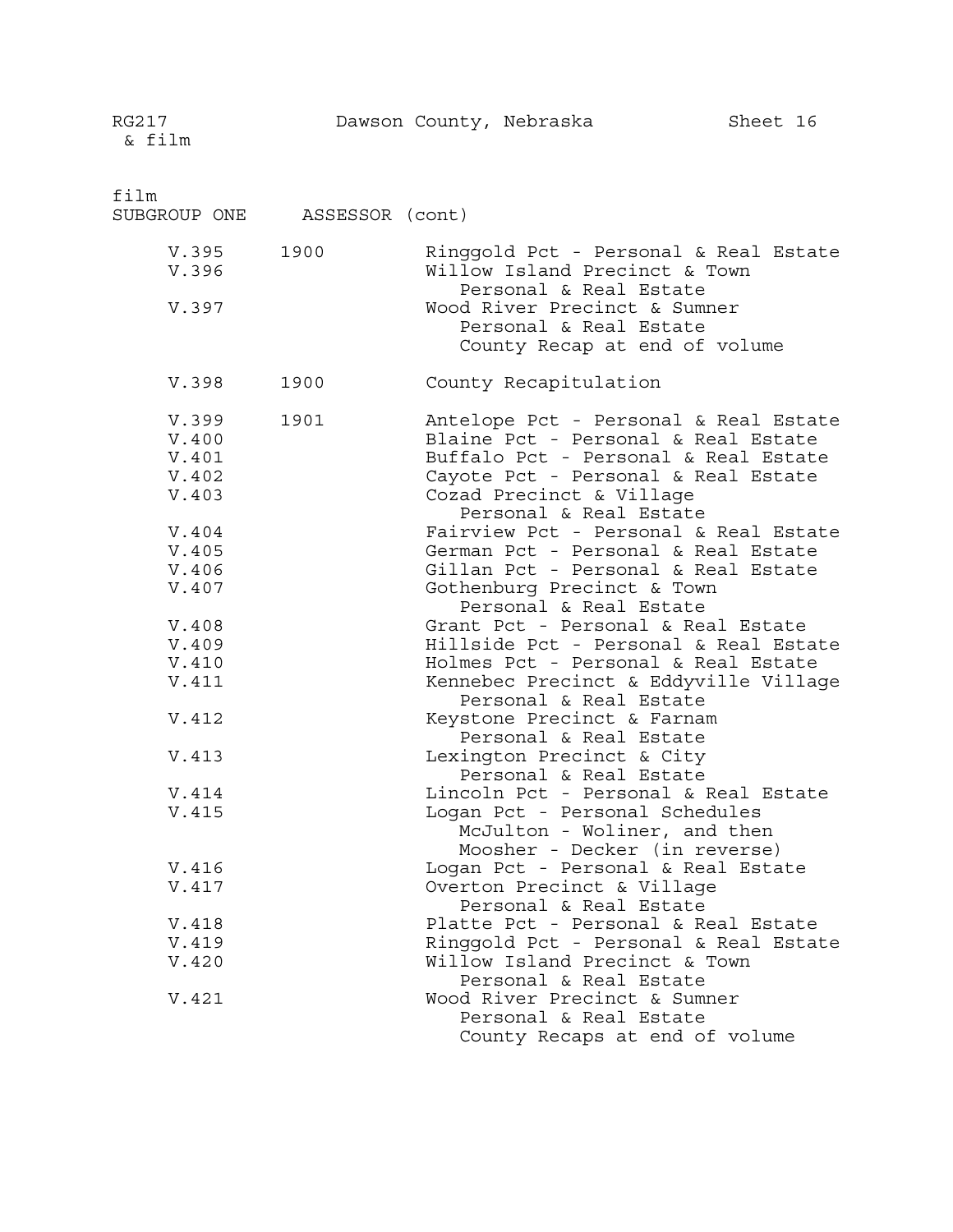RG217 Dawson County, Nebraska Sheet 17

film

SUBGROUP ONE ASSESSOR (cont)

| V.422 | 1902      | Antelope Pct - Personal & Real Estate                             |
|-------|-----------|-------------------------------------------------------------------|
| V.423 |           | Blaine Pct - Personal & Real Estate                               |
| V.424 |           | Buffalo Pct - Personal & Real Estate                              |
| V.425 |           | Cayote Pct - Personal & Real Estate                               |
| V.426 |           | Cozad Precinct & Village                                          |
| V.427 |           | Fairview Pct - Personal & Real Estate                             |
| V.428 |           | German Pct - Personal & Real Estate                               |
|       |           |                                                                   |
| V.429 |           | Gillan Pct - Personal & Real Estate                               |
| V.430 |           | Gothenburg Precinct & Town<br>Personal & Real Estate              |
| V.431 |           | Grant Pct - Personal & Real Estate                                |
| V.432 |           | Hillside Pct - Personal & Real Estate                             |
| V.433 |           | Holmes Pct - Personal & Real Estate                               |
| V.434 |           | Kennebec Precinct & Eddyville Village                             |
|       |           | Personal & Real Estate                                            |
| V.435 |           | Keystone Precinct & Farnam                                        |
|       |           | Personal & Real Estate                                            |
| V.436 |           | Lexington Precinct & City                                         |
|       |           | Personal & Real Estate                                            |
| V.437 |           | Lincoln Pct - Personal & Real Estate                              |
|       |           |                                                                   |
| V.438 |           | Logan Pct - Personal & Real Estate                                |
| V.439 |           | Logan Pct - Personal Schedules<br>Adams - Woodward (not in order) |
| V.440 |           | Overton Pct - Personal Assessment                                 |
| V.441 |           | Overton Pct - Real Estate                                         |
|       |           | Precinct RE (water damage)                                        |
|       |           | Village Real Estate (okay)                                        |
| V.442 |           | Platte Pct - Personal & Real Estate                               |
| V.443 |           | Ringgold Pct - Personal & Real Estate                             |
| V.444 |           | Willow Island Precinct & Town                                     |
|       |           | Personal & Real Estate                                            |
| V.445 |           | Wood River Precinct & Sumner                                      |
|       |           | Personal & Real Estate                                            |
|       |           |                                                                   |
| V.446 | 1902-1903 | County Recapitulation                                             |
| V.447 | 1903      | Antelope Pct - Personal & Real Estate                             |
| V.448 |           | Blaine Pct - Personal & Real Estate                               |
| V.449 |           | Buffalo Pct - Personal & Real Estate                              |
| V.450 |           | Cayote Pct - Personal & Real Estate                               |
| V.451 |           | Cozad Precinct & Village                                          |
|       |           | Personal & Real Estate                                            |
| V.452 |           | Fairview Pct - Personal & Real Estate                             |
| V.453 |           | Farnam Precinct & Village                                         |
|       |           | Personal & Real Estate                                            |
| V.454 |           | German Pct - Personal & Real Estate                               |
| V.455 |           | Gillan Pct - Personal & Real Estate                               |
|       |           |                                                                   |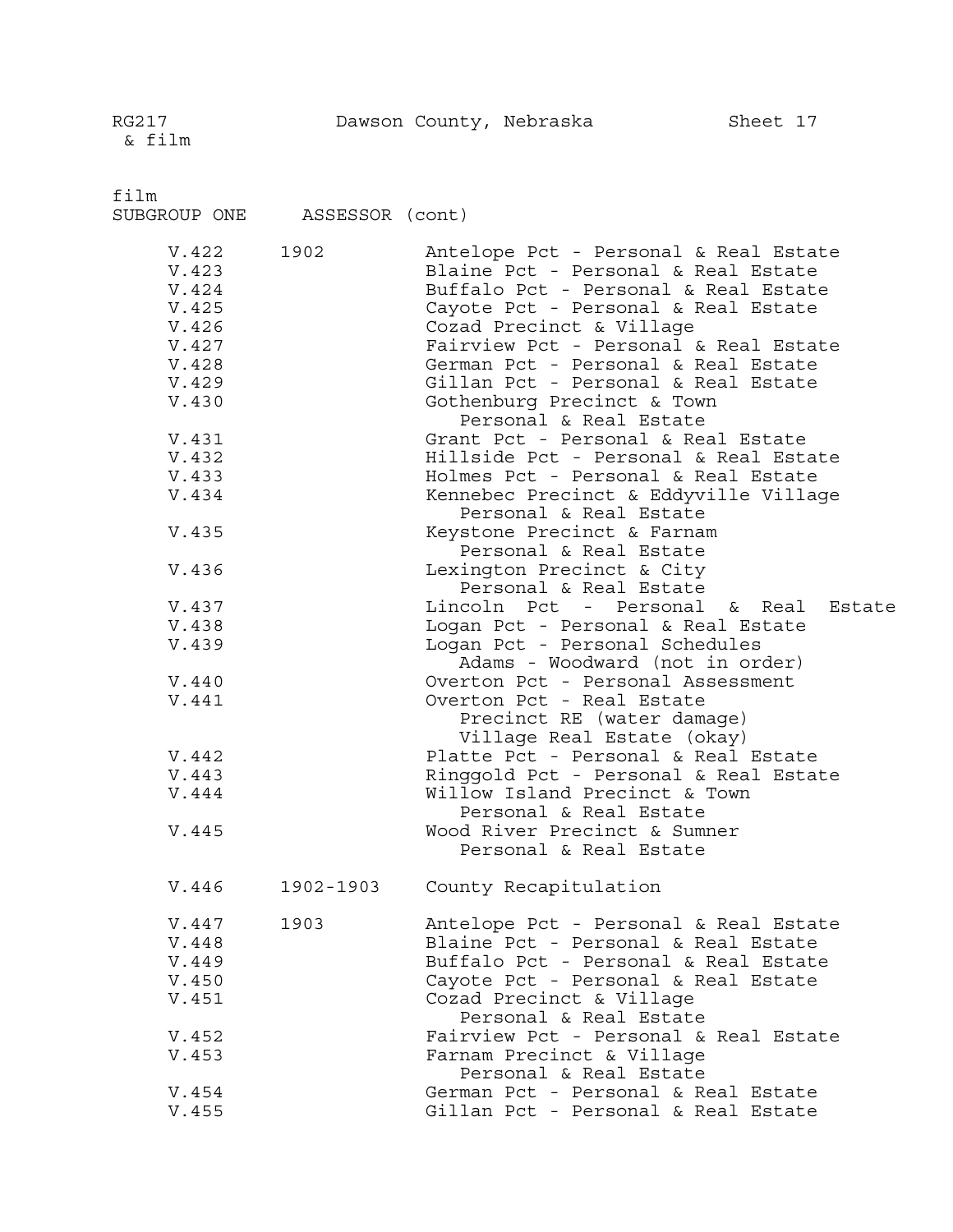film

SUBGROUP ONE ASSESSOR (cont)

| V.456 1903 | Gothenburg Precinct & Town<br>Personal & Real Estate             |
|------------|------------------------------------------------------------------|
| V.457      | Grant Pct - Personal & Real Estate                               |
| V.458      | Hillside Pct - Personal & Real Estate                            |
| V.459      | Holmes Pct - Personal & Real Estate                              |
| V.460      | Kennebec Precinct & Eddyville Village<br>Personal & Real Estate  |
| V.461      | Lexington Precinct & City<br>Personal & Real Estate              |
| V.462      | Lincoln Pct - Personal & Real Estate                             |
| V.463      | Logan Pct - Personal Schedules<br>Adams - Woodard (not in order) |
| V.464      | Logan Pct - Personal & Real Estate                               |
| V.465      | Overton Precinct & Town                                          |
|            | Personal & Real Estate                                           |
| V.466      | Platte Pct - Personal & Real Estate                              |
| V.467      | Ringgold Pct - Personal & Real Estate                            |
| V.468      | Willow Island Precinct & Town<br>Personal & Real Estate          |
| V.469      | Wood River Precinct & Sumner<br>Personal & Real Estate           |

NOTE: The remainder of the Assessors records contain individual personal property schedules only. Precincts are in alpha order A-Z, but names may not be in that order within the alphabet. Names registered for each volume designate beginning and ending names for that precinct, but do not necessarily appear in that order.

| V.470 1904 | Antelope Pct - Personal Schedules<br>Adney - Young                          |
|------------|-----------------------------------------------------------------------------|
| V.471      | Blaine Pct - Personal Schedules<br>Aden - Wickstrom, Frank                  |
| V.472      | Buffalo Pct - Personal Schedules<br>Bailey, George (SD #44) thru Woodin, M. |
| V.473      | Cayote Pct - Personal Schedules                                             |
|            | Armbruster, A. A. (SD #16) thru<br>Zollars, Al (Darr), SD #16               |
| V.474      | Fairview Pct - Personal Schedules<br>Ackeron, J. C. (Cozad), SD #29 thru    |
|            | Young, $W.E.$ (Cozad), SD #72                                               |
| V.475      | Farnam Precinct & Village                                                   |
|            | Personal Property Schedules:                                                |
|            | Albert, Jacob (SD #51) thru                                                 |
|            | Wrin, P. (SD #17)                                                           |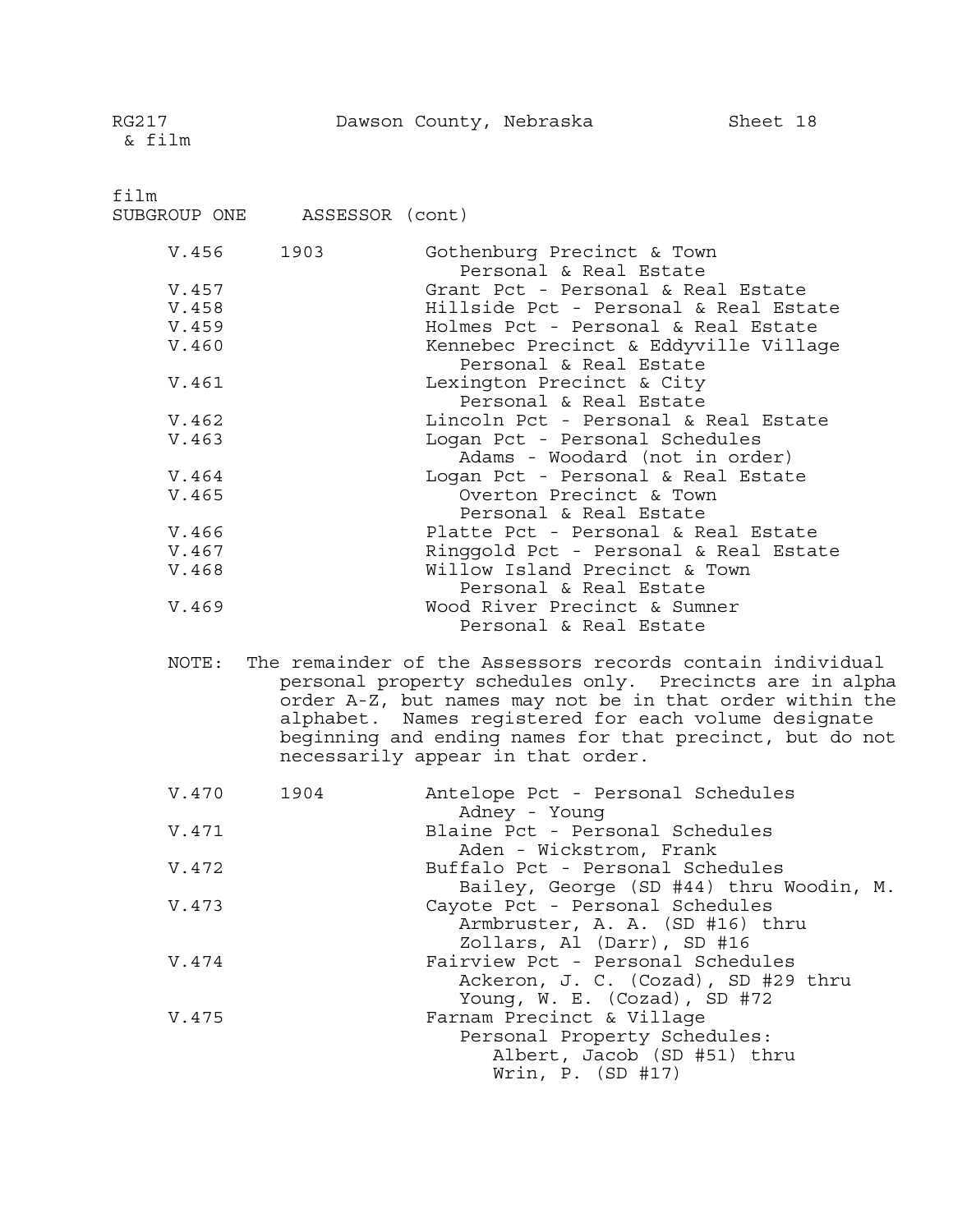film SUBGROUP ONE ASSESSOR (cont)

NOTE: The remainder of Assessor's records contain Individual Personal Property Schedules only. Precincts are arranged in alphabetical order, A-Z. However, names within each alphabet may not be in strict alphabetical order. Names registered for each volume designate beginning and ending names for that precinct, but do not necessarily appear in that order.

| V.476 | 1904 | German Pct - Personal Schedules<br>Ackerman, Siebolt (SD #83) thru<br>Youngberg, Andrew (SD #88) |
|-------|------|--------------------------------------------------------------------------------------------------|
|       |      | Gillan Pct - Personal Schedules                                                                  |
| V.477 |      |                                                                                                  |
|       |      | Abbott, J. C. (SD #26), thru                                                                     |
|       |      | York, M. O. (SD #53)                                                                             |
| V.478 |      | Gothenburg Precinct & Town                                                                       |
|       |      | Personal Property Schedules:                                                                     |
|       |      | Abercrombie, J. M. (SD #20) thru                                                                 |
|       |      | Youngberg, Elim (SD #20)                                                                         |
| V.479 |      | Grant Pct - Personal Schedules                                                                   |
|       |      | Adams, A. J. (SD #17) thru                                                                       |
|       |      | Young, S. H. (SD #25)                                                                            |
| V.480 |      | Hillside Pct - Personal Schedules                                                                |
|       |      | Backemeier, Christine (SD #58) thru                                                              |
|       |      | York, P. C. Jr. (SD #59)                                                                         |
| V.481 |      | Holmes Pct - Personal Schedules                                                                  |
|       |      | Altensee, Fred (Eustis), SD #75 thru                                                             |
|       |      | Zook, S. B. (Cozad), SD #66                                                                      |
| V.482 |      | Kennebec Precinct & Eddyville Village                                                            |
|       |      | Personal Property Schedules:                                                                     |
|       |      | Aheron, John E (SD #50) thru                                                                     |
|       |      | Yentus $(?)$ , Jake $(SD \#76)$                                                                  |
| V.483 |      | Lexington Precinct & City, A-K                                                                   |
|       |      | Personal Property Schedules:                                                                     |
|       |      | Abel, Clara D., 1st Ward thru                                                                    |
|       |      | Kugler, William G. (SD #1)                                                                       |
| V.484 |      | Lexington Precinct & City, J-Z                                                                   |
|       |      | Personal Property Schedules:                                                                     |
|       |      | Lamma, Frank F. W. L. (SD #1) thru                                                               |
|       |      | Zimmerer, J. F. (SD #1)                                                                          |
| V.485 |      | Lincoln Pct - Personal Schedules                                                                 |
|       |      | Bellamy, Philip (SD #67) thru                                                                    |
|       |      | White, A. G. (Sumner), SD #49                                                                    |
|       |      | NOTE: 1st two schedules are from                                                                 |
|       |      | Willow Island Precinct,                                                                          |
|       |      |                                                                                                  |
|       |      | Anderson, C. W. & P. H. Anderson                                                                 |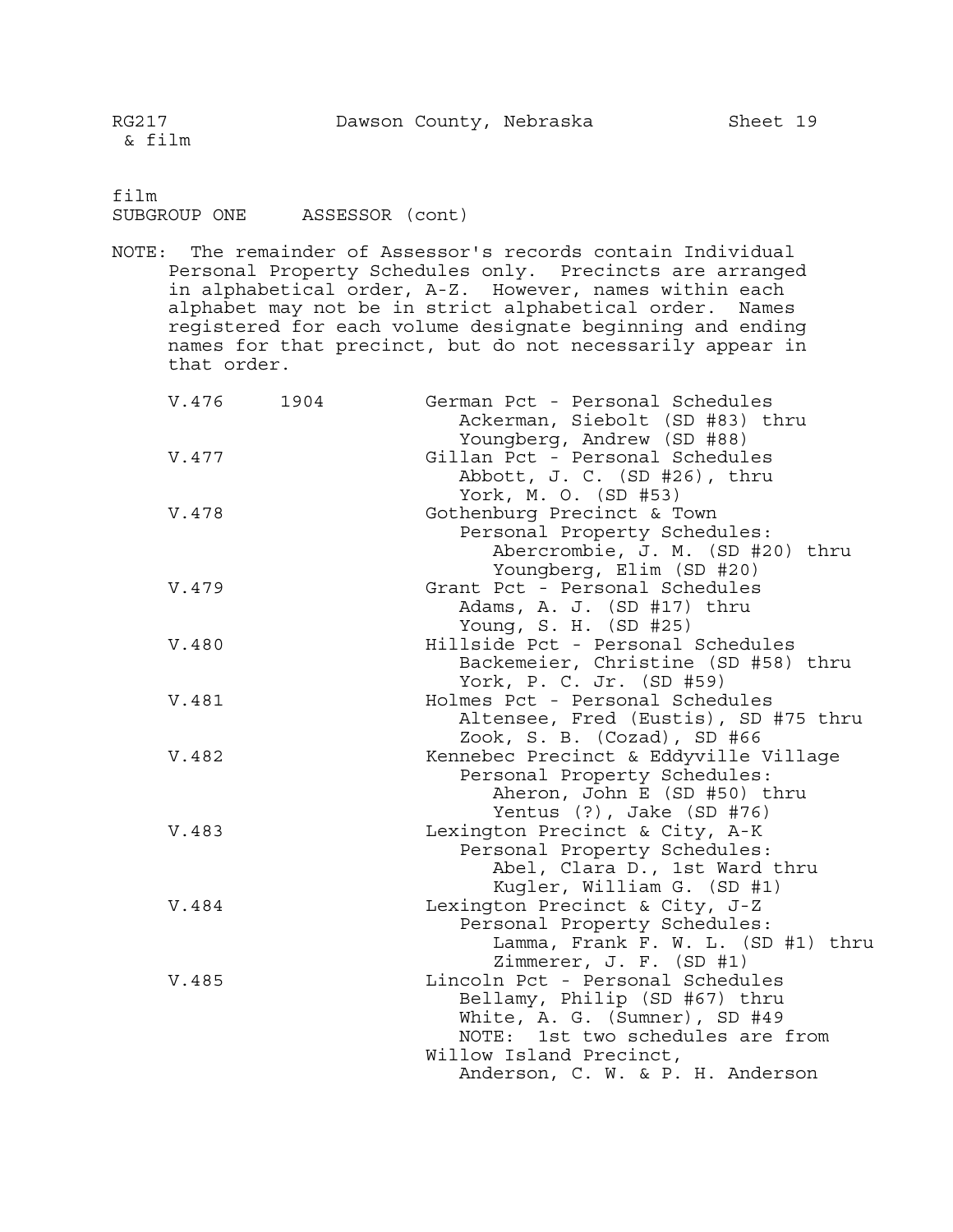NOTE: Remainder of Assessor's records contain individual Personal Property Schedules only. Precincts are arranged in alphabetical order, A-Z. However, names within each alphabet may not be in strict alphabetical order. Names registered for each volume designate beginning and ending names for that precinct, but do not appear in that order.

| V.486 1904 |      | Overton Precinct & Town              |
|------------|------|--------------------------------------|
|            |      | Personal Property Schedules:         |
|            |      | Alfalfa State Bank, Overton thru     |
|            |      | Worthing, H. D. (SD #4)              |
| V.487      |      | Platte Pct - Personal Schedules      |
|            |      | Anderson, D. T. (SD #74) thru        |
|            |      | Young, D. E. (SD #31)                |
| V.488      |      | Ringgold Pct - Personal Schedules    |
|            |      |                                      |
|            |      | Atchison, Robert (Cozad), SD #52     |
|            |      | thru                                 |
|            |      | Zimmerman, Hans (Cozad), SD #52      |
| V.489      |      | Willow Island Precinct & Town        |
|            |      | Personal Property Schedules:         |
|            |      | (order of filming)                   |
|            |      | Thomasson, Robert (SD #30) thru      |
|            |      | Zork, L. C. (SD #27)                 |
|            |      | (ends Zager, Henry)                  |
|            |      | Aden, G. H. (SD #2, Gothenburg) thru |
|            |      | Allen, A. M. (SD #27, Cozad)         |
|            |      | McKee, C. C. (SD #2) thru            |
|            |      | Snell, R. W. (SD #30)                |
|            |      | Anderson, A. S. (SD #2) thru         |
|            |      | McKee, $W. E. (SD #2)$               |
| V.490      |      | Wood River Precinct & Sumner         |
|            |      | Personal Property Schedules:         |
|            |      |                                      |
|            |      | Anderson, A. M. (SD #35) thru        |
|            |      | Evey, B. S. (SD #9, Sumner)          |
|            |      |                                      |
| V.491      | 1905 | Antelope Pct - Personal Schedules    |
|            |      | Adney, Lawrance (SD #69) thru        |
|            |      | Young, J. A. (SD #62)                |
| V.492      |      | Blaine Pct - Personal Schedules      |
|            |      | Aden, G. M. (SD #87) thru            |
|            |      | Wickstrom, Frank (SD #83)            |
| V.493      |      | Buffalo Pct - Personal Schedules     |
|            |      | Biemuller, George (SD #94) thru      |
|            |      | Woodin, Willis (SD #61)              |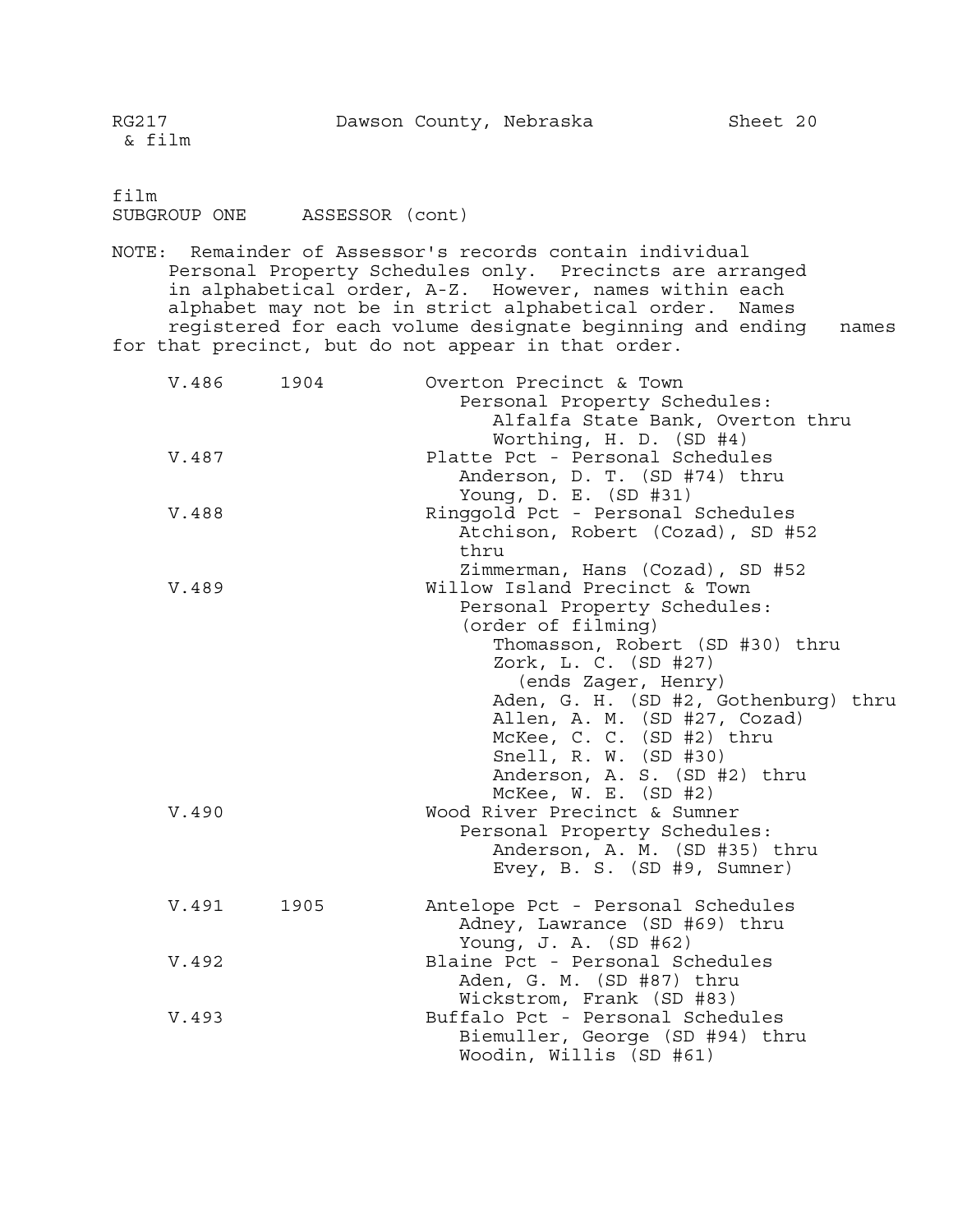film SUBGROUP ONE ASSESSOR (cont)

NOTE: Remainder of Assessor's records contain individual Personal Property Schedules only. Precincts are arranged in A-Z order. However, names registered within each alphabet may not be in order. Name registered below designate beginning and ending names for each precinct but they do not appear in that order.

| V.494 | 1905 | Cayote Pct - Personal Schedules<br>Aler, W. H. (Darr), SD #19 thru |
|-------|------|--------------------------------------------------------------------|
|       |      | Wood, William H. (Darr), SD #16                                    |
| V.495 |      | Fairview Pct - Personal Schedules                                  |
|       |      | Acheson, J. C. (Cozad), SD #29                                     |
|       |      | thru                                                               |
|       |      | Zook, L. J. (Cozad), SD #69                                        |
| V.496 |      | Farnam Precinct & Village                                          |
|       |      | Personal Property Schedules:                                       |
|       |      | Adams Express Company, Farnam                                      |
|       |      | thru                                                               |
|       |      | Wood, Mrs. J. H. (SD #51)                                          |
| V.497 |      | German Pct - Personal Schedules                                    |
|       |      | Ackerman, Siebelt (SD #88) thru                                    |
|       |      | Youngberg, Andrew (SD #88)                                         |
| V.498 |      | Gothenburg Pct - Personal Schedules                                |
|       |      | Aden Brothers, Gothenburg thru                                     |
|       |      | Youngberg, Elim (SD #20)                                           |
| V.499 |      | Hillside Pct - Personal Schedules                                  |
|       |      | Backemeier, Christine (SD #58)                                     |
|       |      | thru                                                               |
|       |      | Zollars, Alva (Lexington), SD#58                                   |
| V.500 |      | Holmes Pct - Personal Schedules                                    |
|       |      |                                                                    |
|       |      | Altensee, Fred (Eustis, Frontier                                   |
|       |      | County), SD #73 thru                                               |
|       |      | Zook, S. D. (SD #66)                                               |
| V.501 |      | Kennebec Precinct & Eddyville                                      |
|       |      | Personal Property Schedules:                                       |
|       |      | Albright, J. E. (SD #8) thru                                       |
|       |      | Yentes, Jake (SD #76)                                              |
| V.502 |      | Lexington Precinct & City, Book #1                                 |
|       |      | Personal Property Schedules:                                       |
|       |      | A-L (MISSING)                                                      |
| V.503 |      | Lexington Precinct & City, Book #2                                 |
|       |      | Personal Property Schedules:                                       |
|       |      | Mabie, Grace (SD #1) thru                                          |
|       |      | Zimmerer, J. F. (SD #1)                                            |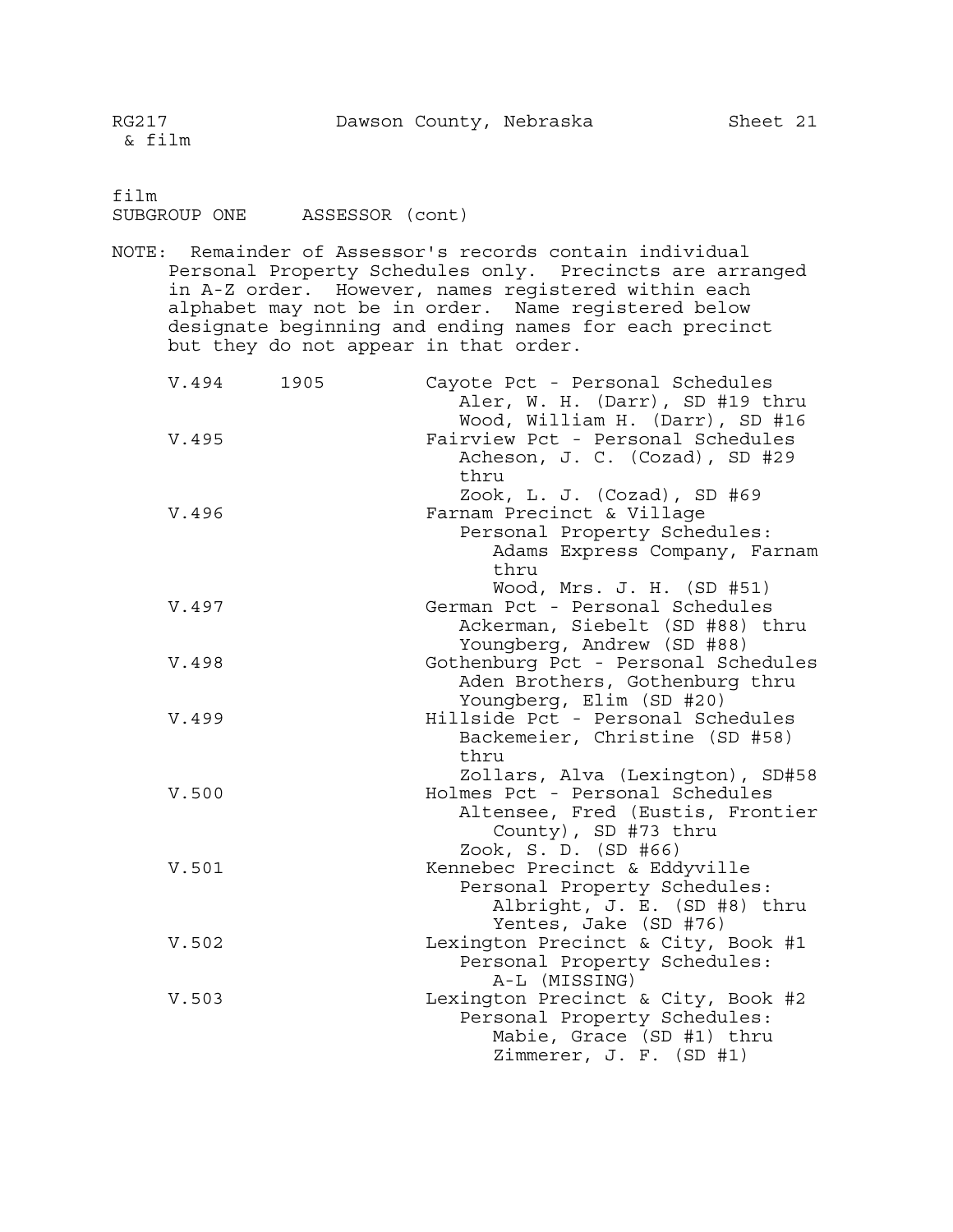film

SUBGROUP ONE ASSESSOR (cont)

NOTE: Remainder of Assessor's records contain individual Personal Property Schedules only. Precincts have an A-Z arrangement. However, names may not be in strict alphabetical order within alphabets. Names registered below designate beginning and ending names for each precinct but they do not appear in that order.

| V.504 1905 |      | Lincoln Pct - Personal Schedules<br>Adams, M. J. (Lexington), SD67<br>thru                                                                                                     |
|------------|------|--------------------------------------------------------------------------------------------------------------------------------------------------------------------------------|
| V.505      |      | Yates, W. (Overton), SD #49<br>Overton Precinct & Town<br>Personal Property Schedules:<br>Alfalfa State Bank, Overton thru<br>Worthing, H. J. (SD #4)                          |
| V.506      |      | Platte Pct - Personal Schedules:<br>Alberts, George (SD #31) thru<br>Winters, Thomas T. (SD #37)                                                                               |
| V.507      |      | Ringgold Pct - Personal Schedules:<br>Atchison, Robert (Cozad), SD #52<br>thru                                                                                                 |
| V.508      |      | Zimmerman, H. E. (Cozad), SD #52<br>Willow Island Precinct & Town<br>Personal Property Schedules:<br>List of names & order of files<br>Albers, Adolph (Gothenburg) SD2<br>thru |
| V.509      |      | Zager, Henry (Cozad), SD #30<br>Wood River Precinct & Sumner<br>Personal Property Schedules:<br>Anderson, A. B. (SD #35) thru<br>Zimmek, Herman (SD #41)                       |
| V.510      | 1906 | Antelope Pct - Personal Schedules:<br>Adney, Lawrance (Goth.), SD #69<br>thru                                                                                                  |
| V.511      |      | Young, George F. (Goth.), SD #33<br>Blaine Pct - Personal Schedules:<br>Aden, Emi (Gothenburg), SD #87<br>thru                                                                 |
| V.512      |      | Wickstrom, Frank (Goth), SD #83<br>Buffalo Pct - Personal Schedules<br>Bienmuller, George (SD #94) thru                                                                        |
| V.513      |      | Wood, T. B. (SD #57)<br>Cayote Pct - Personal Schedules<br>Aler (W.H.) & Co., Darr thru<br>Young, Frank H. (Broken Bow)                                                        |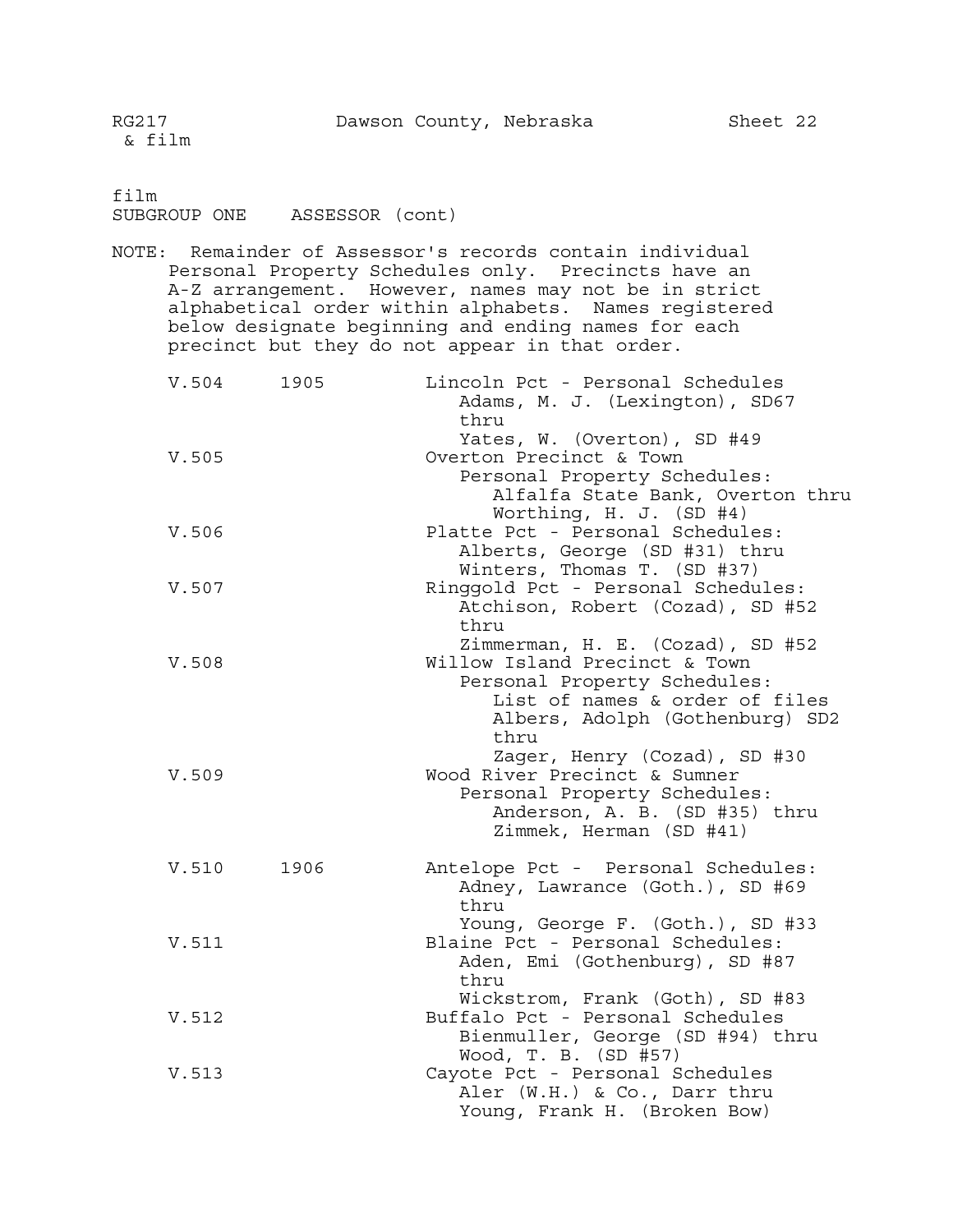film SUBGROUP ONE ASSESSOR (cont)

NOTE: The remainder of the Assessor's records contains individual Personal Property Schedules only. Precincts have an A-Z arrangement but the names may not be in strict alphabetical order within each alphabet. Names registered below designate beginning and ending names for each precinct but they do not appear in that order.

| V.514 1906 | Fairview Pct - Personal Schedules<br>Acheson, John C. (Cozad), SD #29<br>thru                                                                                    |
|------------|------------------------------------------------------------------------------------------------------------------------------------------------------------------|
| V.515      | Zook, Loren J. (Cozad), SD #69<br>Farnam Precinct & Village<br>Personal Property Schedules:<br>Ainlay, C. W. (SD #51) thru<br>Work, W. H. (SD #51)               |
| V.516      | German Pct - Personal Schedules<br>Ackerman, S. G. (SD #88) thru<br>Youngberg, Fred. (SD #89)                                                                    |
| V.517      | Gillan Pct - Personal Schedules<br>Abbott, J. C. (Cozad), SD #26<br>thru                                                                                         |
| V.518      | York, P. C. (Cozad), SD #33)<br>Gothenburg Precinct & Town<br>Personal Property Schedules:<br>Aden Brothers, Gothenburg thru<br>Youngberg, Elim (SD #20)         |
| V.519      | Grant Pct - Personal Schedules<br>Adams, A. J. (Lexington), SD17<br>thru<br>Young, S. H. (Lexington), SD25                                                       |
| V.520      | Hillside Pct - Personal Schedules<br>Alsan, Henry (SD #55) thru<br>Yeo, Mary A. (Lexington), SD59                                                                |
| V.521      | Holmes Pct - Personal Schedules<br>Anderson, George W. (SD #72)<br>thru                                                                                          |
| V.522      | Zwink, E. J. (Custer), SD #70<br>Kennebec Precinct & Eddyville Village<br>Personal Property Schedules:<br>Aheron, John A. (SD #50) thru<br>Yentes, Jake (SD #76) |
| V.523      | Lexington Precinct & City, Book #1<br>Personal Property Schedules:<br>Able, Anton (SD #1) thru<br>Lux, M. $(SD \#1)$                                             |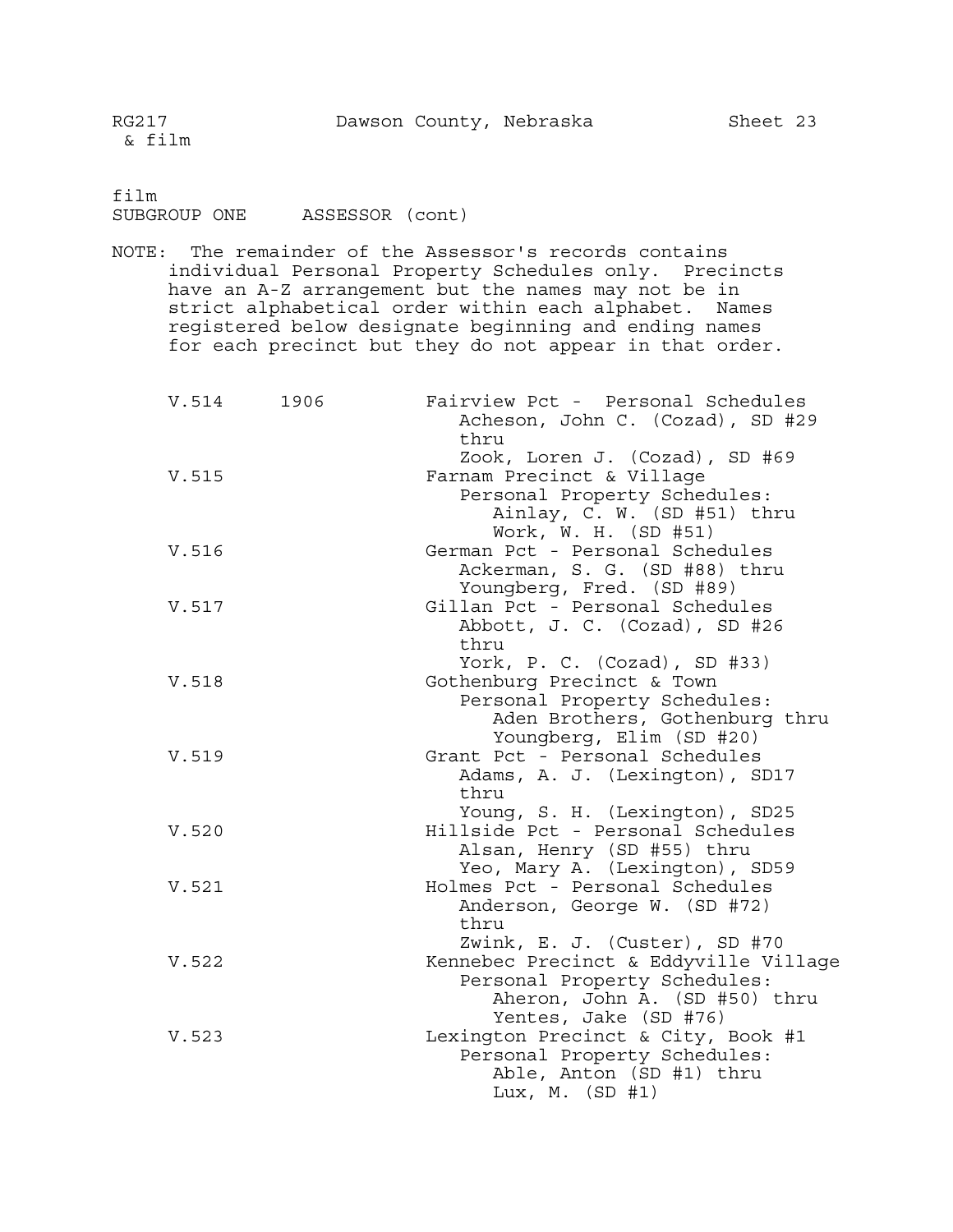film

SUBGROUP ONE ASSESSOR (cont)

NOTE: The remainder of Assessor's records contain individual Personal Property Schedules. Precincts have an A-Z arrangement, but names may not be in strict alphabetical order within each alphabet. Names registered below designate beginning and ending names for each precinct but they do not appear in that order.

| V.524 1906 | Lexington Precinct & City, Book #2<br>Personal Property Schedules:<br>MacLean, D. N. (SD #1) thru<br>Zimmerer, J. F. (SD #1)            |
|------------|-----------------------------------------------------------------------------------------------------------------------------------------|
| V.525      | Lincoln Pct - Personal Schedules<br>Anderson, A. M. (Sumner), SD #49<br>thru                                                            |
| V.526      | Yates, W. (Eddyville), SD #49<br>Overton Precinct & Town                                                                                |
|            | Personal Property Schedules:<br>Adams & Co. (W.R. Adams, Kearney)<br>thru                                                               |
| V.527      | Worthing, H. T. (SD #4)<br>Platte Pct - Personal Schedules<br>Andersen, Jens (Lexington) SD74<br>thru                                   |
| V.528      | Winters, Thomas J. (Lex.), SD37<br>Ringgold Pct - Personal Schedules<br>Atcheson, Robert (SD #29) thru                                  |
| V.529      | Zimmerman, H. E. (SD #52)<br>Willow Island Precinct & Town<br>Personal Property Schedules:<br>Aden, H. G. (Gothenburg), SD#2<br>thru    |
| V.530      | Zager, Henry (Cozad), SD #30<br>Wood River Precinct & Sumner<br>Personal Property Schedules:<br>Anderson, Axel (Sumner), SD #35<br>thru |
|            | Zlomke, Amel (Sumner), SD #41                                                                                                           |

#### NSHS HAS ON MICROFILM

MICROFILM RECORDS BEGINS ON NEXT PAGE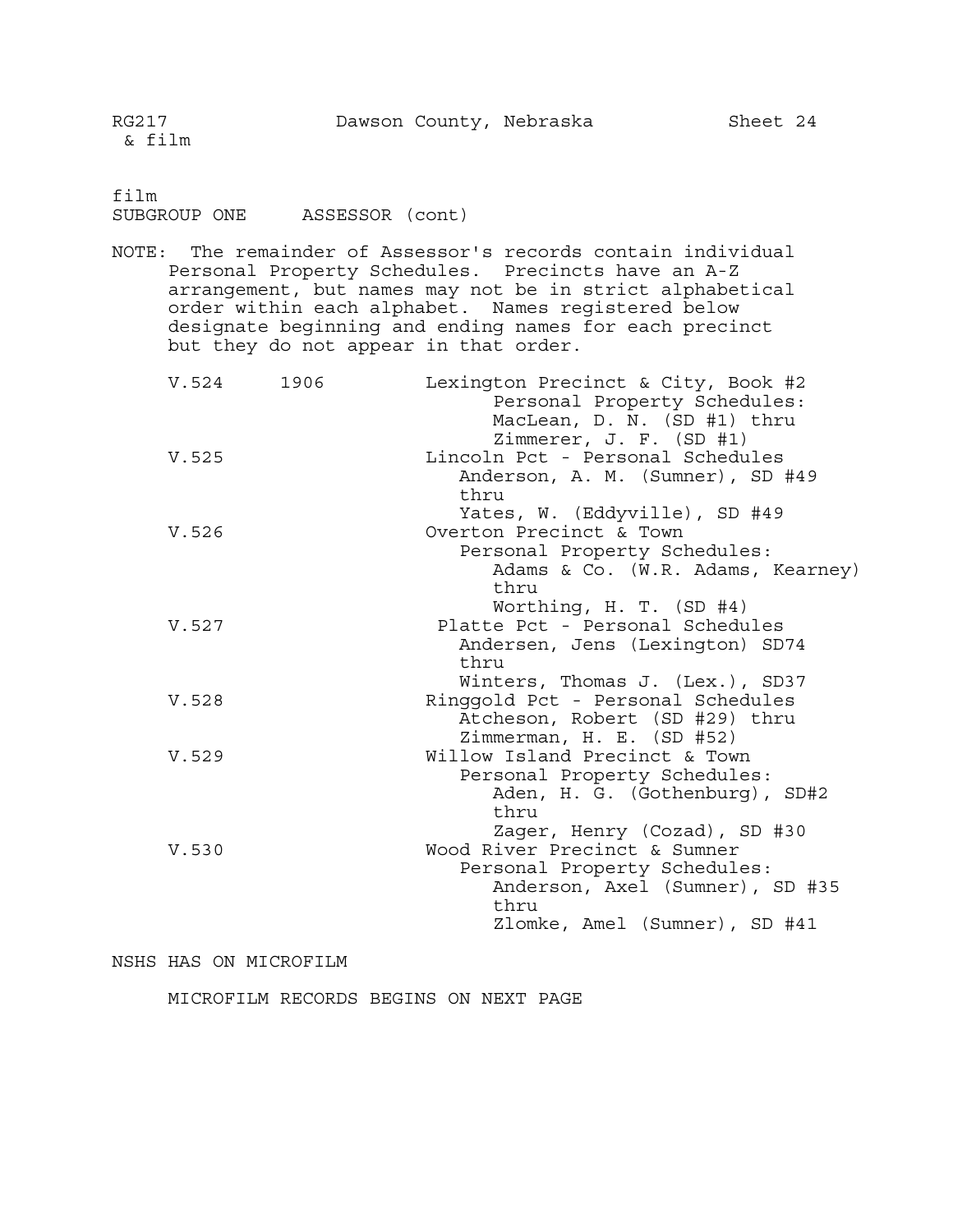| film<br>SUBGROUP ONE                         | ASSESSMENT SCHEDULES, 1871-1906<br>MP3397                                                                                                                                                                                                                                                                                                                                                                                                                                                                                                                                                           |
|----------------------------------------------|-----------------------------------------------------------------------------------------------------------------------------------------------------------------------------------------------------------------------------------------------------------------------------------------------------------------------------------------------------------------------------------------------------------------------------------------------------------------------------------------------------------------------------------------------------------------------------------------------------|
| Roll #1<br>1144 pp.<br>572 Expos.<br>#19,415 | Personal Property Assessments, 1871<br>Vol. #1, Buffalo County Residents<br>thru<br>Real Estate Assessments, 1877<br>Vol. #19, Cayote Precinct, 25-11-23                                                                                                                                                                                                                                                                                                                                                                                                                                            |
|                                              | NOTE: Precinct #1 includes Overton<br>NOTE: Precinct #2 includes Plum Creek<br>NOTE: Precinct #3 includes Willow Island                                                                                                                                                                                                                                                                                                                                                                                                                                                                             |
|                                              | NOTE: 1873, Precinct #1 (water damage)<br>NOTE: 1873, Precinct #2, Real Estate<br>(water damage)<br>NOTE: 1874, Precinct #2, Real Estate target<br>in error. Target reads Precinct #3<br>NOTE: 1874, County recapitulations for entire<br>county are at start of volume Precinct #3<br>NOTE: 1874, 3rd Precinct, Personal only<br>NOTE: 1876, 2nd Precinct, target in error<br>for Personal, reads Real Estate<br>NOTE: 1876-1879, Plum Creek, appear in two vols.                                                                                                                                  |
| Roll #2<br>1720 pp.<br>858 Expos.<br>#19,403 | Personal Property Assessments, 1877<br>Vol. #20, Cozad Precinct<br>thru<br>Real Estate Assessments, 1881<br>Vol. #46, Cayote Precinct<br>NOTE: Precinct #1 includes Overton<br>NOTE: Precinct #2 includes Plum Creek<br>NOTE: Precinct #3 is Willow Island Precinct<br>NOTE: Cayote Precinct 1878-1880, the volumes<br>have water damage.<br>NOTE; Platte Precinct, 1879 (personal only)<br>NOTE: Precinct #2, 1880-1881 (combined<br>Assessment Books are missing. Personal<br>Schedules only for these years.<br>1880 Assessment Volume contains 1883<br>NOTE:<br>Recapitulations (see inventory) |

# RG217 Dawson County, Nebraska Sheet 25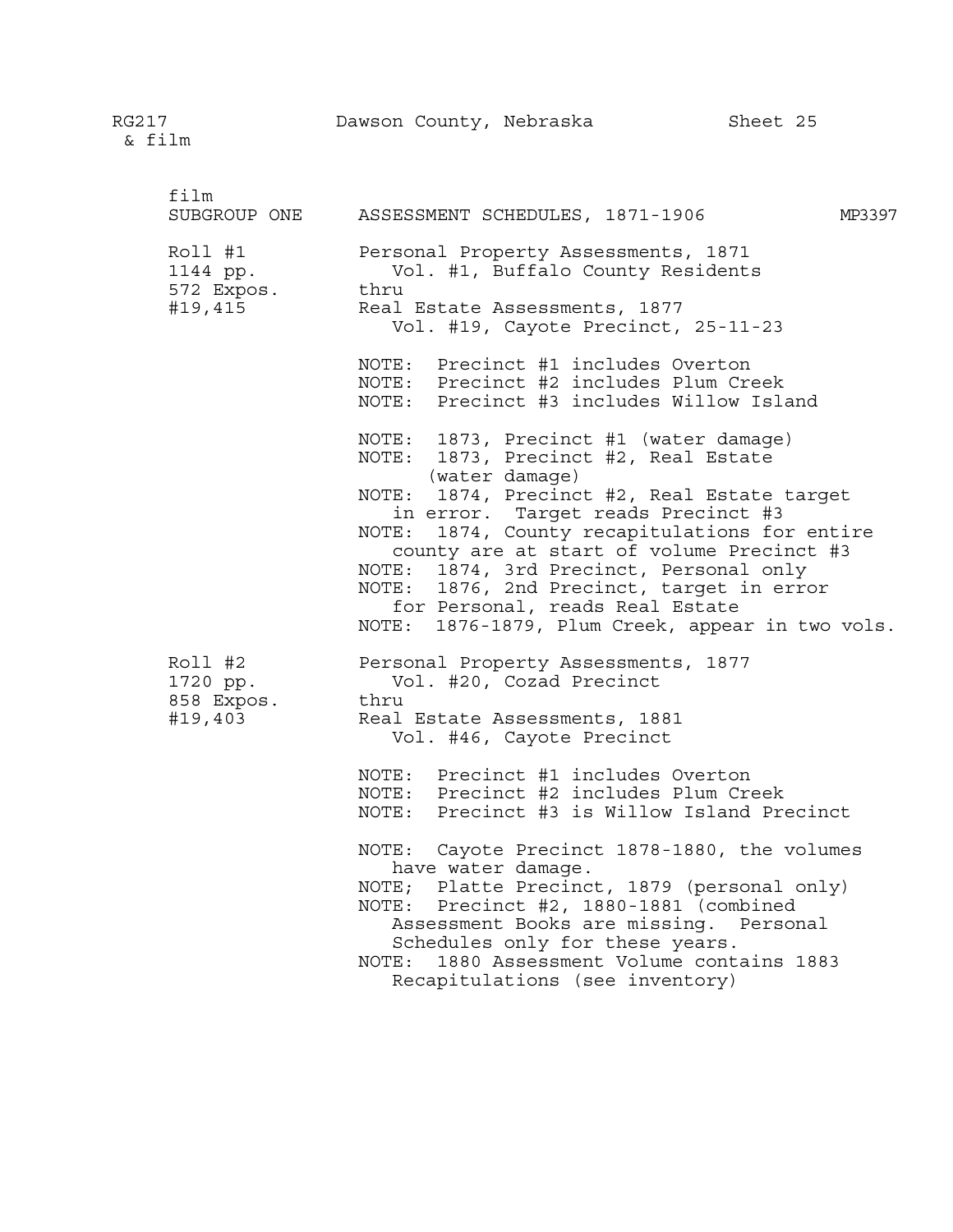RG217 Dawson County, Nebraska Sheet 26 & film film SUBGROUP ONE ASSESSMENT SCHEDULES - MICROFILM RECORD MP3397 Roll #3 Personal Property Assessments, 1881 1808 pp. Vol. #47, Platte Precinct 904 Expos. thru #19,404 Personal Property Assessments, 1884 Vol. #65, Precinct #3 (Willow Island) Morrow, John NOTE: Platte Precinct, 1881 (personal only) NOTE: Fairview Pct, 1882 (personal only) NOTE: Wood River Pct, 1882-1883 (individual Personal Property schedules only). 1883 has only one schedule for D. J. Webster Roll #4 Personal Property Assessments, 1884 1776 pp. Vol. #65 cont., Precinct #3 (N-Z) 888 Expos. thru #19,405 Personal Property Assessments, 1885 Vol. #79, Kennebec Precinct NOTE: Kennebec Pct, 1885, Real Estate begins at start on reel #5 Roll #5 Real Estate Assessments, 1885 1764 pp. Vol.#79 cont., Kennebec Precinct 882 Expos. thru #19,406 Personal Property Assessments, 1886 Vol. #92, Overton Precinct "R" NOTE: 1885, Plum Creek Personal Schedules are arranged A-Z in reverse order. NOTE: NO TARGET SEPARATES 1885 from 1886 1886 begins with Buffalo Precinct, this roll NOTE: 1886, Overton Precinct (water damage) Roll #6 Personal Property Assessments, 1886 1734 pp. Vol. #92, Overton Precinct "S" 867 Expos. thru #19,407 Personal Property Assessments, 1887 Vol. #106, Gothenburg Pct & City (A-L) NOTE: Kennebec Pct, 1886 (no A's)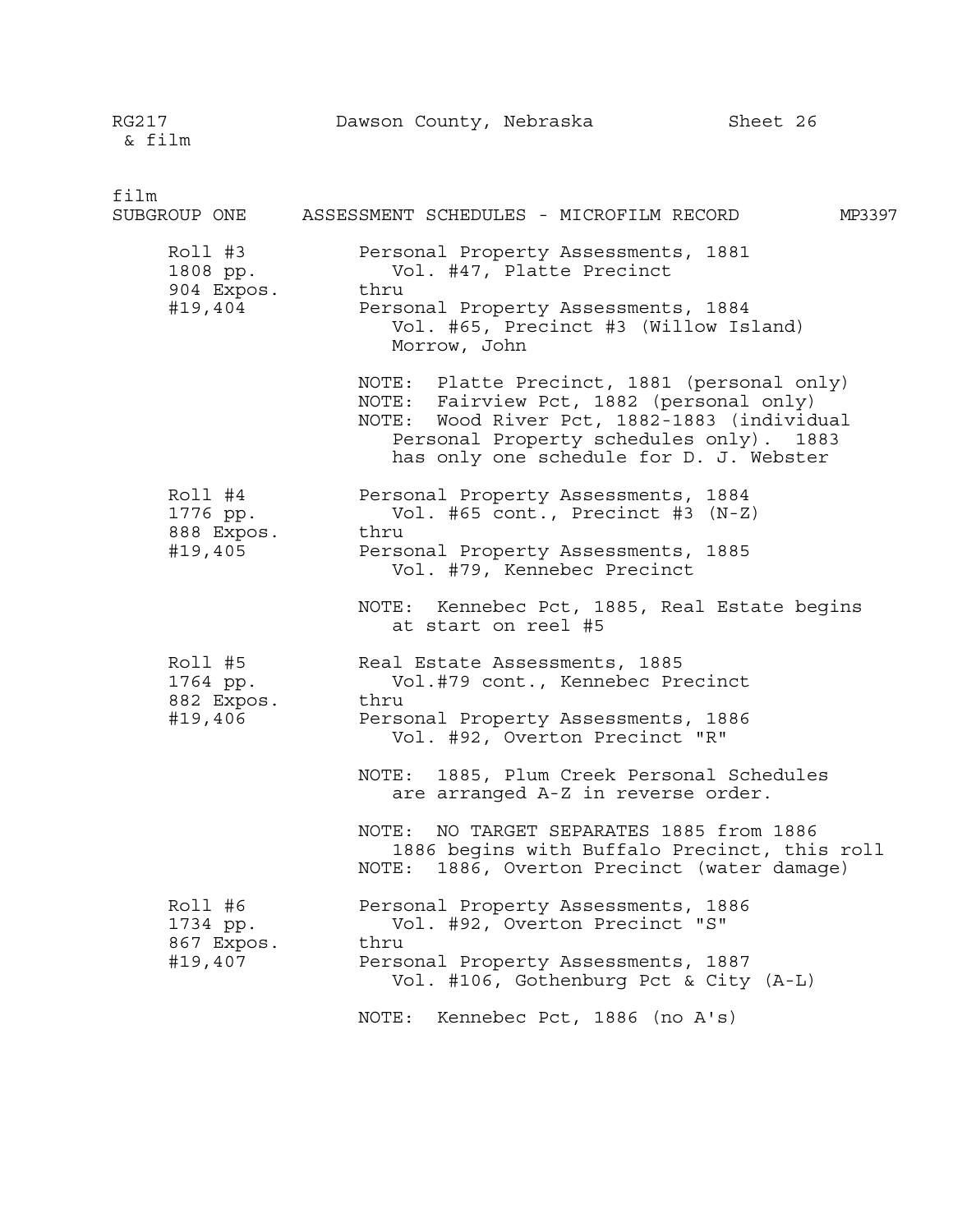RG217 Dawson County, Nebraska Sheet 27 & film film SUBGROUP ONE ASSESSESSMENT SCHEDULES - MICROFILM RECORD MP3397 Roll #7 Personal Property Assessments, 1886 1724 pp. Vol. #106 cont., Gothenburg (M-Z) 862 Expos. thru #19,408 Real Estate Assessments, 1888 Vol.#119, Fairview Precinct UPRR Co., 35-10-24 NOTE: Platte Precinct, 1887, individual schedules see inventory for order of filming. NOTE: Antelope Precinct, 1888, filming error. Retake, personal "R-S" spliced to end of reel. Roll #8 Personal Property Assessments, 1888 1762 pp. Vol. #120, Gothenburg Precinct & City "A" 886 Expos. thru #19,409 Real Estate Assessments, 1889 Vol. #133, Cayote Precinct, 19-10-22 NOTE: Keystone Precinct includes Farnam NOTE: Wood River Pct (personal only) Roll #9 Real Estate Assessments, 1889 1730 pp. Vol. #133 cont., Cayote Precinct, 19-10-22 865 Expos. thru #19,410 Real Estate Assessments, 1889 Vol. #147, Willow Island (#3) Town of Willow Island, Lot 6, Blk 13 NOTE: Holmes Precinct, 1889 (water damage) NOTE: Plum Creek (see Lexington) Roll #10 Personal Property Assessments, 1889 1722 pp. Vol. #148, Wood River Precinct & Sumner 861 Expos. (see inventory for order of filming) #19,411 thru Real Estate Assessments, 1890 Vol. #159, Kennebec Precinct Kearney & Black Hills Railroad Co. NOTE: Cozad Pct., 1890 (target reads Cayote) NOTE: Gothenburg, 1890 Personal Schedules "A-C" are missing.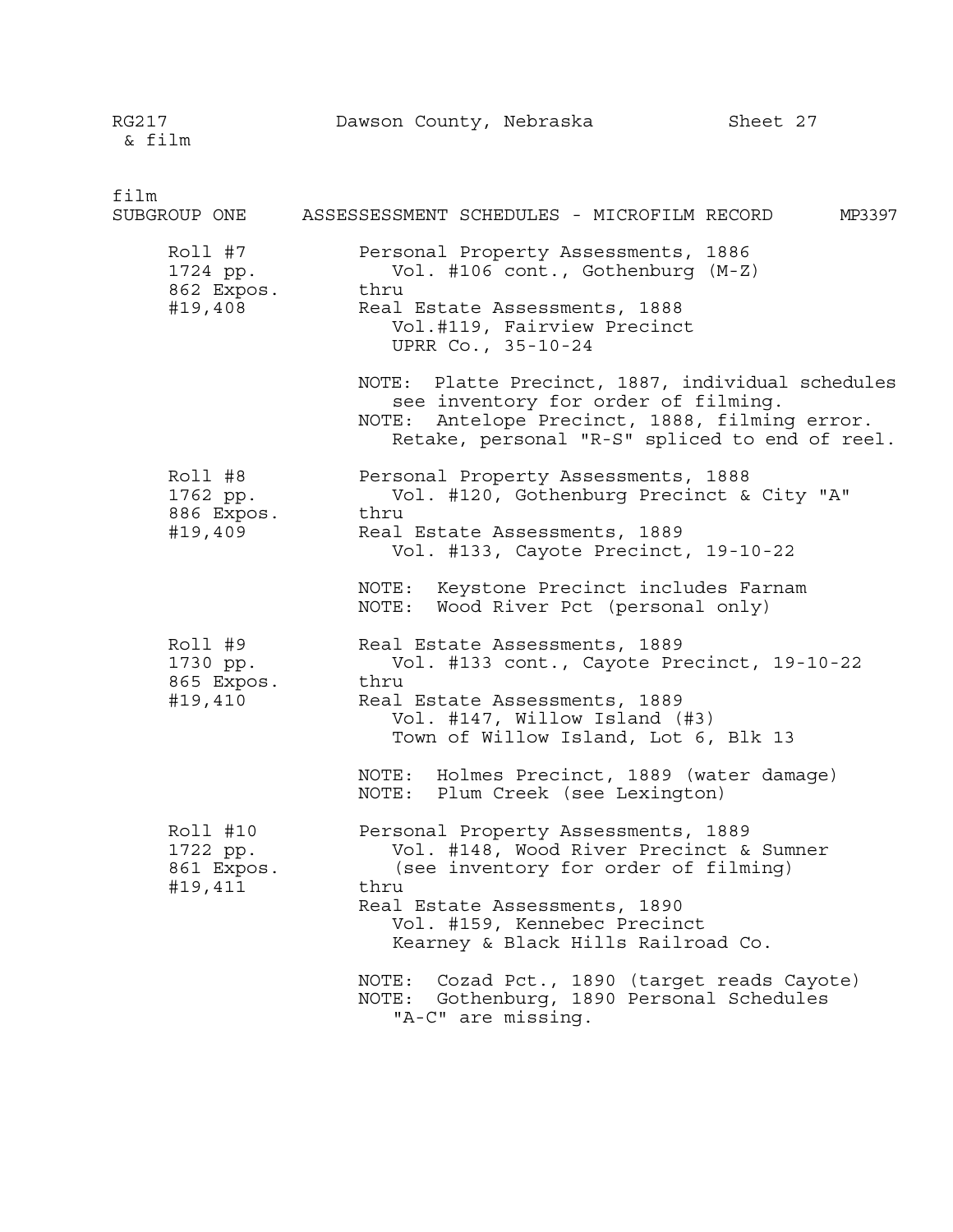RG217 **Dawson County, Nebraska** Sheet 28 & film film SUBGROUP ONE ASSESSMENT SCHEDULES - MICROFILM RECORD MP3397 Roll #11 Personal Property Assessments, 1890 1736 pp. Vol. #160, Keystone Precinct 868 Expos. thru #19,412 Real Estate Assessments, 1891 Vol. #173, Fairview Precinct, S35-T10-R24 NOTE: Willow Island Precinct, 1890, contains some entries for Blaine Precinct. NOTE: NO TARGET SEPARATES 1890 from 1891. 1891 begins with Antelope Precinct immediately following Wood River Real Estate, 1890 Roll #12 Personal Property Assessments, 1891 1734 pp. Vol. #174, Gothenburg Precinct & City "A" 865 Expos. thru #19,413 Real Estate Assessments, 1891 Vol. #185, Wood River Precinct, S11-T12-R20 NOTE: Kennebec Personal arranged alphabetically by first name. Includes Eddyville Roll #13 Real Estate Assessments, 1891 1746 pp. Vol. #185 cont., Wood River Precinct, 11-12-20 873 Expos. thru #19,414 Personal Property Schedules, 1892 Vol. #199, Lexington Precinct & City D-L, D-S, ends Elliott, A. H. NOTE: German Precinct, 1892, T-Y are entered on page "T" NOTE: Kennebec Pct, 1892, Personal Schedules Gamble, C. out of order at "W" Roll #14 Personal Property Schedules, 1892 1706 pp. Vol. #199, Lexington Precinct & City 853 Expos. Ervin, Charles L. #19,416 Real Estate Assessments, 1893 Vol. #211, Cayote Precinct, S36-T11-R23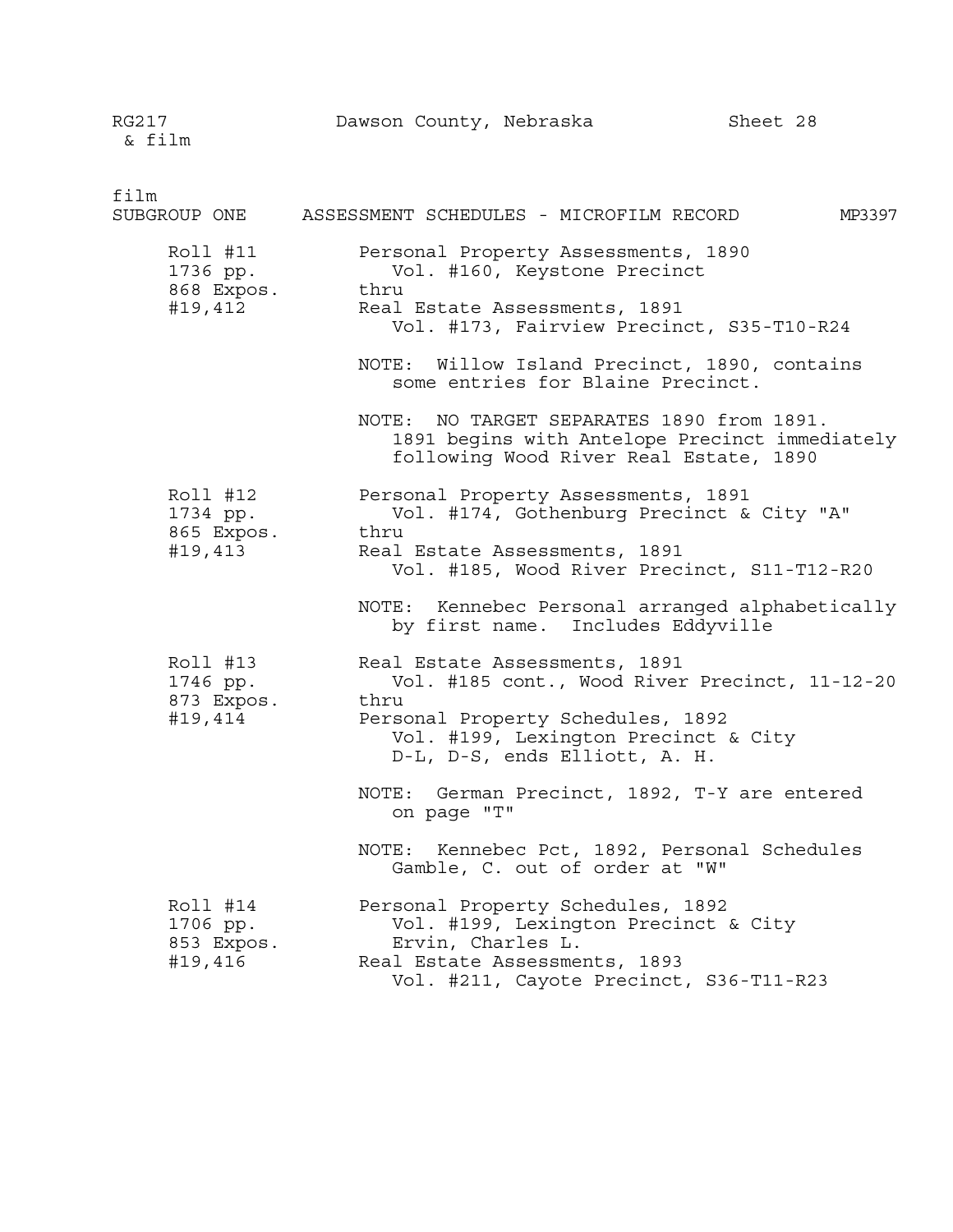RG217 Dawson County, Nebraska Sheet 29 & film

film SUBGROUP ONE ASSESSMENT SCHEDULES - MICROFILM RECORD MP3397 Roll #15 Personal Property Schedules, 1893 1716 pp. Vol. #212, Cozad Precinct, "A" 858 Expos. thru #19,417 Real Estate Assessments, 1893 Vol. #222, Keystone Precinct, S24-T9-R25 NOTE: Keystone Precinct individual Personal Schedules are arranged A-Z by road dists. Roll #16 Personal Property Assessments, 1893 1708 pp. Vol. #223, Lexington Precinct & City "A" 852 Expos. thru #19,418 Real Estate Assessments, 1894 Vol. #235, Cozad (orig. town), Lot 12, Blk 5 NOTE: Cozad Precinct & Town Real Estate, 1894 Retaken on reel #17 NOTE: Operator's Certificate dated in error. Records are 1871-1906 only. Roll #17 Real Estate Assessments, 1894 1736 pp. Vol. #235, Cozad Precinct, S2-T10-R23 868 Expos. thru #19,419 Real Estate Assessments, 1894 Vol. #246, Lexington Precinct & City Stuckey & Little's Addition, Lot 12, Blk 4 NOTE: Operator's Certificate dated in error. Records are 1871-1906 only. NOTE: Gothenburg Pct & Town, see inventory for order of filming. Roll #18 Real Estate Assessments, 1894 1730 pp. Vol. #246, Lexington City 865 Expos. Stuckey & Little's Addition, Lot 1, Blk 5 #19,420 Real Estate Assessments, 1895 Vol. #261, Fairview Precinct UPRY Co., S35-T10-R24 NOTE: County Recaps are at the end of Wood

River Precinct Real Estate.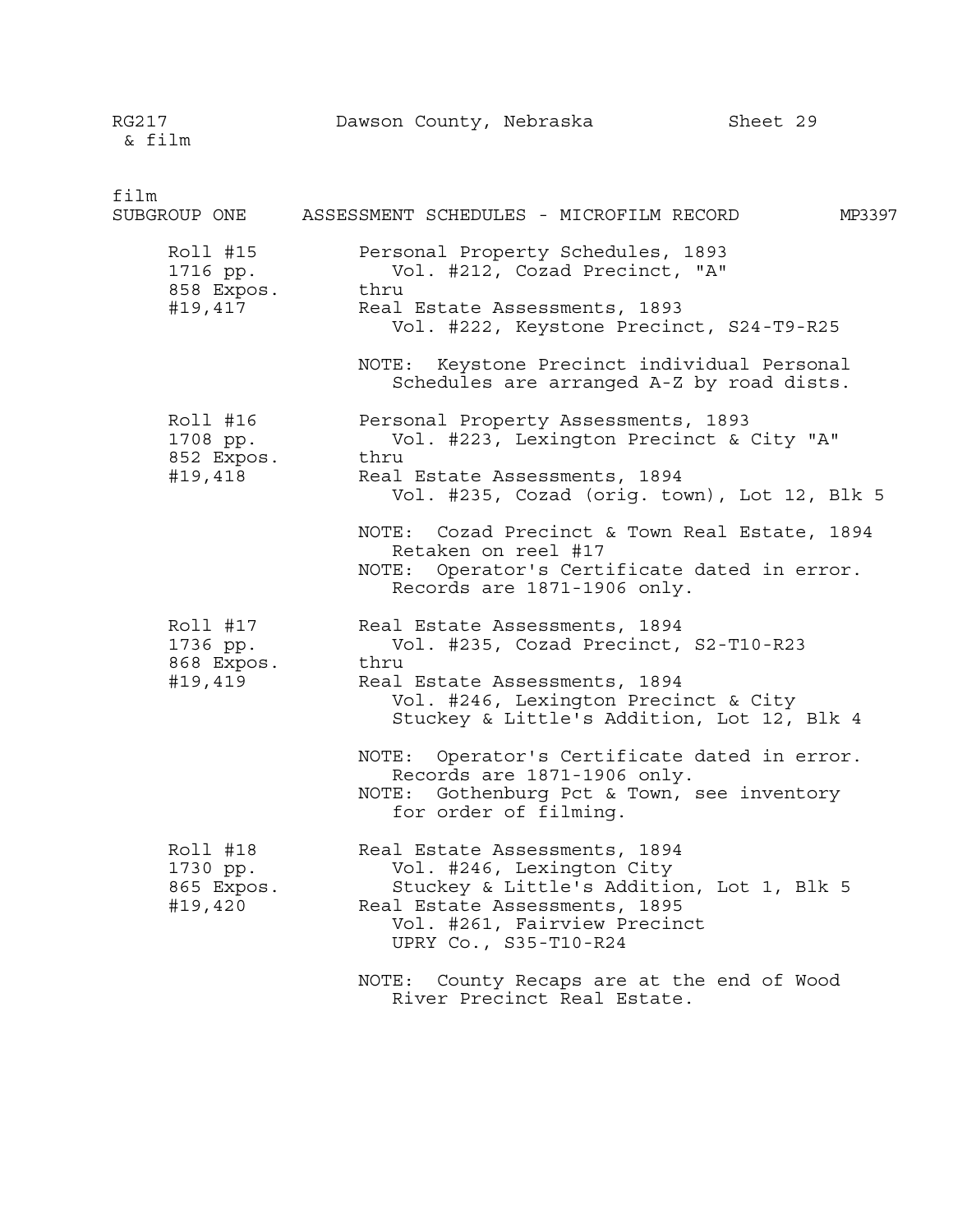& film film SUBGROUP ONE ASSESSMENT SCHEDULES - MICROFILM RECORD MP3397 Roll #19 Personal Property Assessments, 1895 1686 pp. Vol. #262, German Precinct "A" 843 Expos. thru #19,421 Real Estate Assessments, 1895 Vol. #272, Lincoln Precinct, S35-T11-R20 NOTE: Gothenburg Precinct & Town, see inventory for order of filming Roll #20 Personal Property Assessments, 1895 1744 pp. Vol. #273, Logan Precinct "A" 872 Expos. thru #19,422 Real Estate Assessments, 1896 Vol. #287, Gothenburg, Vail's Villa Addition Lot 22, Blk 2 NOTE: Ringgold Precinct Personal 1895 "B" can be found listed with "D" NOTE: Willow Island, 1895, Real Estate was filmed before Personal. NOTE: County recaps can be found at the end of Wood River Precinct Real Estate NOTE: Gothenburg Precinct & Town, see inventory for order of filming Roll #21 Real Estate Assessments, 1896 1770 pp. Vol. #287 cont., Gothenburg Additions 885 Expos. thru #19,423 Real Estate Assessments, 1896 Vol. #295, Lexington City Lexington Heights Add., Lot 8, Blk 32 NOTE: Gothenburg Precinct & Town, see inventory for order of filming NOTE: Kennebec Precinct & Eddyville Personal Assessment was microfilmed twice Roll #22 Real Estate Assessments, 1896 1756 pp. Vol. #295, Lexington City 876 Expos. John L. Mays Addition, Block 1 #19,424 thru Real Estate Assessments, 1897 Vol. #311, Gillan Precinct, Abstract of Real Estate NOTE: County Recapitulation can be found at end of Wood River Precinct Real Estate

NOTE: #3 Precinct, 1897 is Willow Island Pct.

RG217 Dawson County, Nebraska Sheet 30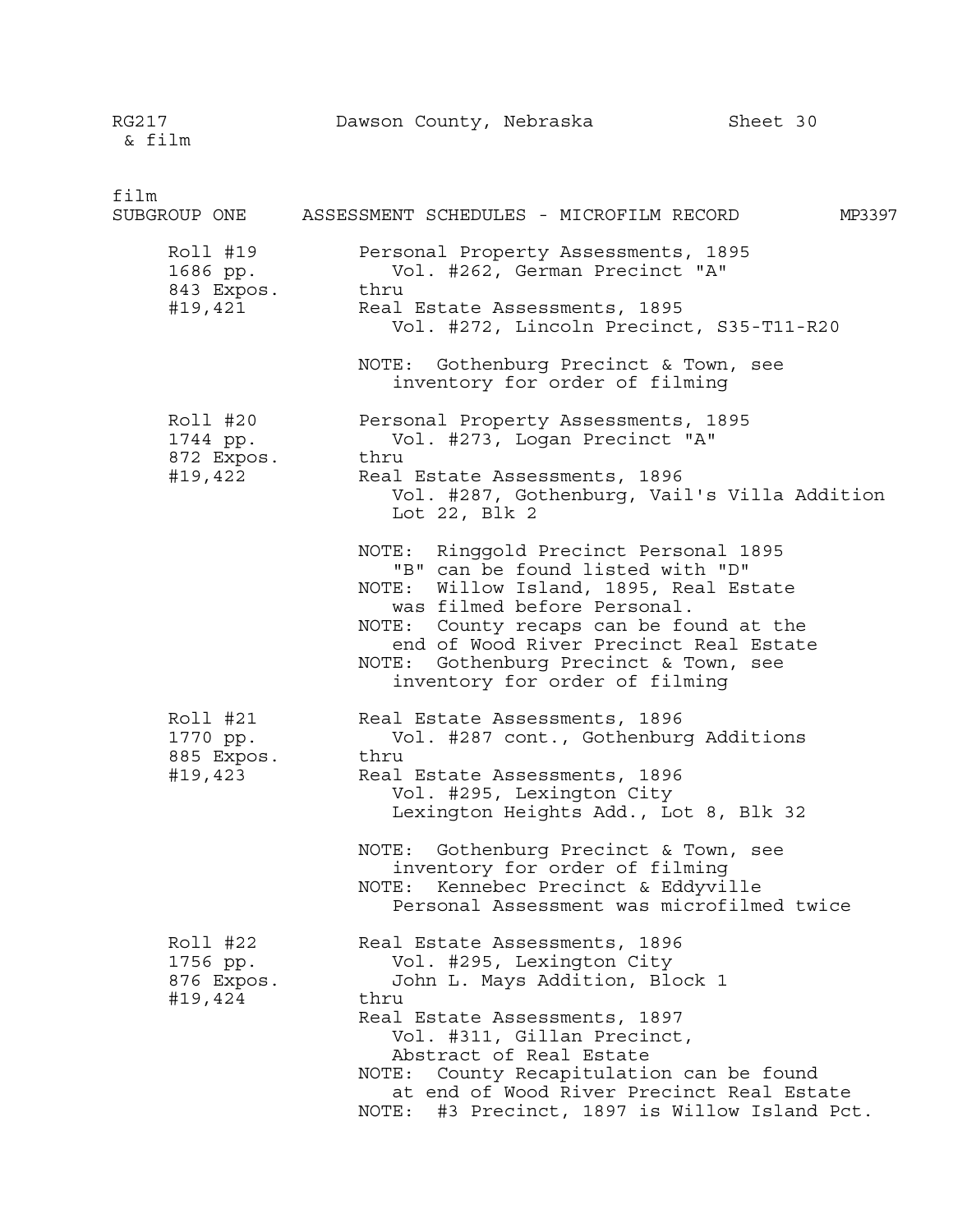RG217 Dawson County, Nebraska Sheet 31

film SUBGROUP ONE ASSESSMENT SCHEDULES - MICROFILM RECORD MP3397 Roll #23 Personal Property Assessments, 1897 1730 pp. Vol. #312, Gothenburg Precinct & Town 865 Expos. thru #19,425 Personal Property Assessments, 1897 Vol. #322, Platte Precinct Abstract of Personal Property Roll #24 Real Estate Assessments, 1897 1686 pp. Vol. #322, Platte Precinct, S19-T9-R21 843 Expos. thru #19,426 Real Estate Assessments, 1898 Vol. #337, Grant Precinct, S35-T10-R21 and Abstract of Real Estate NOTE: Willow Island Precinct, 1897 see also Precinct #3 at start of 1897 on reel #23. Roll #25 Personal Property Assessments, 1898 1764 pp. Vol. #338, Hillside Precinct "B" 880 Expos. thru #19,427 Real Estate Assessments, 1899 Vol. #355, Cayote Precinct, S36-T11-R23 and Abstract of Real Estate NOTE: Hillside Precinct Personal, 1898 "A" missed in filming (no retakes) NOTE: Willow Island Precinct, 1898, see also Precinct #3 at start of 1898 on Reel #24. Roll #26 Personal Property Assessments, 1899 1682 pp. Vol. #356, Cozad Precinct & Village "A" 841 Expos. thru #19,428 Real Estate Assessments, 1899 Vol. #369, Logan Precinct, S35-T10-R20 and Abstract of Real Estate NOTE: Gillan Precinct Personal, 1899, target in error (reads Real Estate)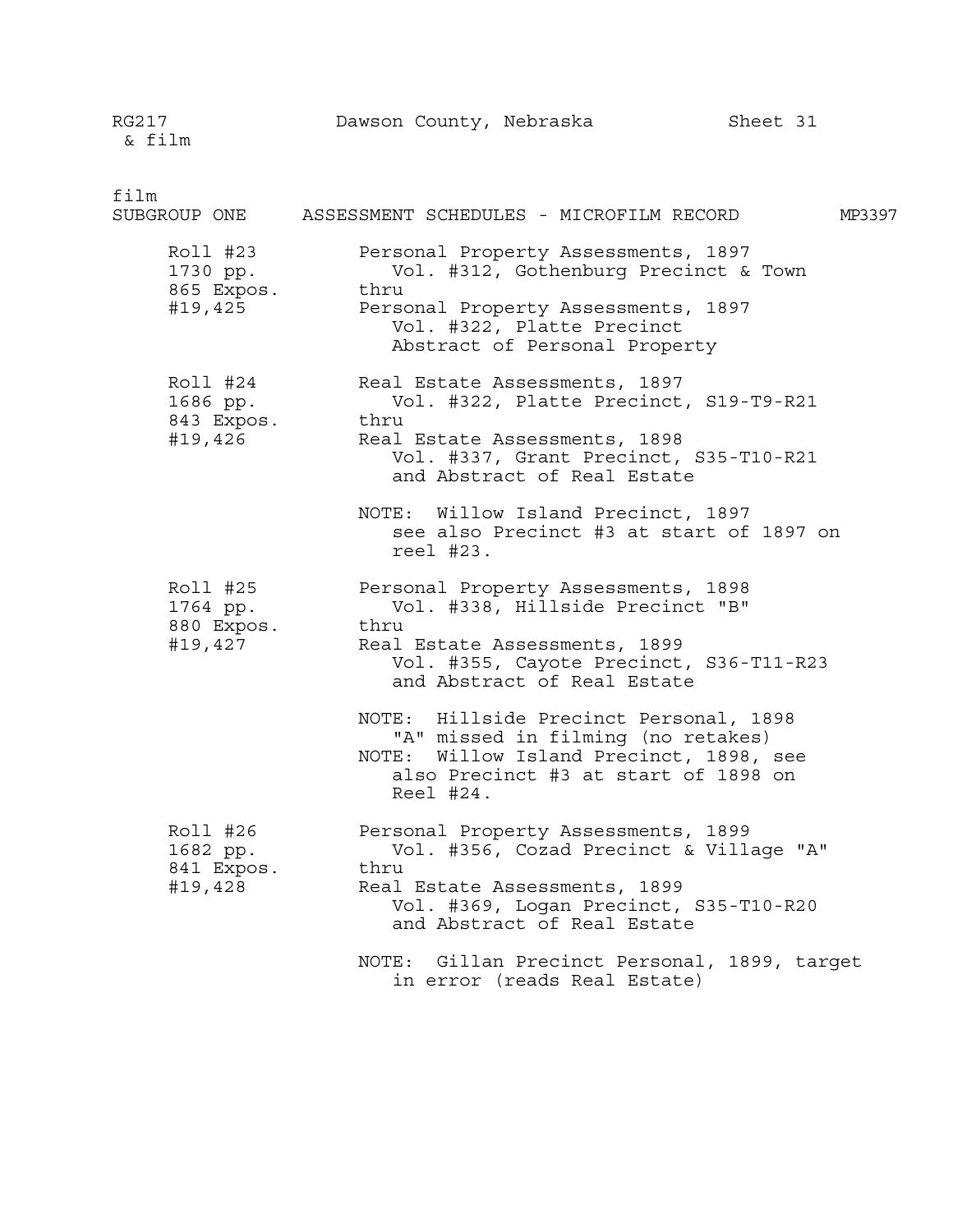RG217 Dawson County, Nebraska Sheet 32 & film film SUBGROUP ONE ASSESSMENT SCHEDULES - MICROFILM RECORD MP3397 Roll #27 Personal Property Assessments, 1899 1736 pp. Vol. #370, Overton Precinct & Town "A" 868 Expos. thru #19,429 Real Estate Assessments, 1900 Vol. #384, Grant Precinct, S35-T10-R21 NOTE: County Recaps can be found at end of Wood River Real Estate. Roll #28 Personal Property Assessments, 1900 1760 pp. Vol. #385, Hillside Precinct "A" 880 Expos. thru #19,430 Personal Property Assessments, 1901 Vol. #402, Cayote Precinct (Zollars) NOTE: County Recaps can be found at end of Wood River Real Estate Roll #29 Real Estate Assessments, 1901 1752 pp. Vol. #402 cont., Cayote Precinct 876 Expos. thru #19,431 Personal Property Schedules, 1901 Vol. #415, Logan Precinct (M-D) in reverse Roll #30 Personal Property Assessments, 1901 1810 pp. Vol. #416, Logan Precinct "A" 904 Expos. thru #19,432 Real Estate Assessments, 1902 Vol. #430, Gothenburg Precinct & Town Church Park Addition, Lot 6, Blk 1 NOTE: County Recaps can be found at end of Wood River Precinct Real Estate. Roll #31 Personal Property Assessments, 1902 1758 pp. Vol. #431, Grant Precinct "A" 879 Expos. thru #19,433 Real Estate Assessments, 1902 Vol. #445, Wood River Precinct & Sumner First Addition to Sumner, Lot 12, Blk 60 NOTE: Grant Precinct Personal, 1902, was microfilmed twice. NOTE: Overton Precinct Real Estate, 1902 (water damage)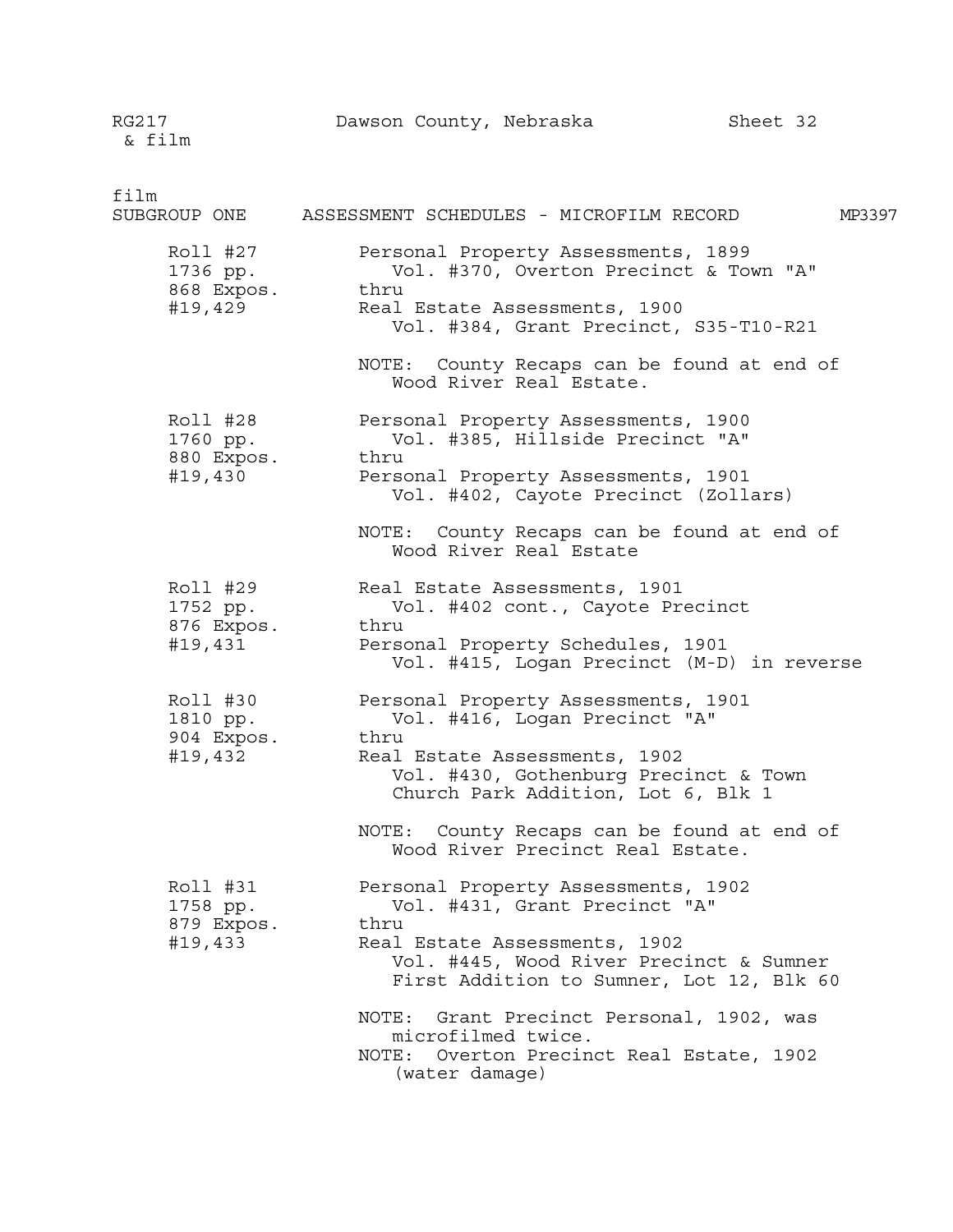RG217 Dawson County, Nebraska Sheet 33 & film

film SUBGROUP ONE ASSESSMENT SCHEDULES - MICROFILM RECORD MP3397 Roll #32 County Recapitulation (Personal & Real), 1902 1674 pp. thru 827 Expos. Real Estate Assessments, 1903 #19,434 Vol. #460, Kennebec Precinct & Eddyville Eddyville, Lot 3, Blk 53 Roll #33 Personal Property Assessments, 1903 1652 pp. Vol. #461, Lexington Precinct & City "A" 824 Expos. thru #19,435 Personal Property Schedules, 1904 Vol. #471, Blaine Precinct Brestel, F. C. NOTE: 1904-1906 are individual Personal Property Schedules only. See note in inventory Roll #34 Personal Property Schedules, 1904 1308 pp. Vol. #471, Blaine Precinct cont. 654 Expos. Berg, A. O. (Cozad), SD #85 #19,436 Personal Property Schedules, 1904 Vol. #474, Fairview Precinct Decker, W. C. (Cozad), SD #69 NOTE: See note in inventory, 1904 Roll #35 Personal Property Schedules, 1904 1970 pp. Vol. #474, Fairview Precinct cont. 985 Expos. Decker, S. H. (Cozad), SD #69 #19,437 thru Personal Property Schedules, 1904 Vol. #478, Gothenburg Precinct & Town Butterbaugh, J. C. (SD #20) NOTE: See note in inventory, 1904 Roll #36 Personal Property Schedules, 1904 2140 pp. Vol.#478, Gothenburg Precinct & Town  $B-Y$ , Backer, B. (SD #20) #19,438 Personal Property Schedules, 1904 Vol. #481, Holmes Precinct Zook, S. D. (Cozad), SD #66

> NOTE: Holmes Precinct "A" is not in order. NOTE: See note in inventory, 1904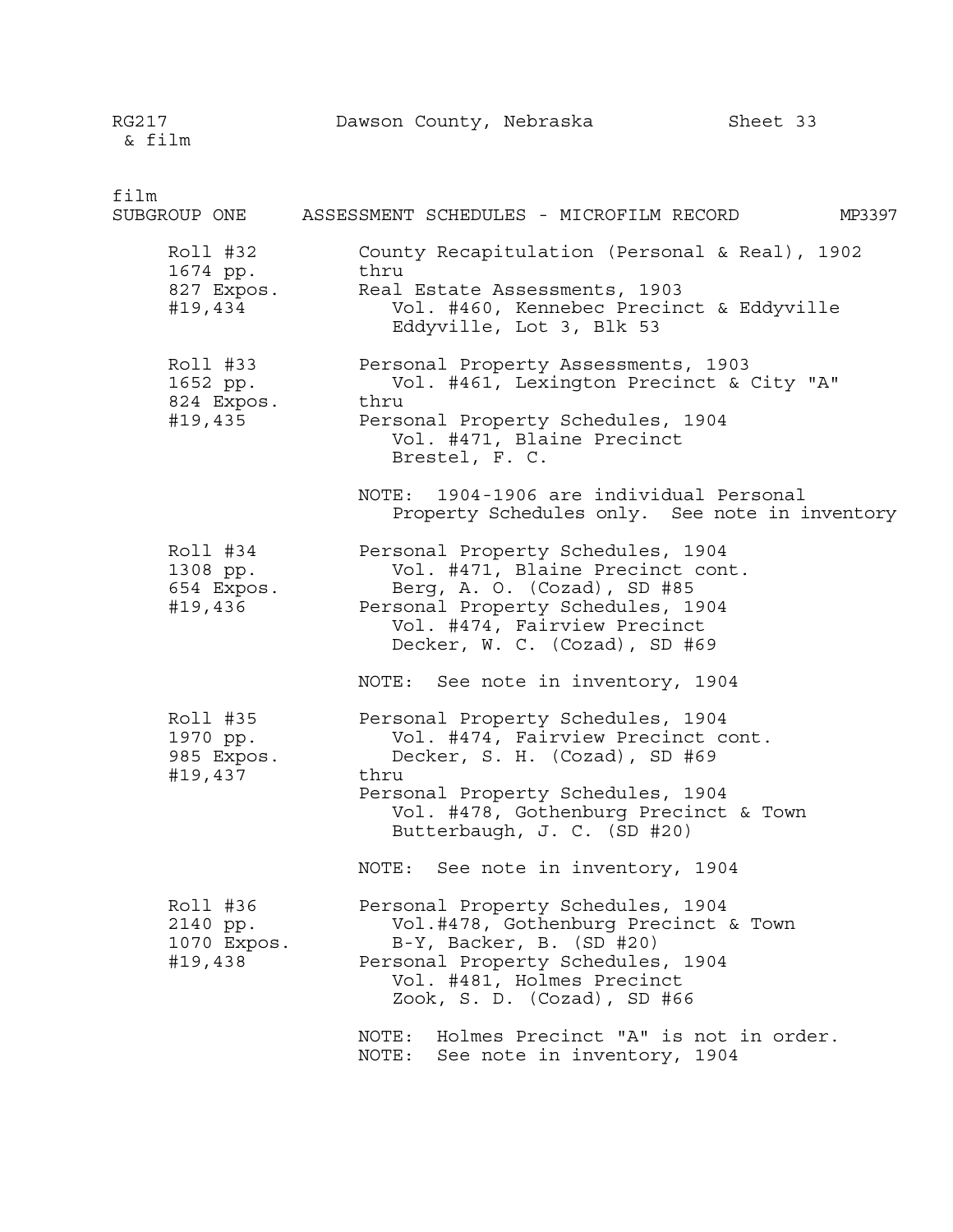RG217 **Dawson County, Nebraska** Sheet 34 & film film SUBGROUP ONE ASSESSMENT SCHEDULES - MICROFILM RECORD MP3397 NOTE: See Inventory for inclusive names each precinct Roll #37 Personal Property Schedules, 1904 1952 pp. Vol. #482, Kennebec Precinct & Eddyville A-Y 976 Expos. Aheron, John E. (Eddyville), SD #50 #19,439 thru Personal Property Schedules, 1904 Vol. #483, Lexington Precinct & City, A-K Kugler, William G. (SD #1) NOTE: See note in inventory, 1904 Roll #38 Personal Property Schedules, 1904 2044 pp. Vol. #484, Lexington Precinct & City, L-Z Lanning, Edward S., 2nd Ward, SD #1 #19,440 thru Personal Property Schedules, 1904 Vol. #486, Overton Precinct & Town (A-J) Johnson, Alfred (SD #12) NOTE: Willow Island Precinct is mixed with Lincoln Precinct, first two schedules "Anderson" NOTE: See note in inventory, 1904 Roll #39 Personal Property Schedules, 1904 2058 pp. Vol. #486, Overton Precinct & Town cont. 1029 Expos. Kenney, J. F. (SD #4) #19,441 thru Personal Property Schedules, 1904 Vol. #490, Wood River Precinct & Sumner A-E Edlund, T. B. (Sumner), SD #63 NOTE: Overton Precinct, B. F. Thompson out of order at "W" NOTE: Last page, Willow Island starts, T-Z and last page (Zager) appears with p.1 of "A" following "Z" NOTE: See inventory for order of filming. NOTE: See note in inventory, 1904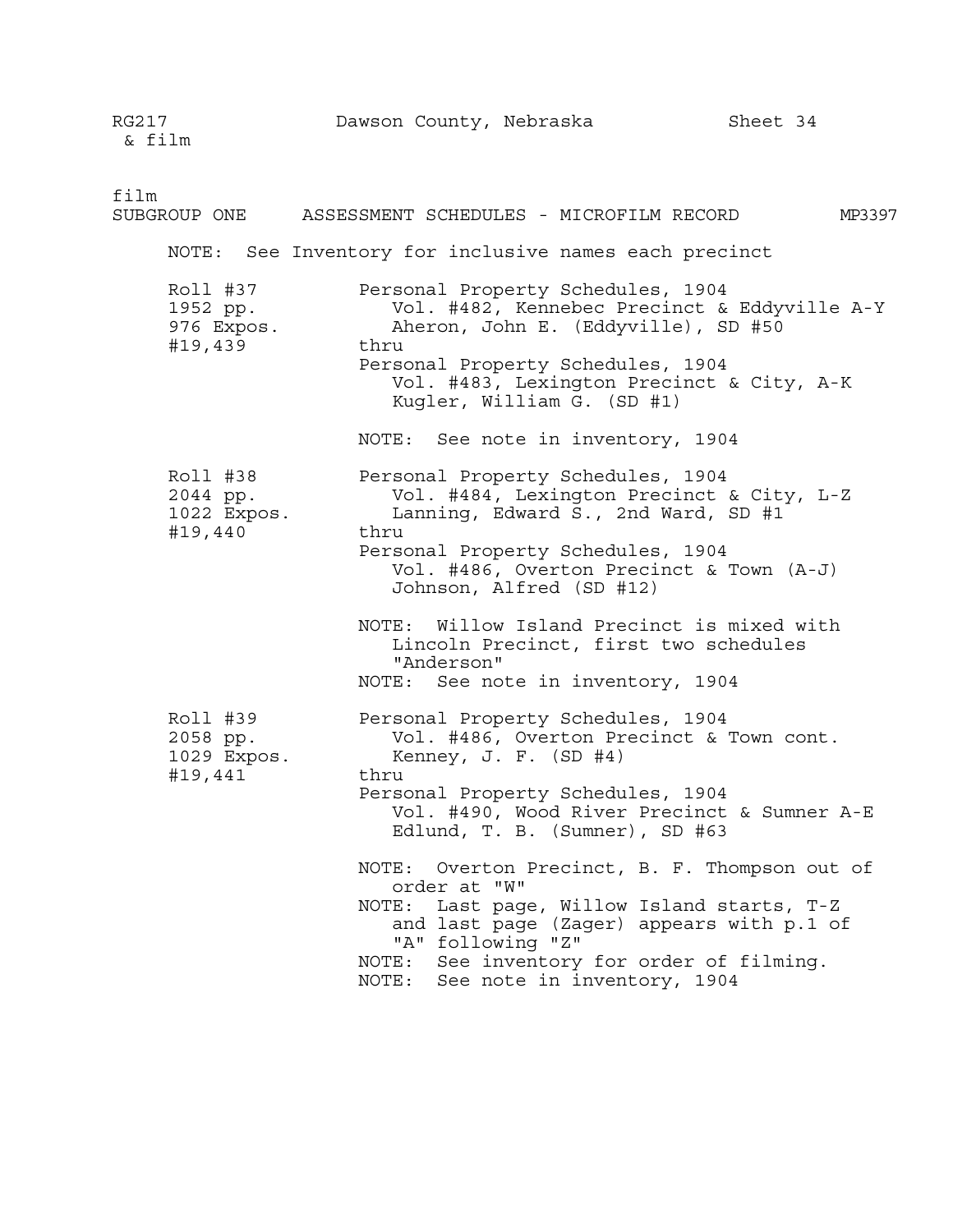RG217 Dawson County, Nebraska Sheet 35 & film film SUBGROUP ONE ASSESSMENT SCHEDULES - MICROFILM RECORD MP3397 NOTE: See Inventory for inclusive names each precinct Roll #40 Personal Property Schedules, 1904 2072 pp. Vol. #490, Wood River Precinct & Sumner, E-Z Edlund, J. H. (SD #63) #19,442 thru Personal Property Schedules, 1905 Vol. #494, Cayote Precinct (A-J) Jensen, Pete (Cozad), SD #60 NOTE: See note in inventory, 1904 Roll #41 Personal Property Schedules, 1905 2082 pp. Vol. #494, Cayote Precinct cont. J-W Jensen, J. C. (Cozad), SD #18 #19,443 thru Personal Property Schedules, 1905 Vol. #498, Gothenburg Precinct & Town Booker, H. C. (SD #20) NOTE: Schedules following Booker, H. C. to end of reel are out of focus and illegible No Retakes made - originals have been destroyed NOTE: See note in inventory, 1904 Roll #42 Personal Property Schedules, 1905 2026 pp. Vol. #498, Gothenburg Precinct & Town 1011 Expos. Berger, Fred (SD #20) #19,444 thru Personal Property Schedules, 1905 Vol. #501, Kennebec Precinct & Eddyville Yentes, Jake (Eddyville), SD #76 Roll #43 Personal Property Schedules, 1905 2034 pp. Vol. #503, Lexington Precinct & City M-Z 1015 Expos. Miller, C. H. (Road Dist. L) #19,445 thru Personal Property Schedules, 1905 Vol. #505, Overton Precinct & Town (A-J) Johnson, J. (Lexington), SD #21 NOTE: Lexington Precinct, 1905, Vol. #502, A-L was missing at time of filming NOTE: See note in inventory, 1904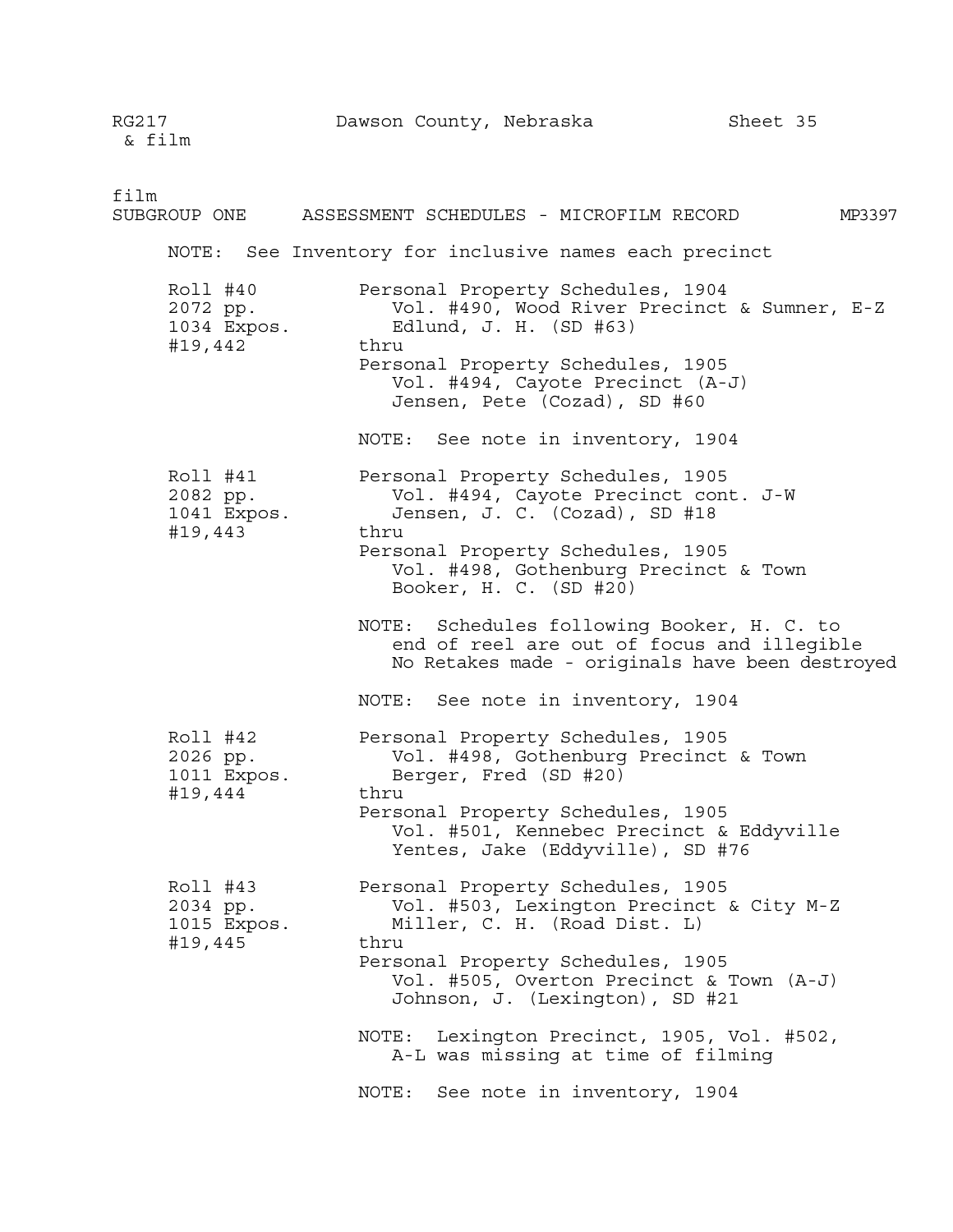RG217 Dawson County, Nebraska Sheet 36 & film

film SUBGROUP ONE ASSESSMENT SCHEDULES - MICROFILM RECORD MP3397 Roll #44 Personal Property Schedules, 1905 2072 pp. Vol. #505, Overton Precinct cont. (K-Z) 1036 Expos. Kammert, J. (SD #4) #19,446 thru Personal Property Schedules, 1905 Vol. #509, Wood River Precinct & Sumner (A-D) Drake, S. (SD #35) NOTE: See note in inventory, 1904 Roll #45 Personal Property Schedules, 1905 2078 pp. Vol. #509, Wood River Precinct & Sumner cont. 1039 Expos. Drake, Ralph (SD #35) #19,447 thru Personal Property Schedules, 1906 Vol. #512, Buffalo Precinct Wood, Elmer G. (SD #44) NOTE: Buffalo Precinct, 1906, Albert Vetter p.1 is partially obscured by light streak frame #1026. No retakes, originals destroyed NOTE: See note in inventory, 1904 Roll #46 Personal Property Schedules, 1906 2078 pp. Vol. #512, Buffalo Precinct cont. Wood, Alpha (SD #44) #19,448 thru Personal Property Schedules, 1906 Vol. #515, Farnam Precinct & Town Woodgate, F. E. (SD #51) Roll #47 Personal Property Schedules, 1906 2070 pp. Vol. #515, Farnam Precinct & Town cont. "W" 1033 Expos. Watts, Elmer (SD #51) #19,449 thru Personal Property Schedules, 1906 Vol. #518, Gothenburg Precinct & Town "A-S" Spencer, John O (SD #20), filed out of order NOTE: Gothenburg, Platte Valley Farm & Cattle Co. filed "R" - frame #1023 Williams, H. L. - frame #1024 Voss, John H. - frame #1026 Vansickle, F. M. - frame #1028

NOTE: See note in inventory, 1904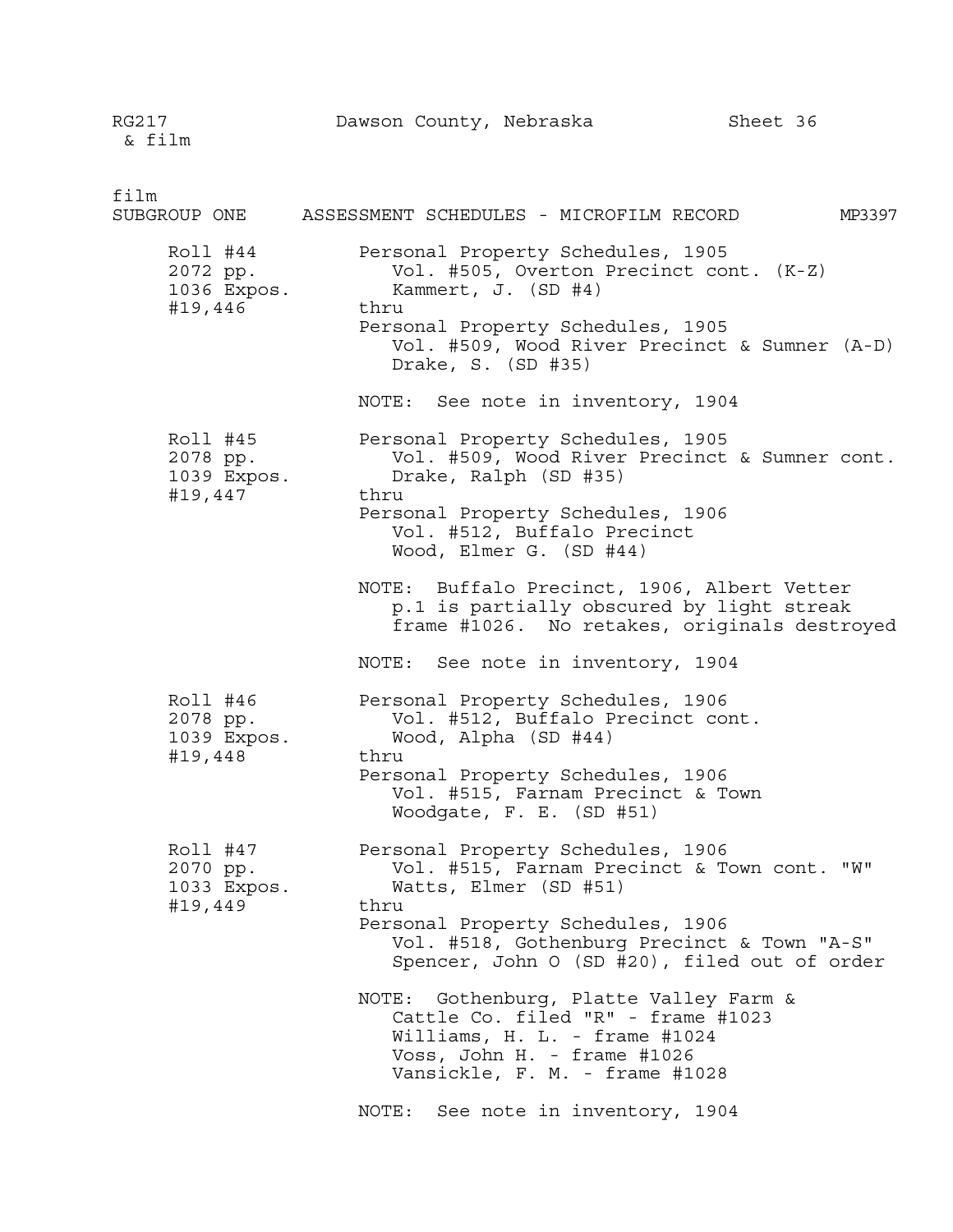RG217 Dawson County, Nebraska Sheet 37 & film film SUBGROUP ONE ASSESSMENT SCHEDULES - MICROFILM RECORD MP3397 NOTE: See inventory for inclusive names each precinct Roll #48 Personal Property Schedules, 1906 2040 pp. Vol. #518, Gothenburg Pct & Town cont. S-Y Sall, Alfred (SD #20) #19,450 thru Personal Property Schedules, 1906 Vol. #522, Kennebec Precinct & Eddyville Ward, S. A. (SD #76) NOTE: See note in inventory, 1904 Roll #49 Personal Property Schedules, 1906 2030 pp. Vol. #522, Kennebec Precinct & Eddyville Wort, D. (SD #76) #19,451 thru Personal Property Schedules, 1906 Vol. #524, Lexington Pct & City, Book #2 M-Z Potter, A. E. (SD #7) NOTE: Lexington Precinct begins p.1 McNamara, C. W. (Eugene, Oregon) filed out of order. Notes cont. next page NOTE: Hemek, Paul - filed w/ "P" - frame #1008 NOTE: See note in inventory, 1904 Roll #50 Personal Property Schedules, 1906 2012 pp. Vol. #524 cont., Lexington Pct & City 1006 Expos. Perry, Orla (SD #1) #19,452 thru Personal Property Schedules, 1906 Vol. #526, Overton Precinct & Town "N" - Nebraska Underwriters Ins. Co., Omaha North British & Mercantile Ins. Co., Chicago and, Norall, J. F. (SD #21) NOTE: See note in inventory, 1904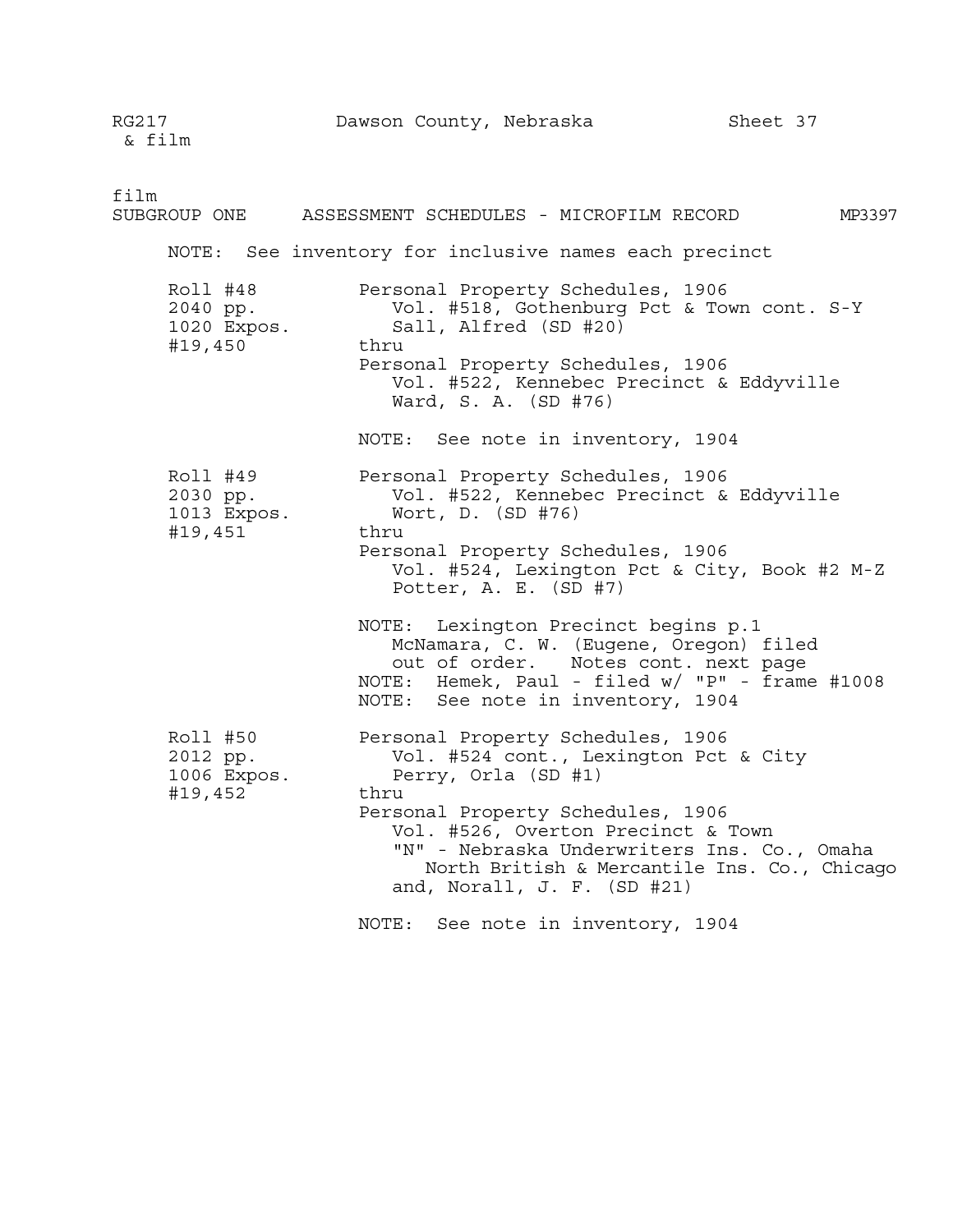RG217 Dawson County, Nebraska Sheet 38 & film film SUBGROUP ONE ASSESSMENT SCHEDULES - MICROFILM RECORD MP3397 Roll #51 Personal Property Schedules, 1906 2034 pp. Vol. #526, Overton Precinct & Town cont. 1015 Expos. Norall, Alfred (SD #4) #19,453 thru Personal Property Schedules, 1906 Vol. #529, Willow Island Precinct & Town Zager, Henry (Cozad), SD #30 NOTE: Willow Island Precinct, Grover, J. C. filed out of order with Anderson, A. E. at frame #707. NOTE: See note in inventory, 1904 Roll #52 Personal Property Schedules, 1906 1268 pp. Vol. #530, Wood River Precinct & Sumner 634 Expos. Anderson, C. J. (R.F.D. #1), Overton, SD #63 #19,454 thru Personal Property Schedules, 1906 Vol. #530, Wood River Precinct & Sumner Zlomke, Amel (Sumner), SD #41 NOTE: See note in inventory, 1904 SUBGROUP TWO TREASURER, 1984-1993 film SUBGROUP ONE TAX LISTS, 1984-1993

Fiche **Personal Property & Real Estate Tax Rolls** 

NOTE: See Archivist for access.

SUBGROUP THREE COUNTY BOARD OF COMMISSIONERS, 1870-1912

SERIES ONE COMMISSIONERS PROCEEDINGS

The Archives does not have the proceedings of the county board.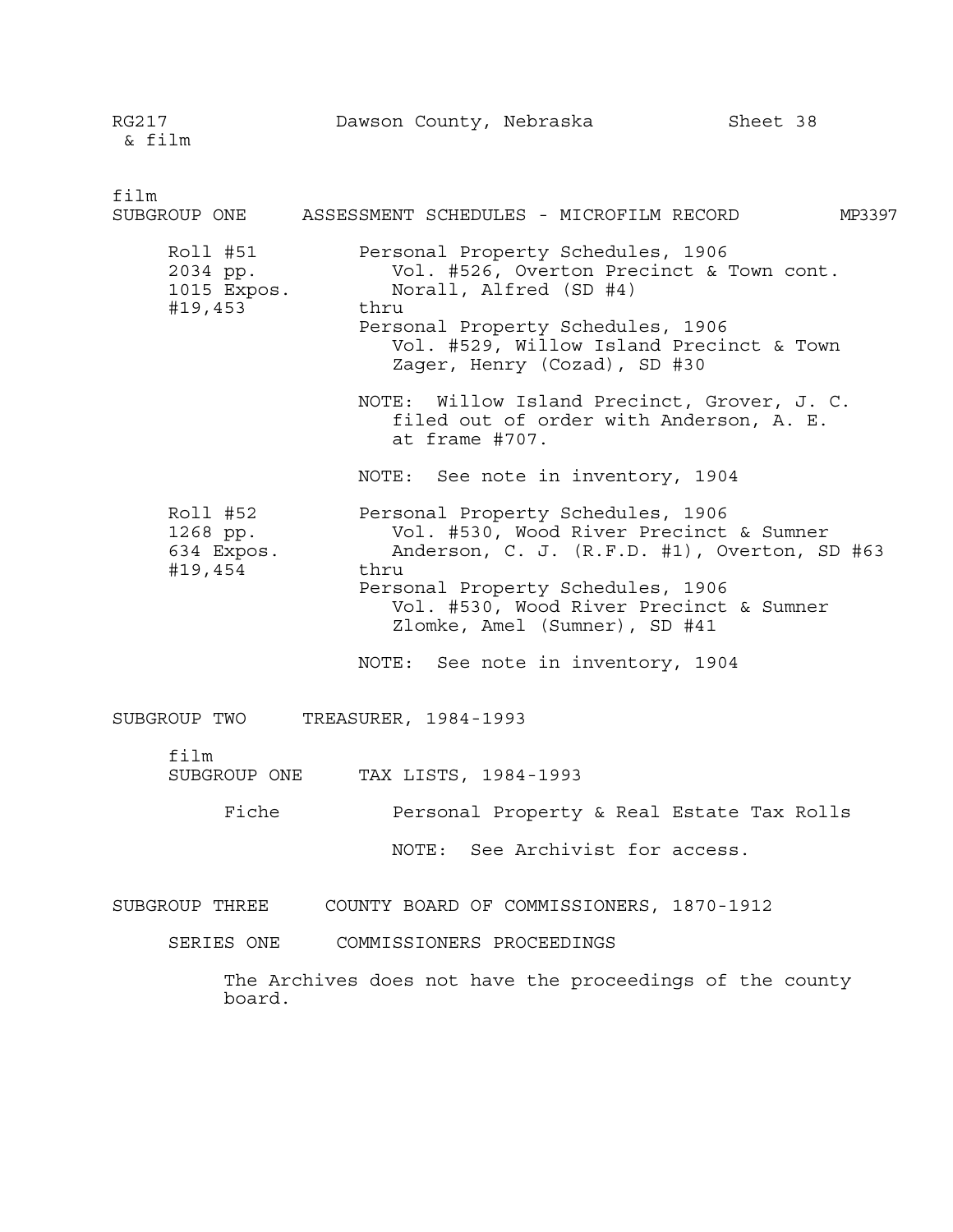& film SUBGROUP THREE COUNTY BOARD OF COMMISSIONERS (cont) SERIES TWO CORRESPONDENCE & SUPPLEMENTAL DOCUMENTS, 1870-1912 B.1 f.1 Correspondence, 1870-1872<br>f.2 County Court House, 1873-County Court House, 1873-1874 f.3 Bridge Correspondence, 1873-1876<br>f.4-7 Correspondence, 1873-1899 Correspondence, 1873-1899 f.8 Correspondence, 1912 & n.d. f.9 See Subgroup Eight f.10 Liquor Registers & Misc., 1879, 1884, 1885 f.11 Miscellany Includes advertisements, partnership agreements, etc. B.2 f.1 Application for Permit to sell Alcohol, 1917 f.2 Application for mother's pension, 1924 V.1 Outgoing correspondence, c.1899-Apr. 1904 SUBGROUP FOUR COUNTY CLERK, 1873-1977 film SUBGROUP ONE MARRIAGE DOCKETS, 1873-1977 V.A General Index to Marriages, 1873-1956 V.1 (Grooms), 1873 - V.16 (Brides), 1956 V.1 Marriage Docket, Vol. #1 p.1 (blank) p.2 (Warrington-Smith), Nov. 24, 1873 thru p.452 (Bray-Martin), May 1, 1887 V.2 Marriage Docket, Vol. #2 p.1 (Baughman-Brant), April 30, 1887 thru p.638 (Potter-Bellups), Nov. 29, 1893 V.3 Marriage Docket, Vol. #3 p.1 (Pierce-Hansberry), Nov. 30, 1893 thru p.611 (Bates-Guiles), Jan. 1, 1900 NOTE: Pages 612-638 are blank V.4 Marriage Docket, Vol. #4 p.1 (Smith-Seifert), Jan. 1, 1900 thru p.532 (Price-Martin) #306, May 25, 1905 NOTE: Pages 533-606 are blank

RG217 Dawson County, Nebraska Sheet 39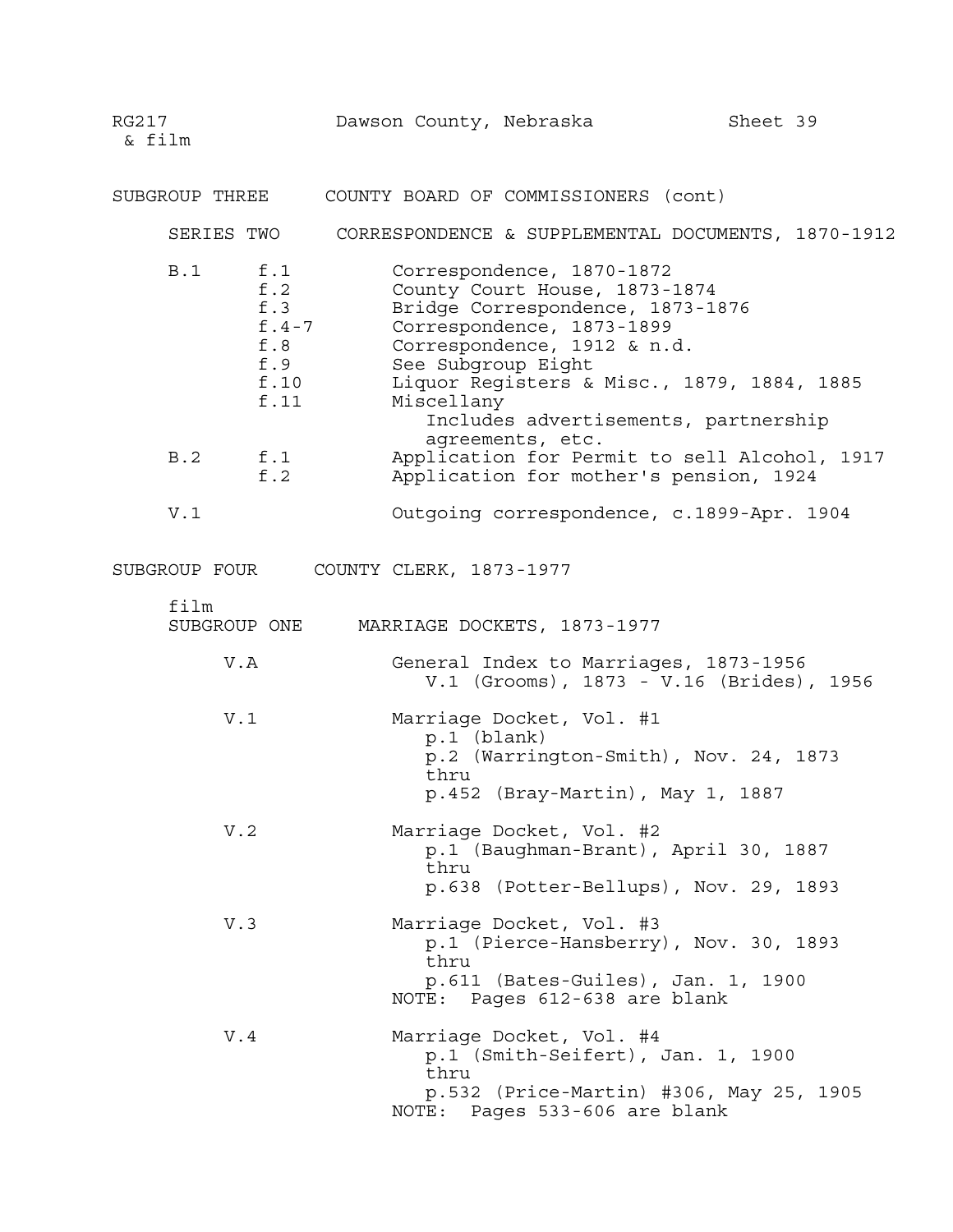| RG217<br>& film      | Dawson County, Nebraska |                                                          | Sheet 40                                                                                                                                                              |
|----------------------|-------------------------|----------------------------------------------------------|-----------------------------------------------------------------------------------------------------------------------------------------------------------------------|
| SUBGROUP FOUR        | COUNTY CLERK (cont)     |                                                          |                                                                                                                                                                       |
| film<br>SUBGROUP ONE |                         | MARRIAGE DOCKETS, 1873-1977                              |                                                                                                                                                                       |
| V.5                  | thru                    | Marriage Docket, Vol. #5<br>Vermont, Jan. 2, 1864 (copy) | p.1 (#1), Priel-Boosinger, Jan. 9, 1905<br>p.526 (#7), Koch-Hines, Jan. 22, 1909<br>p.529 - Certificate, Royal S. Haskins<br>to Mary Jane Wheeler, Washington County, |
| V.6                  | thru                    | Marriage Docket, Vol. #6                                 | p.1 (#8), Frakes-Nelson, Jan. 26, 1909<br>p.538 (#110), Bartlett-Hensel, Oct. 17, 1912                                                                                |
| V.7                  | thru                    | Marriage Docket, Vol. #7                                 | p.1 (#111), Hill-Farley, Oct. 23, 1912<br>p.638 (#154), Monson-Sylvan, Dec. 26, 1917                                                                                  |
| V.8                  | thru                    | Marriage Docket, Vol. #8                                 | p.1 (#155), Kestler-Baker, Dec. 27, 1917<br>$p.588$ (#57), Wallander-Florom, June 19, 1922                                                                            |
| V.9                  | thru                    | Marriage Docket, Vol. #9                                 | p.1 (#58), Swan-Darby, June 20, 1922<br>p.575 (#116), Smith-Palmer, Dec. 31, 1927                                                                                     |
| V.10                 | thru                    | Marriage Docket, Vol. #10                                | $p.1$ (#1), Jeffers-Rector, Jan. 7, 1928<br>$p.720$ (#86), Reynoldson-Glendy, $9/29/1933$                                                                             |
| V.11                 | thru                    | Marriage Docket, Vol. #11                                | p.1 (#87), Byers-Barth, October 4, 1933<br>p.621 (#95), Ellis-Thiel, Sept 4, 1937                                                                                     |
| V.12                 | thru                    | Marriage Docket, Vol. #12                                | p.1 (#95A), Smith-Thompson, Aug. 30, 1937<br>p.698 (#68), Powell-Saum, Aug. 22, 1942                                                                                  |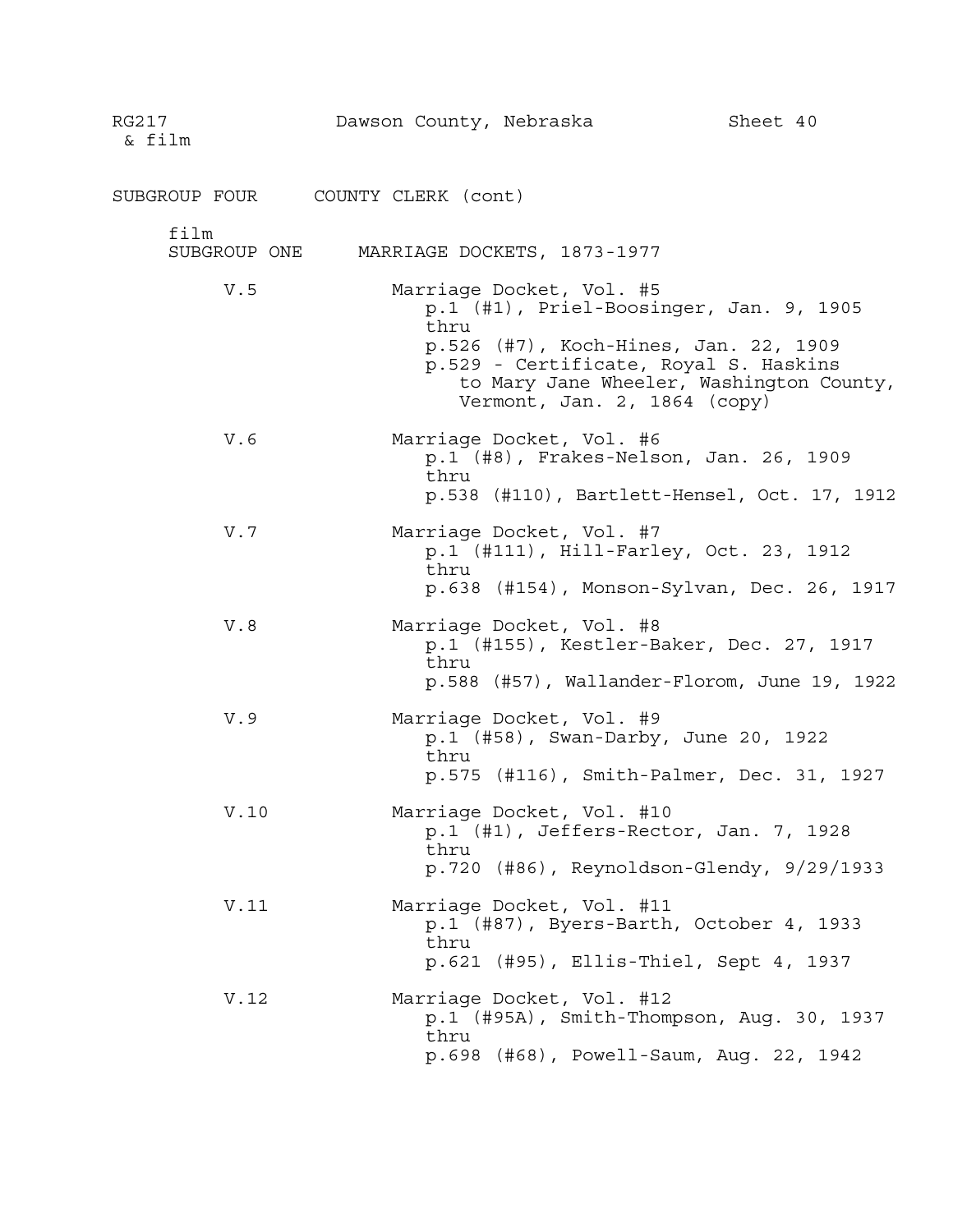| RG217<br>& film    | Dawson County, Nebraska           |                                                                                               | Sheet 41                                                                                   |
|--------------------|-----------------------------------|-----------------------------------------------------------------------------------------------|--------------------------------------------------------------------------------------------|
|                    | SUBGROUP FOUR COUNTY CLERK (cont) |                                                                                               |                                                                                            |
| film<br>SERIES ONE | MARRIAGE RECORDS (cont)           |                                                                                               |                                                                                            |
| V.13               | thru                              | Marriage Docket, Vol. #13                                                                     | p.1 (#69), Gustafson-Anderson, Aug. 27, 1942<br>p.707 (#46), Heine-Magarin, Apr. 24, 1948  |
| V.14               | thru                              | Marriage Docket, Vol. #14                                                                     | p.1 (#38), Coryell-Gilpin, Mar. 27, 1948<br>p.749 (#74), Matz-Roepke, July 25, 1952        |
| V.15               | thru                              | Marriage Docket, Vol. #15                                                                     | p.1 (#75), Highley-Emery), July 29, 1952<br>p.612 (#174), Cantrell-Snook, Jan. 1, 1956     |
| V.16               | thru                              | Marriage Docket, Vol. #16<br>p.607 is blank                                                   | p.1 (#1), Bullock-Newbrey, Jan. 6, 1956<br>p.606 (#96), Sells-Hutchinson, Sept 10, 1959    |
| V.17               |                                   | Index to Marriages, Vol. B<br>Brides "A" (Vol. #16), 1959 thru<br>Grooms "Z" (Vol. #28), 1994 |                                                                                            |
| V.18               | thru                              | Marriage Docket, Vol. #17                                                                     | p.1 (#97), Franzen-Williams, Sept 16, 1959<br>p.628 (#117), Olson-Anderson, Sept 3, 1963   |
| V.19               | thru                              | Marriage Docket, Vol. #18                                                                     | p.1 (#1), Roberts-Kugler, Sept 4, 1963<br>p.640 (#75), Henricksen-White, July 2, 1967      |
| V.20               | thru                              | Marriage Docket, Vol. #19                                                                     | $p.1$ (#76), Lange-Catlett, July 3, 1967<br>$p.634$ (#154), Thomalla-Welliver, $9/14/1970$ |
| V.21               | thru                              | Marriage Docket, Vol. #20                                                                     | p.1 (#155), Walker-Ernesti, Sept. 11, 1970<br>p.657 (#213), Becker-Harms, Jan. 5, 1974     |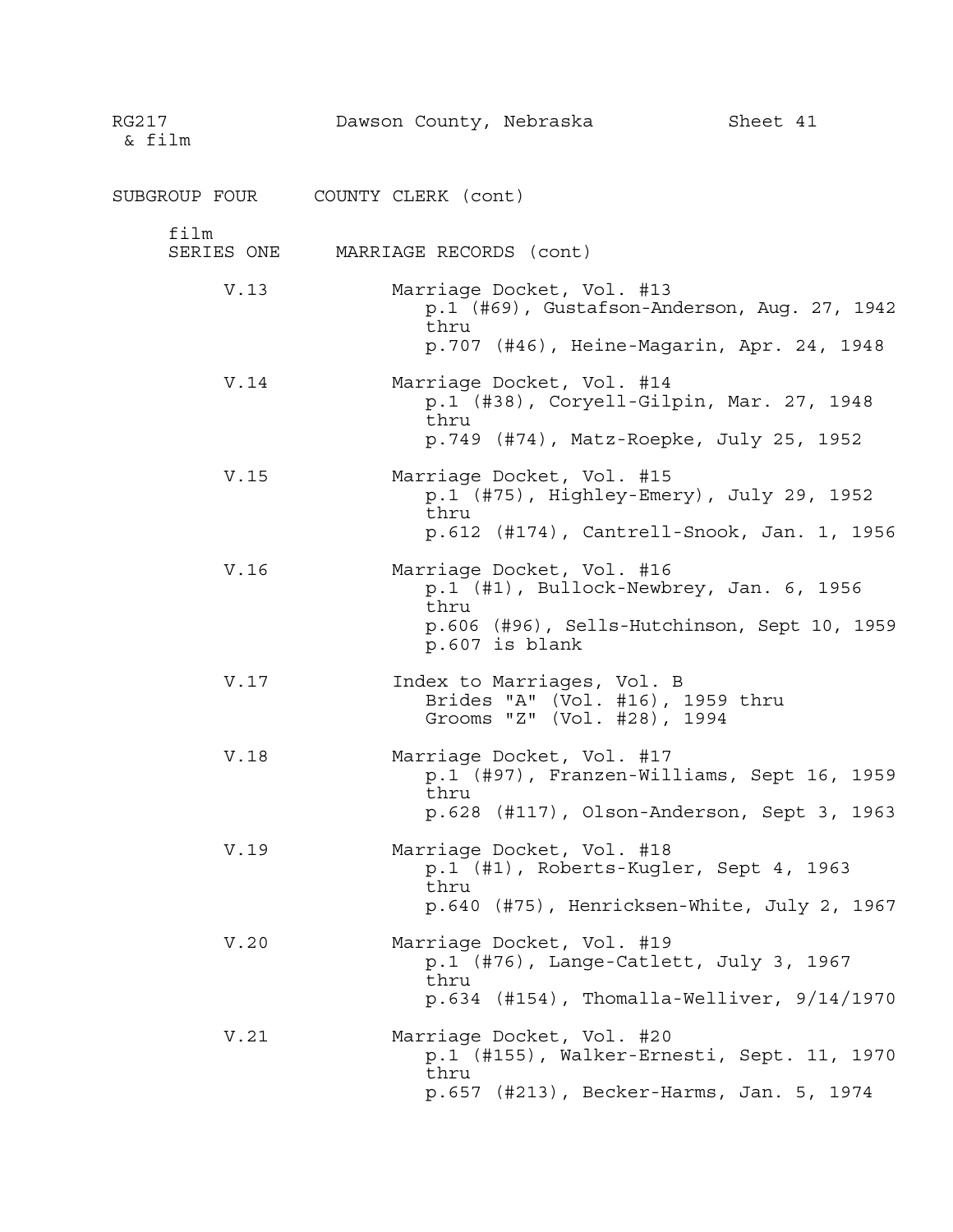RG217 Dawson County, Nebraska Sheet 42

& film

film

SERIES ONE MARRIAGE RECORDS (cont)

V.22 Marriage Docket, Vol. #21 p.1 (#1), Dustin-Smith, Jan. 7, 1974 thru p.595 (#33), Richard-Wheeler, Apr. 18, 1977 (incomplete)

NSHS HAS ON MICROFILM:

film

SERIES ONE MARRIAGE RECORDS - MICROFILM RECORD MP4219

- NOTE: Microfilmed by the Genealogical Society of Utah in cooperation with the Nebraska State Historical Society and the County Clerk, 1994.
- NOTE: Attachments to Licenses were often microfilmed out of order and over unrelated documents. Patrons are advised to check licenses following their pages and attachments filmed with & after license immediately following their page to verify names on documents.

NOTE: Some documents may be covered with other documents and no retake has been made. In this case contact the county Clerk for copies from the original record.

| Roll #1     | Item 1 - Index to Marriages, Vol. A (1873-1958)                                                                                                                                                                     |
|-------------|---------------------------------------------------------------------------------------------------------------------------------------------------------------------------------------------------------------------|
| 434 Expos   | Grooms (Vol. #1) "A", 1873                                                                                                                                                                                          |
| GSU Project | thru                                                                                                                                                                                                                |
| #26,343     | Item 1 - Index to Marriages, Vol. A (1873-1958)                                                                                                                                                                     |
|             | Grooms (Vol. #2) "S"<br>NOTE: Target states 1873-1956 in error.                                                                                                                                                     |
| Roll #2     | Item 1 - Index to Marriages, Vol. A cont.                                                                                                                                                                           |
| 1261 pp.    | Grooms (Vol.#1) cont. "S", 1873                                                                                                                                                                                     |
| 1458 Expos. | thru                                                                                                                                                                                                                |
| GSU Project | Item #4 - Marriage Docket, Vol. #3                                                                                                                                                                                  |
| #26,394     | p.45 (Jurgensen-Yurnquist), Mar. 16, 1894                                                                                                                                                                           |
|             | NOTE: Item #3, Docket #2, p.326<br>Arthur-Roten (Ashley), retake at start of<br>reel<br>NOTE: Item #2 - Docket #1, p.1 is blank<br>NOTE: Item #3, Docket #2, pp. 1-90 retaken<br>following p.90 to improve quality. |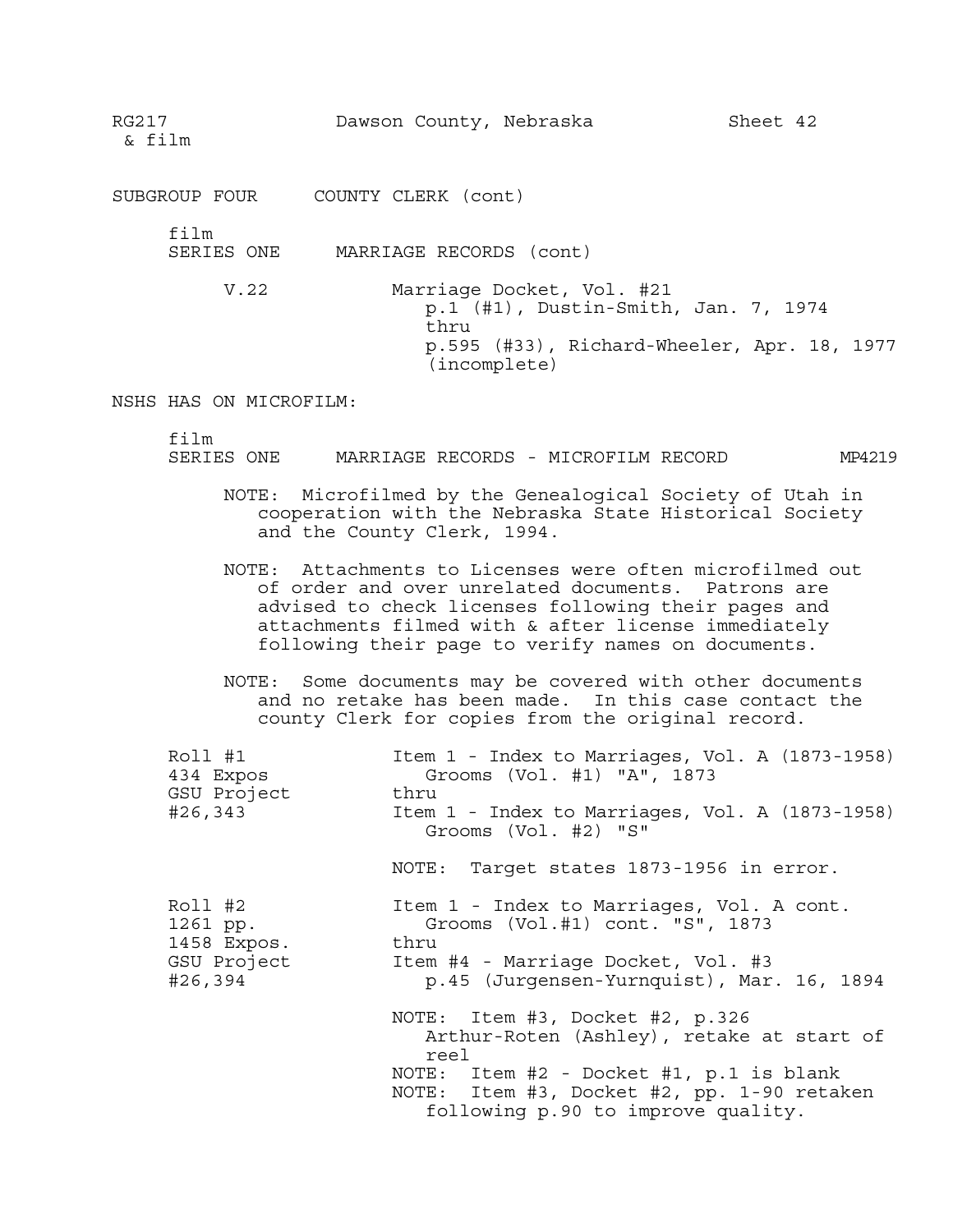RG217 **Dawson County, Nebraska** Sheet 43 & film SUBGROUP FOUR COUNTY CLERK film SERIES ONE MARRIAGE RECORDS - MICROFILM RECORD MP4219 PATRONS: See note at start of microfilm record. Roll #3 Item 1 - Marriage Docket, Vol. #3 cont. 1102 pp. p.45 (Jurgensen-Yurnquist), Mar. 12, 1894 1386 Expos. thru GSU Project **Item 2 - Marriage Docket, Vol. #4** #26,395 p.532 (#306), Price-Martin, May 25, 1905 NOTE: Item 1, Docket Vol. #3, p.236 Boyer-Thurman, 1896, retake at start of reel NOTE: Item #1, Docket Vol. #3 pp. 612-638 were blank and not filmed. NOTE: Item #2, Docket Vol. #4 pp.533-606 were blank and not filmed. Roll #4 Item 1 - Marriage Docket, Vol. #5 1327 pp. (#1), Priel-Boosinger, Jan. 22, 1909 1580 Expos. thru GSU Project **Item #3 - Marriage Docket, Vol. #7** #26,344 p.260 (#1), McCartney-Chesemore, 1/5/1915 NOTE: Vol. #5, p.529 - Certificate of Marriage, Royal S. Haskins-Mary Jane Wheeler, January 2, 1864, Washington County, Vermont (copy) Roll #5 Item 1 - Marriage Docket, Vol. #7 cont. 1263 pp. p.260 (#1), McCartney-Chesemore, 1/5/1915 1569 Expos. thru GSU Project Item 3 - Marriage Docket, Vol. #9 #26,349 p.233 (#67), Scully-Atkinson, Apr. 8, 1925 NOTE: Vol. #9, p.142 (Adams-Howell) Application microfilmed over next page 143, not related. Roll #6 Item 1 - Marriage Docket, Vol. #9 cont. 1248 pp. p.233 (#67), Scully-Atkinson, Apr. 8, 1925 1499 Expos. thru GSU Project Item 3 - Marriage Docket, Vol. #11 #26,339 p.185 (#142), Konruff-Simants, Dec. 6, 1934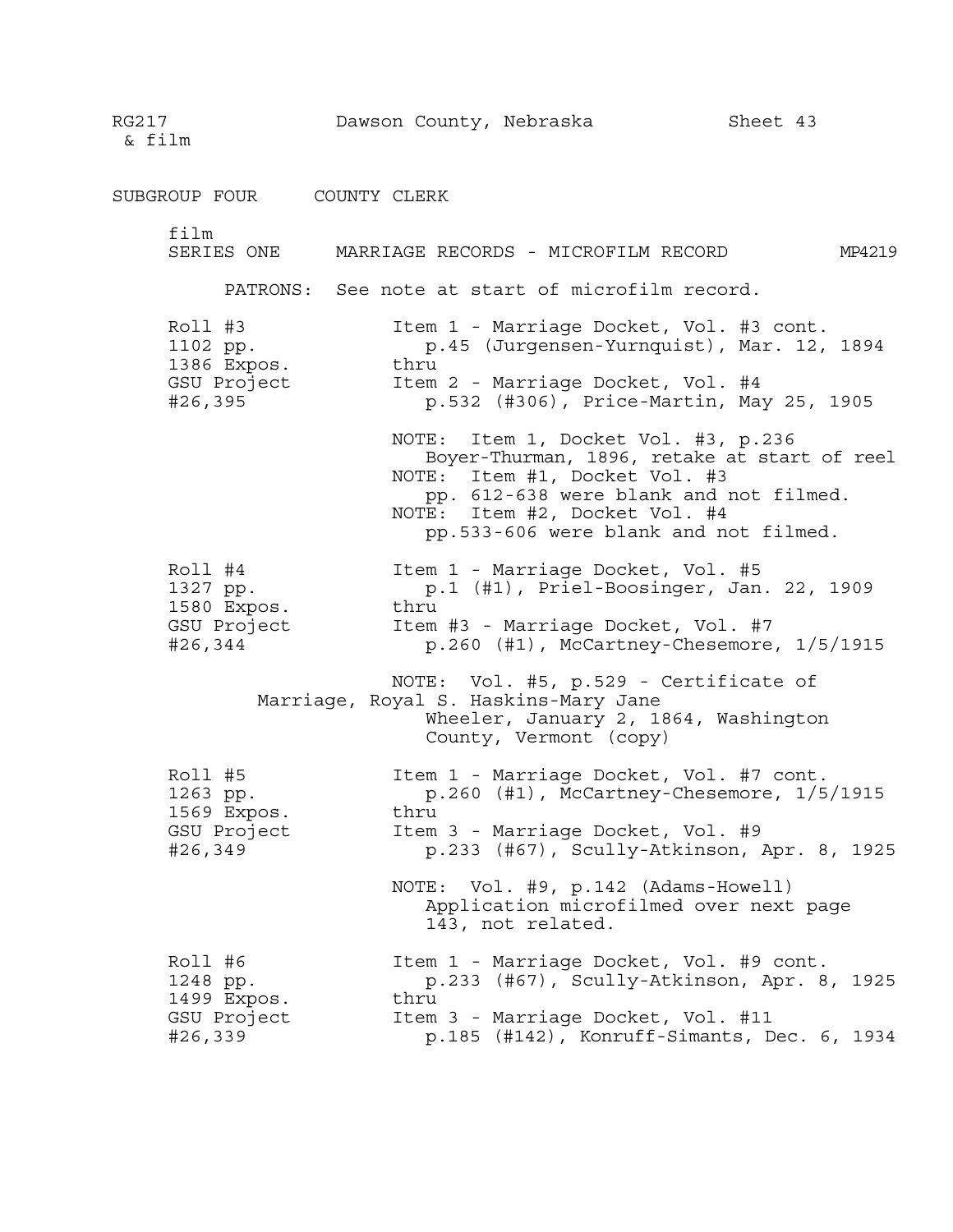RG217 **Dawson County, Nebraska** Sheet 44 & film SUBGROUP FOUR COUNTY CLERK film SERIES ONE MARRIAGE RECORDS - MICROFILM RECORD MP4219 PATRONS: See note at start of microfilm record Roll #7 Item 1 - Marriage Docket, Vol. #11, cont. 1315 pp. p.185 (#142), Konruff-Simants, Dec. 6, 1934 1576 Expos. thru GSU Project 1tem 3 - Marriage Docket, Vol. #13<br>#26,340 p.180 (#14), Garner-Stieb, Feb. p.180 (#14), Garner-Stieb, Feb. 20, 1944 Roll #8 Item 1 - Marriage Docket, Vol. #13 cont. p. 179 (#13), Lenz-Strickland, Feb. 18, 1944 1097 pp. p<br>1454 Expos. thru GSU Project Item 2 - Marriage Docket, Vol. #14 #26,341 p.568 (#63), Lemmer-Hawthorne, June 10, 1951 NOTE: Vol. #14, p.1 - Application for Marriage License covered by consent form (no retake) Roll #9 Item 1 - Marriage Docket, Vol. #14 cont. 1154 pp. p.568 (#63), Lemmer-Hawthorne, June 6, 1951 1412 Expos. thru<br>GSU Project Item Item 3 - Marriage Docket, Vol. #16 #26,396 p.360 (#31), Jackson-Berg, May 4, 1958 NOTE: Item #1, Vol. #14, p.662 (#154) Rhone-Nielsen, Nov. 27, 1951, retake at start of reel targeted Item #2. Document, p.662 remains covered by consent form. Contact county Clerk for copy from original record. NOTE: Item #2, Vol. #15, p.201 (#124) Thompson-Harrop, Sept 16, 1953, retake at start of reel targeted Item #1 NOTE: Item #3, Vol. #16, pp. 109-110 and pp. 321-322 were missing at time of filming Roll #10 **Item 1 - Marriage Docket, Vol. #16 cont.** 1151 pp. p.360 (#31), Jackson-Berg, May 2, 1958 1528 Expos. thru GSU Project 1tem 3 - Marriage Docket, Vol. #17<br>#26,333 (1137), Salerno-Garner, De #26,333 p.500 (#137), Salerno-Garner, Dec. 29, 1962 NOTE: Item #1 - Vol. #16, p.607 is blank NOTE: Item #2 is General Index to Marriages, Vol. B (1959-1994)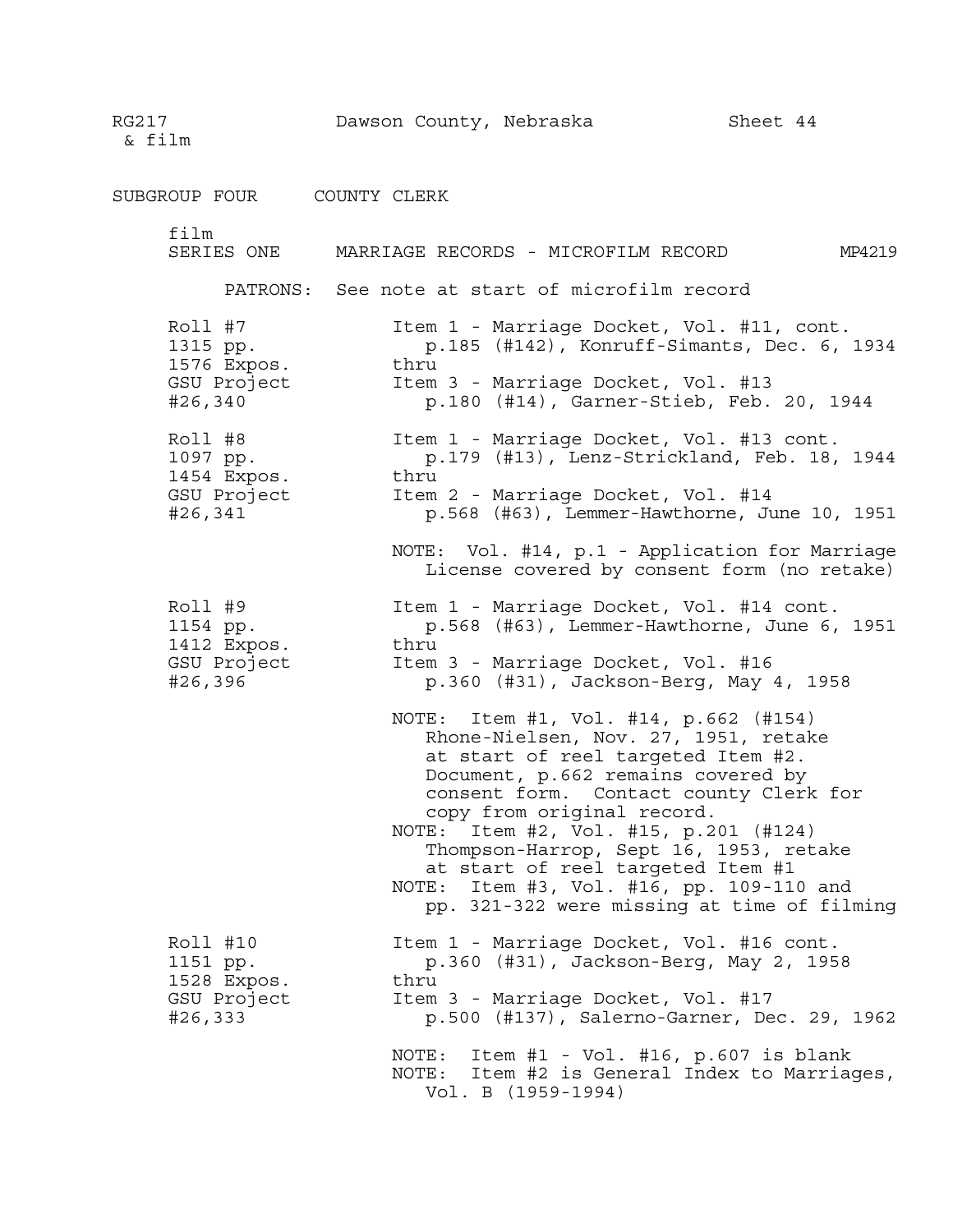RG217 Dawson County, Nebraska Sheet 45 & film SUBGROUP FOUR COUNTY CLERK (cont) film SERIES ONE MARRIAGE RECORDS - MICROFILM RECORD MP4219 PATRONS: See note at start of microfilm record Roll #11 **Item 1 - Marriage Docket, Vol. #17 cont.** 1269 pp. p.500 (#137), Salerno-Garner, Dec. 29, 1962 1558 Expos. thru GSU Project 1tem 3 - Marriage Docket, Vol. #19<br>#26,334 p.500 (#20), Lawhead-Kloppenborg p.500 (#20), Lawhead-Kloppenborg, 2/20/1970 NOTE: Item 2 - Vol. #18, p.626 (Austin-Schnacher), June 18, 1967, partially covered by document (no retake). See note at start of microfilm record. NOTES cont. on next page Roll #11 NOTE: Item 3 - Vol. #19, p.334 (#40) NOTES McFarland-Beattie, attachments microfilmed after #41, p.335. NOTE: Item #3 - Vol. #19, p.491 (#11) Mercer-Holliday, partially covered by document (no retake) Roll #12 Item 1 - Marriage Docket, Vol. #19 cont.<br>1387 pp. p.500 (#20), Lawhead-Kloppenborg, 2/20  $p.500$  (#20), Lawhead-Kloppenborg,  $2/20/1970$ 1613 Expos. thru GSU Project Item 3 - Marriage Docket, Vol. #21 #26,335 p.595 (#33), Richard-Wheeler, Apr. 18, 1977 NOTE: Item #2, Vol. #20, p.518, Kern-Moranville, June 23, 1973 - retake at start of reel NOTE: Item #3, Vol. #21, p.432, Beer-Dishman, June 5, 1976 - retake at start of reel SERIES TWO ELECTION RECORDS, 1871-1892 B.1 f.1 Misc. Election Documents, 1871-1892 SERIES THREE CENSUS RECORDS, 1872, 1882 B.1 f.1 1st & 3rd Precincts, 1872 Cozad, May 1882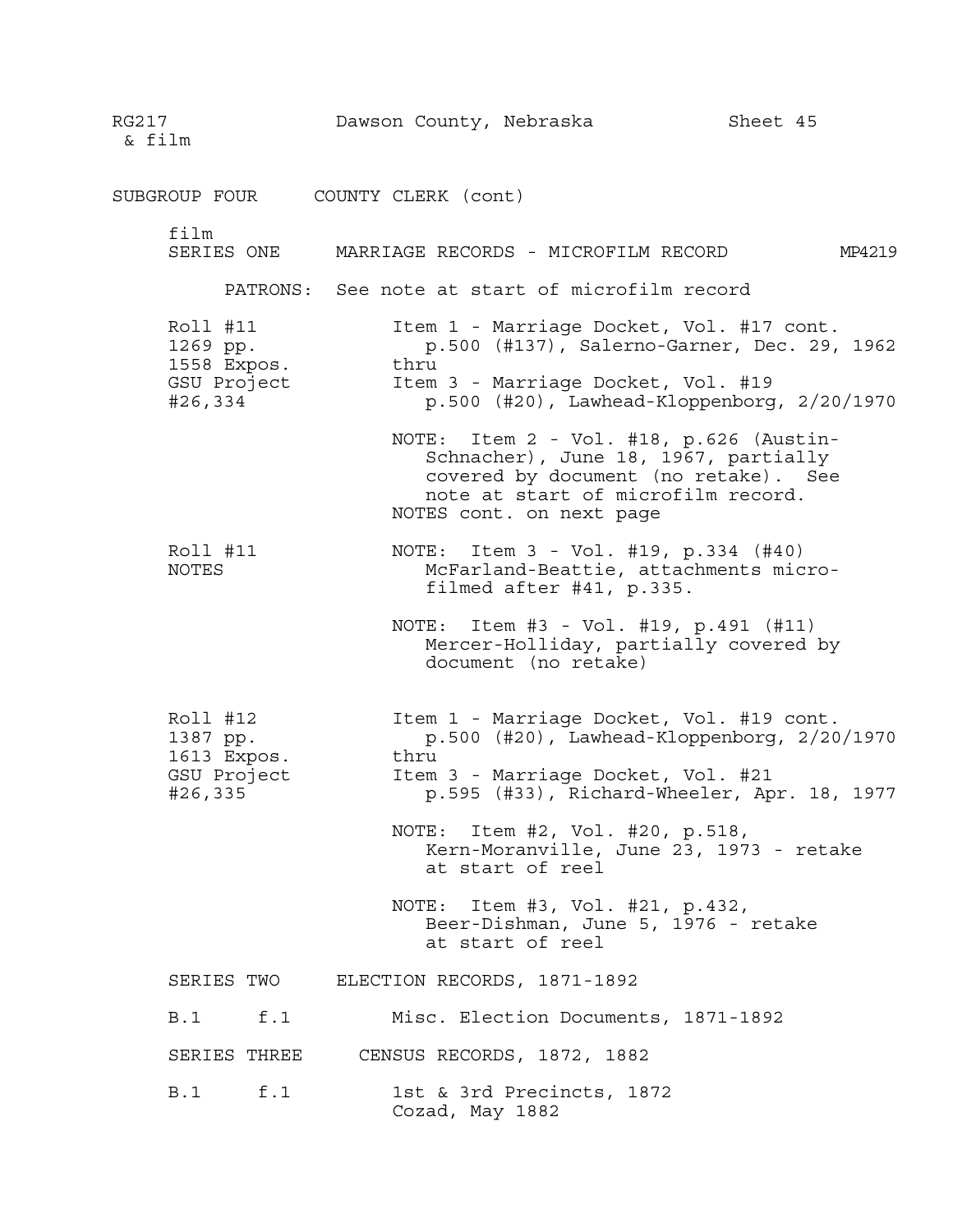| RG217<br>& film                                               | Dawson County, Nebraska                                                                                                                                                                                                                          | Sheet ii                                                                                                                                                                                 |
|---------------------------------------------------------------|--------------------------------------------------------------------------------------------------------------------------------------------------------------------------------------------------------------------------------------------------|------------------------------------------------------------------------------------------------------------------------------------------------------------------------------------------|
| SUBGROUP FOUR COUNTY CLERK                                    |                                                                                                                                                                                                                                                  |                                                                                                                                                                                          |
| film<br>SERIES ONE                                            | MARRIAGE RECORDS, 1977-1987 (Restricted)                                                                                                                                                                                                         |                                                                                                                                                                                          |
|                                                               | NOTE: Restricted from public use by section 71-612<br>R.R.S. Nebraska.                                                                                                                                                                           |                                                                                                                                                                                          |
| Vol. 22                                                       | Marriage Docket, Vol. #21 cont.<br>(not restricted)<br>p.596 (April 1977)<br>thru<br>p.658 (#96), Malcom-Hall, July 9, 1977                                                                                                                      |                                                                                                                                                                                          |
| Vol. 23                                                       | Marriage Docket, Vol. #22<br>p.1 (#97), Larson-Eley, July 2, 1977<br>thru<br>p.86 is blank<br>p.87 begins confidential format<br>thru                                                                                                            | $p.85$ (#181), Wenn II-Timmerman, $1/3/1978$<br>p.87 (#1), Holtmeier-Darby, Jan. 3, 1978<br>p.658 (#162), Lewis-O'Neel, Sept. 27, 1980                                                   |
| Vol. 24                                                       | Marriage Docket, Vol. #23<br>thru                                                                                                                                                                                                                | p.1 (#163), Kitzing-Hofferber, Sept 26, 1980<br>p.750 (MA84-99), Paulsen-Upp, July 6, 1984                                                                                               |
| Vol. 25                                                       | Marriage Docket, Vol. #24<br>thru<br>thru                                                                                                                                                                                                        | p.751 (MA84-100), Hicken-Mak, June 19, 1984<br>p.1003 (MA85-151), Roenfeldt-Nelson, 9/12/85<br>p.4 (MA85-152), Wichman-Reeves, 9/10/1985<br>p.234 (18-87-00035), Guager, Biehl, May 1987 |
| Roll #13<br>1361 pp.<br>1607 Expos.<br>GSU Project<br>#26,335 | Marriage Docket, Vol. #21 cont.<br>thru<br>Marriage Docket, Vol. #23<br>p.640 (#189), December 7, 1983<br>NOTE: Vol. #22, restart after p.8 from p.1<br>NOTE:<br>document (no retake)<br>NOTE: Vol. #23, p.268 blurred in filming<br>(no retake) | p.595 (#33), Richard-Wheeler, Apr. 18, 1977<br>NOTE: Vol. #22, p.87 begins confidentiality<br>Vol. #22, p.102 partially covered by                                                       |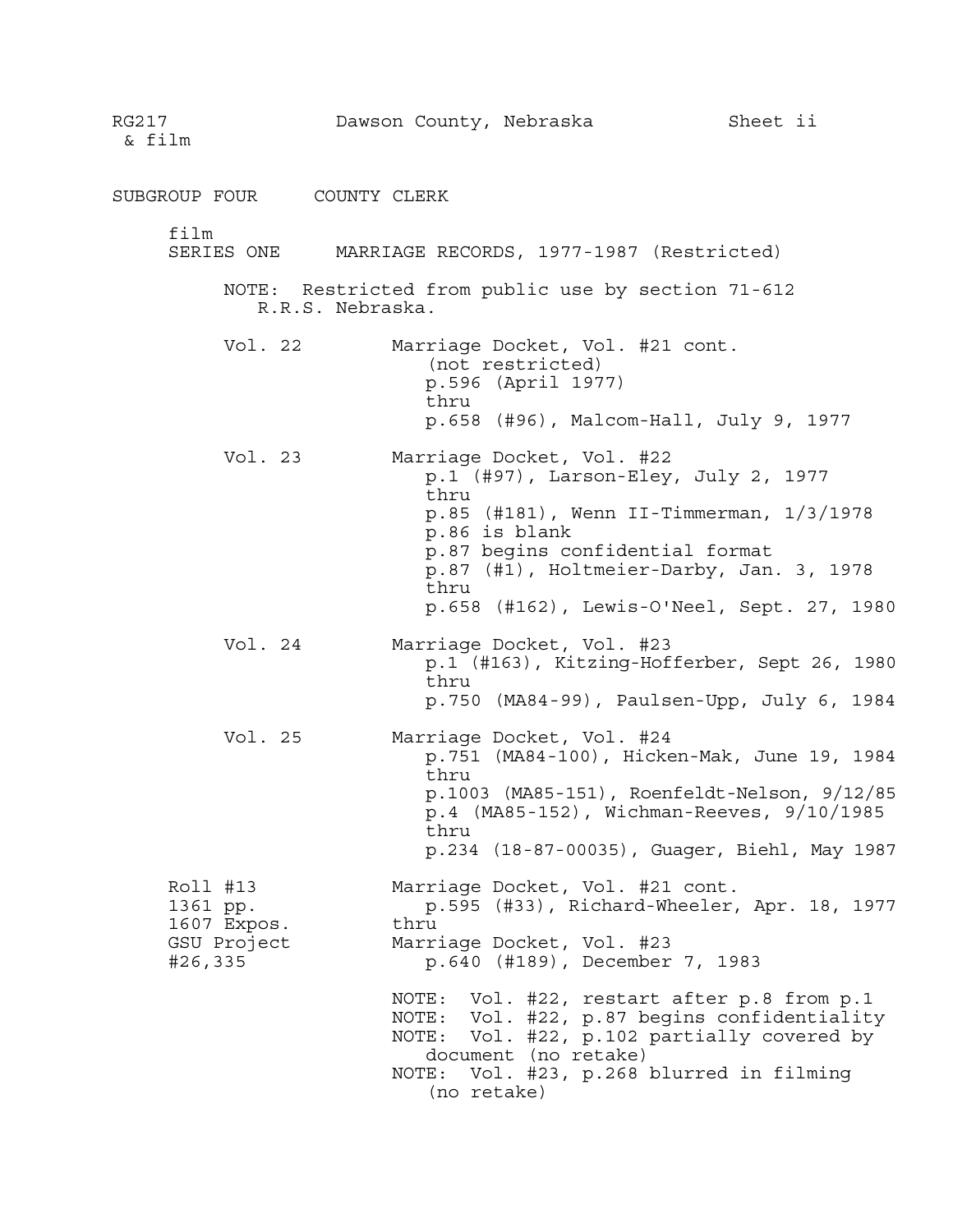SUBGROUP FOUR COUNTY CLERK film SERIES ONE MARRIAGES (Confidential) - MICROFILM RECORD MP4219 Roll #14 Marriage Docket, Vol. #23 cont. 493 pp. p.640 (#189), December 7, 1983 695 Expos. thru GSU Project Marriage Docket, Vol. #24 #26,336 p.234 (second series), 18-87-00035 Gauger-Biehl, May 23, 1987 NOTE: Vol. #24 is numbered to continue Vol. #23 from pp. 751-1003. Renumbering begins again at p.4 thru p.234 NOTE: Vol. #24, p.994 missed in filming

is retaken following p.1003.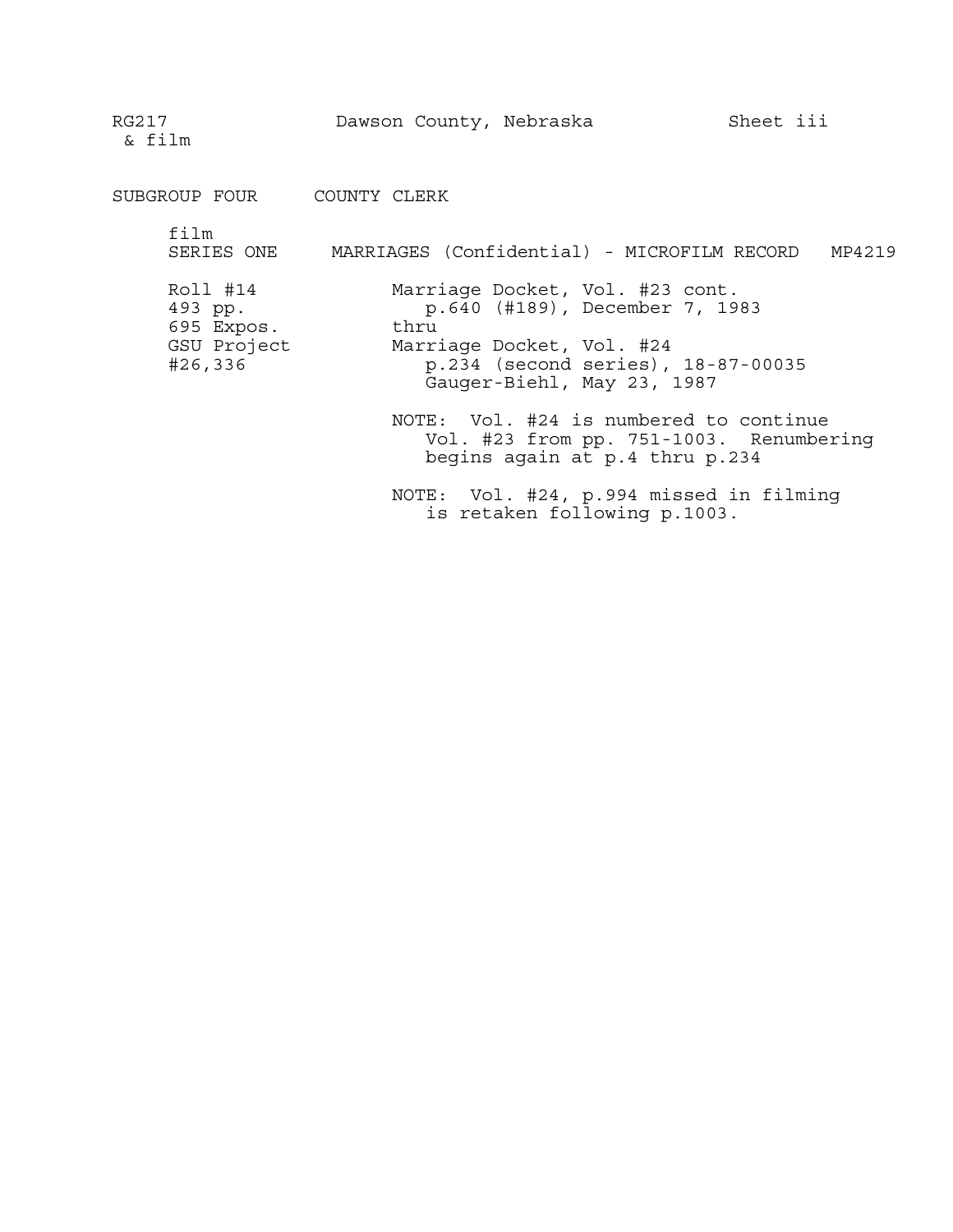SUBGROUP FIVE REGISTER OF DEEDS, 1871-1893

B.1 f.1 Miscellaneous Correspondence, 1871-1893 Oversize (Paper), Plat Map of Title, Shows Property Ownership,1964

SUBGROUP SIX COUNTY COURT, 1873-1953

SERIES ONE PROBATE RECORDS, 1873-1927

SUBSERIES ONE ENTRY BOOKS, 1873-1893

V.1 Entry Book, 1875-1893

SUBSERIES TWO ESTATE BOOKS, 1873-1896

V.1 Estate Book, 1873-1896

SUBSERIES THREE PROBATE FEE BOOKS, 1893-1925

V.1-6 Probate Fee Books, 1893-1925

SUBSERIES FOUR PROBATE DOCKETS, 1871-1927

V.1 Probate Docket, 1871-1892 Probate Docket, 1893-1896 V.3 Probate Docket (new series, v.1), 1896-1899 V.4 Probate Docket (new series, v.2), 1899-1902 V.4 Probate Docket (new series, v.2), 1899-1902<br>V.5 Probate Docket (new series, v.3), 1896-1905<br>V.6 Probate Docket (new series, v.4), 1902-1905 Probate Docket (new series, v.4), 1902-1905 V.7 Probate Docket (new series, v.5), 1905-1907

V.8-19 Probate Dockets, 1906-1927 (not inventoried)

SUBSERIES FIVE BONDS, 1875-1893

V.1 Bond Record (Adminis., Gdnship), 1875-1893 SERIES TWO APPEARANCE DOCKETS, 1925-1952

V.1-13 Appearance Dockets, 1925-1952

- SERIES THREE TRIAL DOCKETS (Term Calendars), 1873-1925
	- V.1-3 Trial Dockets, 1873-1925
- SERIES FOUR CIVIL DOCKETS, 1876-1916
	- V.1-15 Civil Dockets, 1876-1916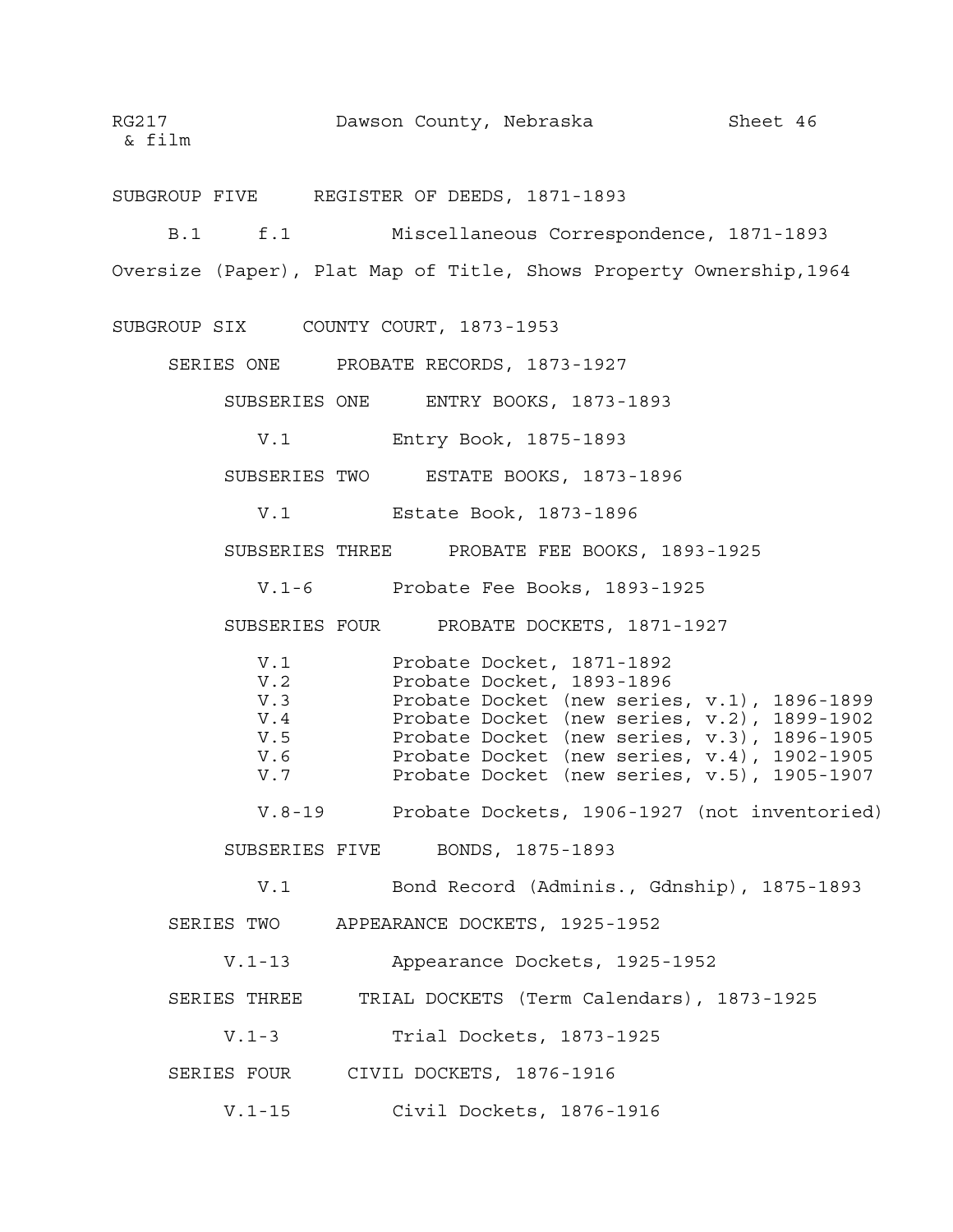RG217 **Dawson County, Nebraska** Sheet 47

& film

SUBGROUP SIX COUNTY COURT (cont) SERIES FIVE CRIMINAL DOCKETS, 1913-1953 V.1-7 Criminal Dockets, 1913-1953 SERIES SIX JUDGEMENT AND EXECUTION DOCKETS, 1894-1933 V.1 Execution & Sale Docket, 1894-1901 V.2 Judgement Index, 1928-1933 SERIES SEVEN ASSIGNMENT RECORDS, 1887-1913 V.1 Assignment Record, 1887-1903 B.2 Assignment Case Files, 1894, 1911-1913 Anderson Lumber, Construction & Material Co. Ray Wilson & Oscar A. Udall Leslie C. Poore Kingsley, J. W. A. L. Conhiser William H. Butherus David Johnson SERIES EIGHT JUSTICE OF THE PEACE DOCKETS, 1879-1952 V.1 Justice Docket, 2nd Precinct, 1873-1886 V.2 Justice Docket, Geo. Little, Sr. JP, 1885-1886 V.3 Justice Docket, John Howell, Wood River Precinct, 1877, 1885-1886 V.4 Justice Docket in County Court Wm. Wharton; C. H. Chapman, Stephen S. Gibson; and E. S. Rice JPs, 1887-1890 V.5-29 (not inventoried) Justice Dockets, 1879-1952 SERIES NINE MISCELLANEOUS B.1 f.1 Misc. Court papers, 1879-1890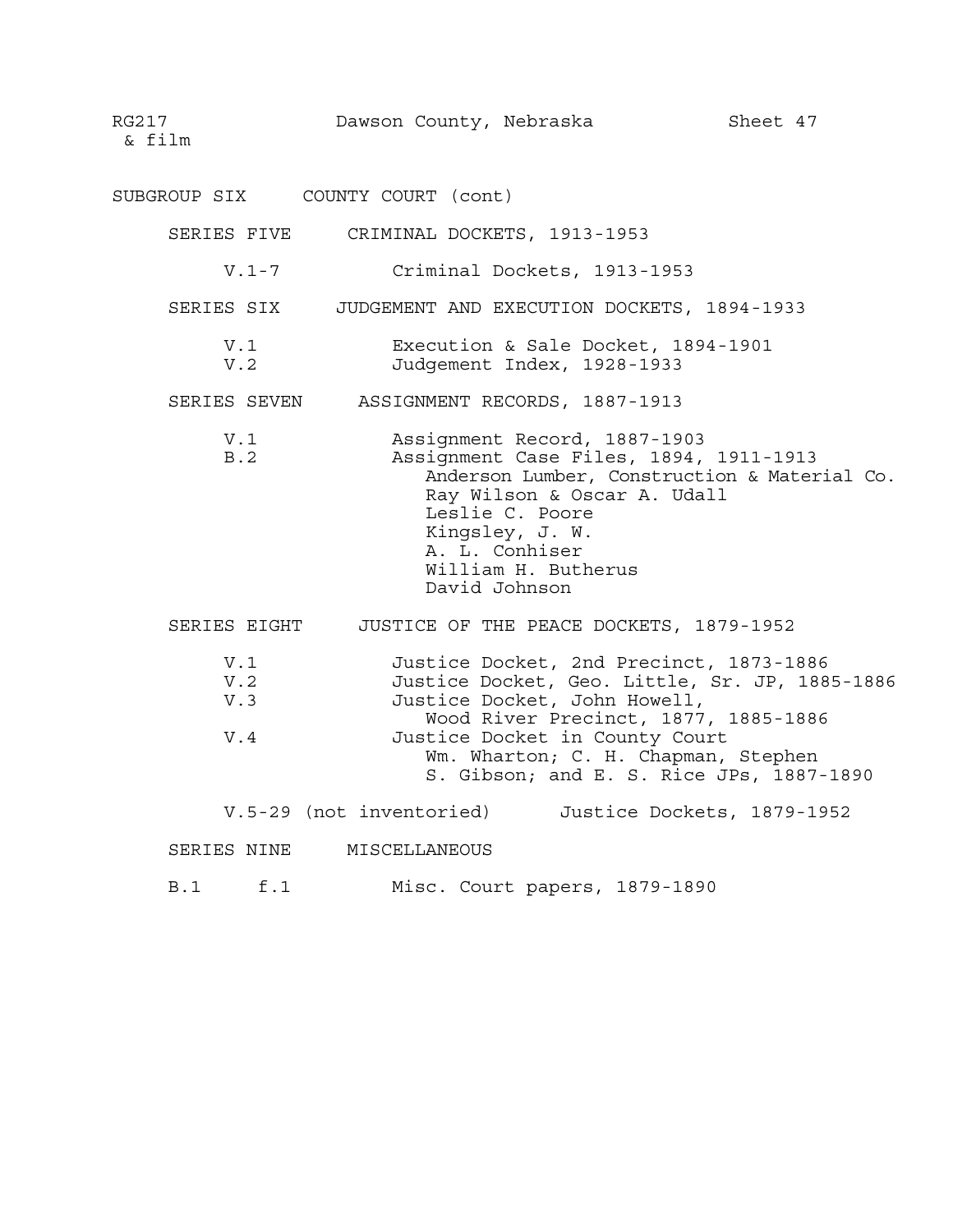| RG217<br>& film    | Dawson County, Nebraska                                                                                                             | Sheet 48                                                                        |  |  |
|--------------------|-------------------------------------------------------------------------------------------------------------------------------------|---------------------------------------------------------------------------------|--|--|
|                    | SUBGROUP SEVEN DISTRICT COURT, 1871-1981                                                                                            |                                                                                 |  |  |
| film<br>SERIES ONE | NATURALIZATION RECORDS, 1871-1948                                                                                                   |                                                                                 |  |  |
| Vol. 1             |                                                                                                                                     | Naturalization Record (first papers)                                            |  |  |
| Vol. 2             | (not indexed), 1879-1903<br>Naturalization Record #1 (indexed)<br>pp.1-154, First Papers -<br>Sept 19, 1871 - Aug. 15, 1903<br>thru |                                                                                 |  |  |
|                    | pp.230-358, Final Papers<br>Feb. 4, 1889 - May 25, 1903                                                                             |                                                                                 |  |  |
|                    | NOTE: pp. 155-229 are blank                                                                                                         |                                                                                 |  |  |
| Vol. 3             | Naturalization Record #2 (indexed)<br>thru<br>pp. 47-48, August 28, 1906                                                            | pp.1-17 - Sept. 22, 1903 - Feb. 21, 1906                                        |  |  |
|                    | NOTE: pp.18-46 are blank                                                                                                            |                                                                                 |  |  |
| Vol. 4             | Declarations of Intention #3 (indexed)<br>pp.1-3 are blank<br>thru<br>Dec. 3, 1903 - Feb. 21, 1906                                  | pp. 4-20, Oct. 8, 1903 - Sept 25, 1906<br>pp.229-232, Affidavits for Applicants |  |  |
|                    | NOTE: pp.21-228 are blank<br>NOTE: pp.233-end of volume are blank                                                                   |                                                                                 |  |  |
| Vol. 4A            | Declarations of Intention #4 (indexed)                                                                                              | $#1$ (Oct. 8, 1906) - $#100$ (Sept. 1, 1911)                                    |  |  |
| Vol. 4B            | Declarations of Intention #5 (indexed)                                                                                              | #101 (Sept. 14, 1911) - #200 (Sept 23, 1916)                                    |  |  |
| Vol. 4C            | Declarations of Intention #6 (indexed)                                                                                              | $\#201$ (Oct. 14, 1916) - $\#300$ (May 4, 1920)                                 |  |  |
| Vol. 5             | Declarations of Intention #7 (indexed)                                                                                              | #301 (June 8, 1920) - #382 (May 20, 1929)                                       |  |  |
| Vol. 6             | Declarations of Intention #8 (indexed)                                                                                              | #383 (Apr. 5, 1930) - #443 (July 25, 1946)                                      |  |  |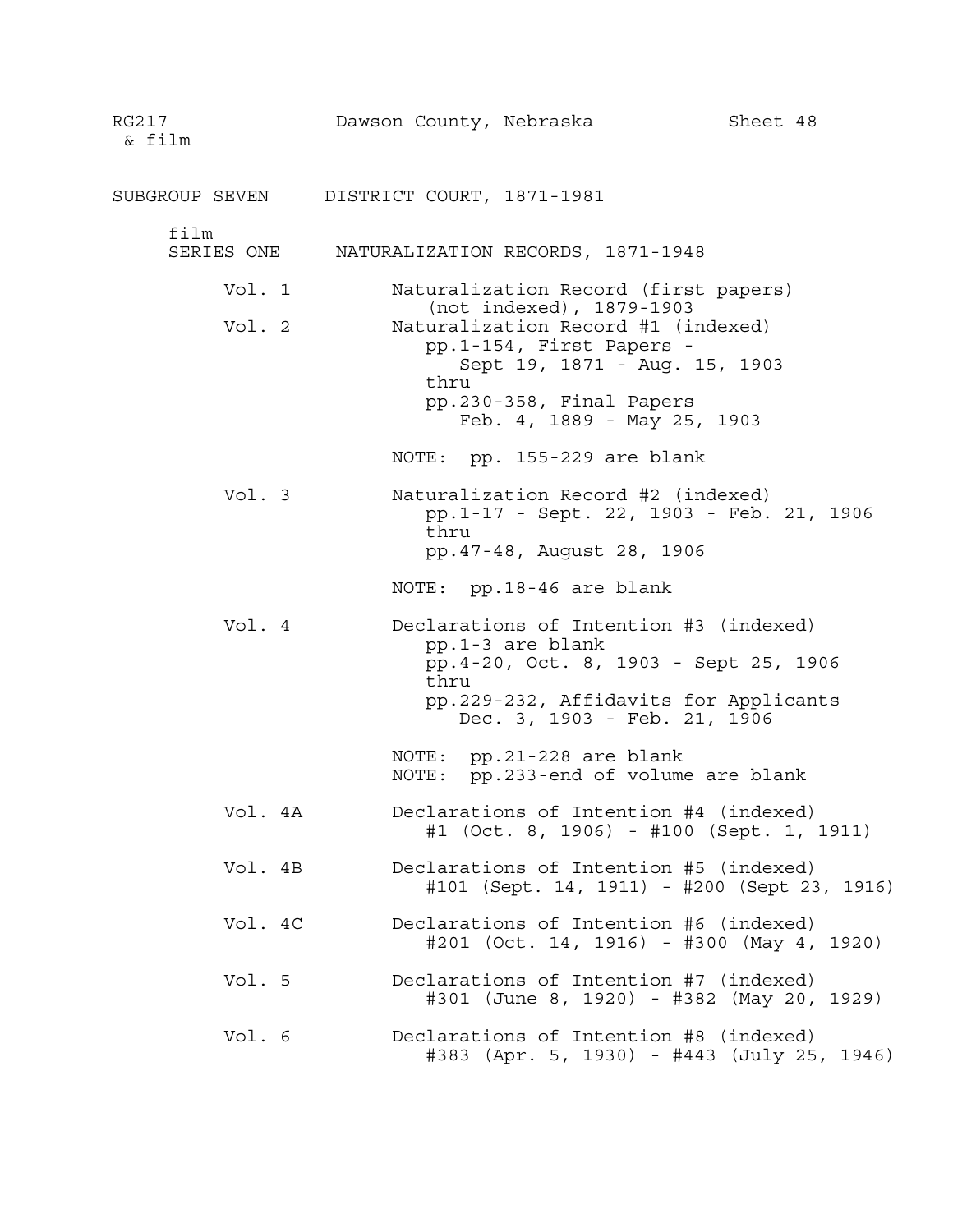SUBGROUP SEVEN DISTRICT COURT (cont)

film

- SERIES ONE NATURALIZATION RECORDS (cont)
	- Vol. 7A Petition & Record #1 (indexed) #1 (Jan. 4, 1907) - #49 (Aug. 7, 1911) #50 (spoiled), May 15, 1912
	- Vol. 7B Petition & Record #2 (indexed) #51 (May 25, 1912) - #150 (Mar. 10, 1920)
	- Vol. 7C Petition & Record #3 (indexed) #151 (Apr. 6, 1920) - #245 (Apr. 11, 1929)
	- Vol. 7 Petitions for Citizenship #4 (indexed) #246 (Dec. 31, 1923) - #297 (June 1, 1949)
	- Vol. 8 Notice of Application for Admission, 1922-1931 Vol. 9 Citizenship Petitions Granted (index) #244 (Mar. 3, 1930) - #294 (Sept. 22, 1941) Citizenship Petitions continued
	- #288 (Sept. 22, 1941) #296 (May 4, 1942) Vol. 10 Final Papers (v.1), 1876-1877 (2 pages) John McBride, Patrick McAleen unsigned documents, believed to be
		- unofficial volume. Subjects may appear in different volumes.
- B.1 f.1 District Court Miscellany (not filmed)
	- Vol. 11 Declarations of Intention, A-Y, 1872-1903 f.2 Declarations of Intention A-L (1883-1903)

Adams, Nicholas (Dawson Co.), 1903 Adels, John (Lincoln Co.), 1885 Anderson, N. Alfred (Burt Co.), 1888 Anderson, Christina (Lincoln Co.), 1884 Anderson, Jonas (Lincoln Co.), 1883 Anderson, Olaf (Lincoln Co.), 1886 Anderson, Peter (Burt Co.), 1886 Behrens, Charles (Dawson Co.), 1903 Berg, Anders Olaf (Illinois), 1883 Canley, Mary (Dawson Co.), 1892 Carlson, Frank E. (Lincoln Co.), 1884 Christensen, Niels D. (Dawson Co.), 1884 Corbett, Henry (Dawson Co.), 1885 Daihs, Jacob (Dawson County), 1884 Daiss, Adam (Seward Co.), 1883 Deis, Gottlob (Seward Co.), 1884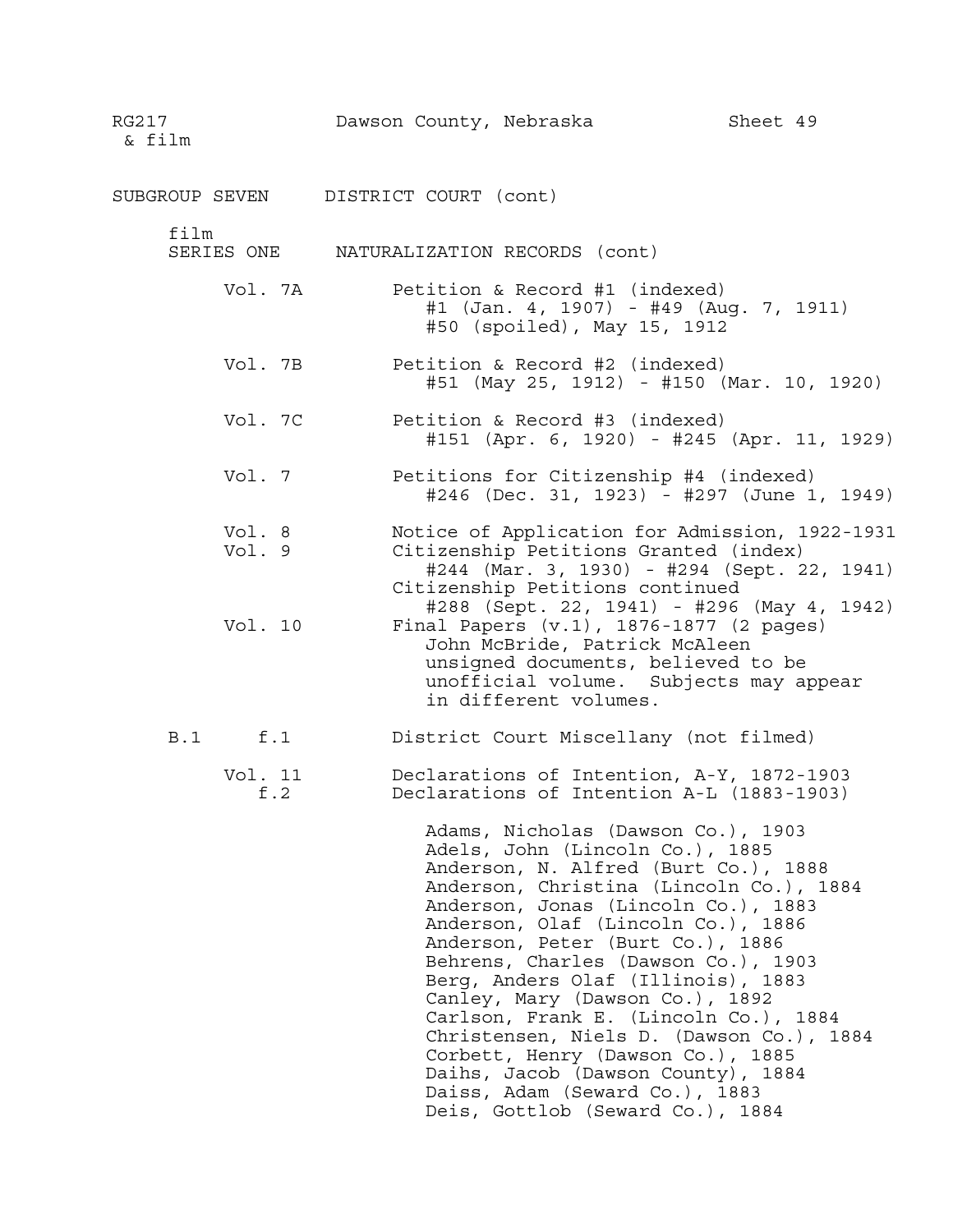SUBGROUP SEVEN DISTRICT COURT (cont)

film

SERIES ONE NATURALIZATION RECORDS (cont)

V.11 f.2 Declarations of Intention J-L (1883-1903) Derter, Emile (Buffalo Co.), 1884 Donovan, Ellen (Dawson Co.), 1892 Dinse, John (Dawson Co.), 1892 Fitchen, John H. (Dawson Co.), 1890 Garretts, Garrett M. (Lincoln Co.), 1885 Hansen, Hans (Douglas Co.), 1885 Heine, Cristian (Dawson Co.), 1886 Jansen, Cornelius (Dawson Co.), 1886 Jessen, Carl (Dawson Co.), 1884 Johnson, Hanna (Lincoln Co.), 1887 Johnson, Peter J. (Lincoln Co.), 1885 Kaley, G. D. (note on), 1891 Kank, Jacob (Dawson Co.), 1884 Kiesel, Gotlieb (Dawson Co.), 1884 Kjar, Christine (Kirstine), 1884 Lambertus, Turgen W. (Dawson Co.), 1884 Landercasper, John Ernest, 1885 Larson, Peter O. (Polk Co.), 1886 Ledroit, Gustave (Dawson Co.), 1888 Ludemann, Hans J. (Dawson Co.), 1885 Lindholm, Carl Johan (Buffalo Co.), 1886

V.11 f.3 Declarations of Intention, M-Y (1872-1893) McAlier, Patrick, 1872 MacKnight, Alexander (Dawson Co.), 1885 MacKnight, Frances Annie Jane, 1885 Maher, Thomas C. (Dawson Co.), 1890 Mahar, Mary (Dawson Co.), 1890 Maline, Jonas (Lincoln Co.), 1883 Miller, George B. (Illinois), 1886 Morrison, Donald (Dawson Co.), 1887 Muck, John Ludwig (Dawson Co.), 1892 Murray, Alexander S. (Cheyenne Co.), 1885 Olson, Nels (Lincoln Co.), 1885 Olson, O. (Lincoln Co.), 1886 Pedersen, Hans (Dawson Co.), 1884 Ralston, John (Dawson Co.), 1893 Raney, George (note on), 1890 Rasmussen, Henry N. (Illinois), 1883 Samuelson, Otto L. (Buffalo Co.), 1886 Schade, Marie (Dawson Co.), 1888 Schmidt, August (Dawson Co.), 1885 Skarborg, Anna (Dawson Co.), 1888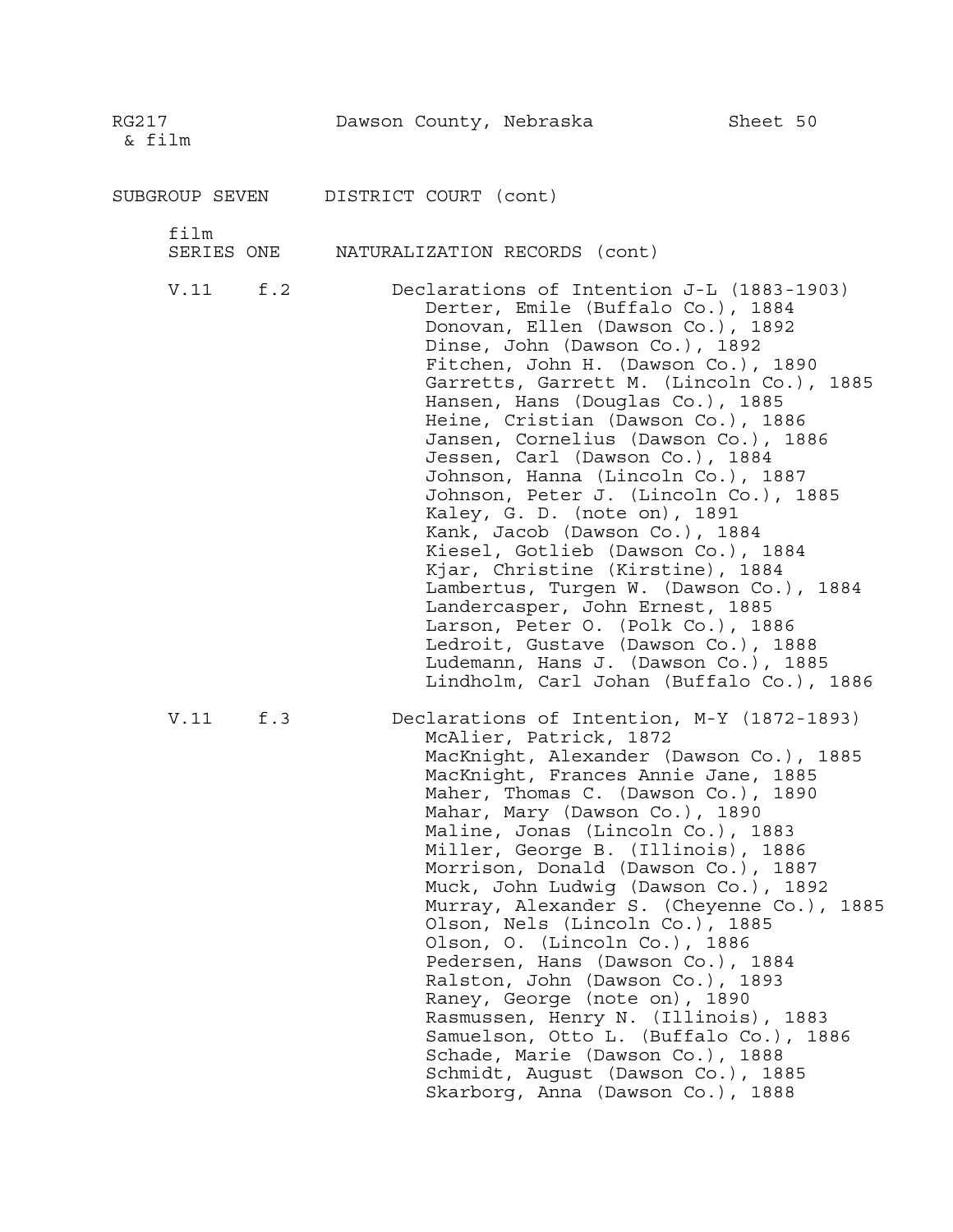RG217 Dawson County, Nebraska Sheet 51 & film SUBGROUP SEVEN DISTRICT COURT film SERIES ONE NATURALIZATION RECORDS (cont) V.11 f.3 Declarations of Intention, S-Y Smith, Simeon, 1879 Sundstrom, Fsak (Isak), Lincoln Co., 1883 Tucker, John (Wisconsin), 1886 Wahl, E. (Lincoln Co.), 1886 Walker, George B. (Dawson Co.), 1883 Weber, Ludwig (Dawson Co.), 1884 Weiand, August (Wisconsin), 1882 Wruzel, Frederick (Lincoln Co.), 1886 Windmeyer, William (Iowa), 1884 Yeo, Mary E. (Dawson Co.), 1885 Yeo, William (Dawson Co.), 1885 Vol. 12 Supporting Documents for Naturalizations, (alphabetical arrangement), 1888-1948 f.4 Back, George Reid (Pet. #94, Vol. 7A), 1916 f.5 Bouloy, Deodato John, 1948<br>f.6 Ceballos, Jose Guadalupe B Ceballos, Jose Guadalupe Bautizta, 1946 f.7 Cozy, David (Pet #59, Vol. 7A), 1913 f.8 Deerberg, Friedrich (Pet #108, V.7A), 1917 f.9 Espinosa, Luis, 1946 f.10 Fogel, Hans Christensen Petition #47, V.7A, 1911 f.11 Gellett, Marshall Victor, 1926 f.12 Greve, John (Pet. #58, V.7A), 1912 f.13 Guerrero, Ernesto Espinoza, 1945 f.14 Gustafson, Dagmar Olga, 1942 f.15 Hald, Niels Pederson (Pet. #83, V.7A), 1914 f.16 Kjar, Jorgen Peter (Pet. #63, V.7A), 1913 f.17 Novacek, Jake (Pet. #162, V.7B), 1922 f.18 Nunez, Matias, 1947 f.19 Rasmussen, Ludvig Marius, 1945 f.20 Saad, George, 1910 f.21 Saaksjarvi, Joel Anderson Petition #117, V.7A, 1918 f.22 Sladky, John Frank (Pet. #73, V.7A), 1914 f.23 Swan, Andrew (Pet. #61, V.7A), 1913 f.24 Siegel, Paul Frank (Pet. #185, V.7B), 1922

NOTE: Microfilm Record for Series one begins on next page

f.25 Wieman, Frederick, 1888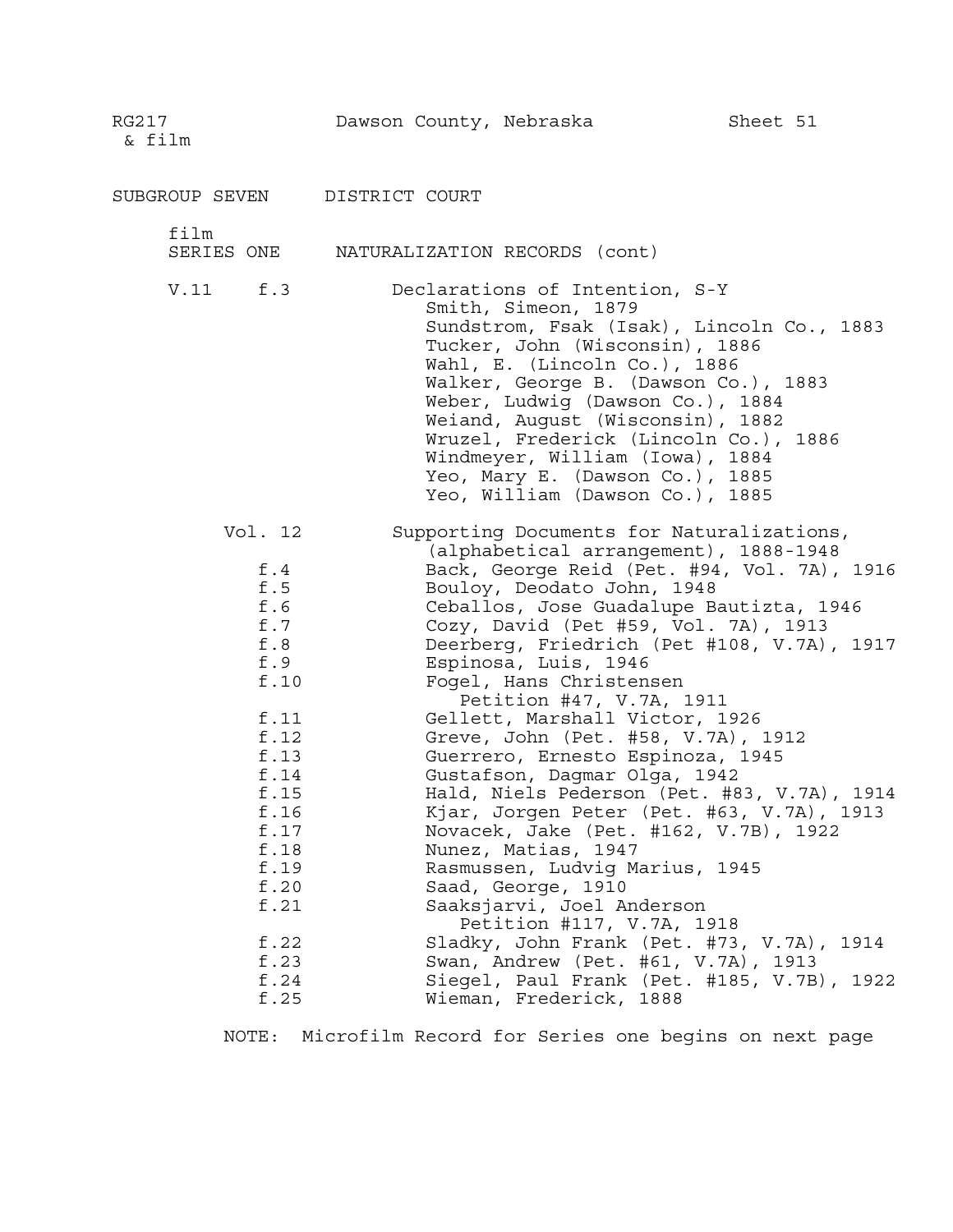RG217 Dawson County, Nebraska Sheet 52 & film SUBGROUP SEVEN DISTRICT COURT film SERIES ONE NATURALIZATION RECORDS - MICROFILM RECORD MP3937 Roll #1 Vol. #1 - Naturalization Record (no index) 780 shots First Papers, p.1 (1879) #22,113 thru Vol. #9 - Citizenship Petitions continued #296 (May 4, 1942) NOTE: Vols. 4A-C & 7A-C can be found on Roll #2 NOTE: V.2, Naturalization Record, Vol. #1 Final Papers, p.244, Declaration of Intention "Gottfried Uebele" was filmed on top of document. Retake spliced to end of reel. Roll #2 Vol. #4A - Declarations of Intention Vol. #4 1124 pp. Index & p.1 (#1), Oct. 8, 1906 #22,113 thru Vol. #7C, Petition & Record, V.3 #245 (April 11, 1929) NOTE: Volumes were received after initial filming of records on reel #1. Declarations of Intention, 1879-1906 and 1920-1946 can be found on reel #1. Petitions & Record, 1923-1946 can be found on reel #1. NOTE: Operator's Certificate, Roll #2 in error, should show ending as Vol. 7C Roll #3 Vol. 10, Final Papers, March 1876 279 pp. thru #23,531 Vol. 12 - Supporting Documents (1883-1947) f.26, Wieman, Frederick, 1888 SERIES TWO GENERAL INDEX TO DISTRICT COURT

The Archives does not hold the General Index.

SERIES THREE APPEARANCE DOCKETS

The Archives does not hold the Appearance Dockets